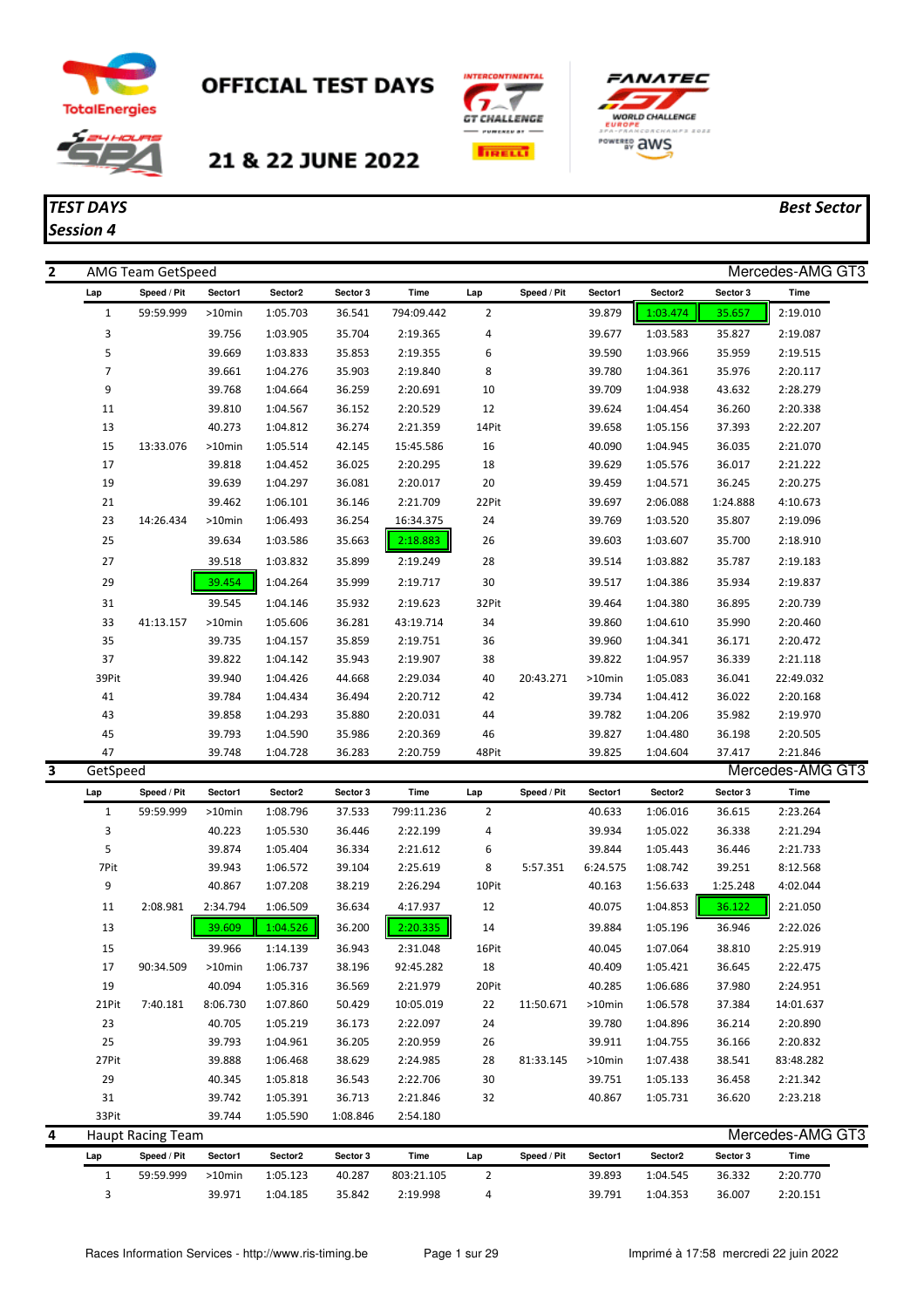|   | 5                 |                          | 39.920           | 1:04.260             | 35.768           | 2:19.948               | 6                   |             | 39.804           | 1:05.469             | 36.947           | 2:22.220             |  |
|---|-------------------|--------------------------|------------------|----------------------|------------------|------------------------|---------------------|-------------|------------------|----------------------|------------------|----------------------|--|
|   | $\overline{7}$    |                          | 39.620           | 1:04.698             | 40.582           | 2:24.900               | 8Pit                |             | 39.801           | 1:04.635             | 39.724           | 2:24.160             |  |
|   | 9                 | 10:10.417                | >10min           | 1:05.564             | 36.382           | 12:17.852              | 10                  |             | 39.994           | 1:04.848             | 35.994           | 2:20.836             |  |
|   | 11                |                          | 39.791           | 1:04.679             | 36.101           | 2:20.571               | 12                  |             | 39.759           | 1:04.710             | 36.247           | 2:20.716             |  |
|   | 13                |                          | 39.888           | 1:05.033             | 36.080           | 2:21.001               | 14                  |             | 39.972           | 1:04.931             | 36.151           | 2:21.054             |  |
|   | 15Pit             |                          | 39.971           | 1:05.236             | 37.595           | 2:22.802               | 16Pit               | 7:04.984    | 7:30.100         | 1:05.486             | 1:04.084         | 9:39.670             |  |
|   | 17                | 3:28.976                 | 4:25.241         | 1:24.318             | 37.061           | 6:26.620               | 18                  |             | 39.475           | 1:04.266             | 35.948           | 2:19.689             |  |
|   | 19                |                          | 39.513           | 1:07.046             | 44.295           | 2:30.854               | 20                  |             | 39.632           | 1:04.067             | 35.673           | 2:19.372             |  |
|   | 21Pit             |                          | 40.447           | 1:05.474             | 37.183           | 2:23.104               | 22                  | 2:36.936    | 3:02.698         | 1:15.253             | 37.157           | 4:55.108             |  |
|   | 23                |                          | 39.429           | 1:04.395             | 35.907           | 2:19.731               | 24                  |             | 39.421           | 1:04.416             | 35.795           | 2:19.632             |  |
|   | 25                |                          | 39.358           | 1:04.569             | 35.746           | 2:19.673               | 26Pit               |             | 39.203           | 1:05.731             | 37.507           | 2:22.441             |  |
|   | 27                | 4:44.108                 | 5:08.473         | 1:05.018             | 37.927           | 6:51.418               | 28                  |             | 39.299           | 1:04.484             | 36.103           | 2:19.886             |  |
|   | 29Pit             |                          | 39.407           | 1:05.462             | 38.511           | 2:23.380               | 30                  | 12:58.138   | >10min           | 1:06.035             | 37.013           | 15:06.464            |  |
|   | 31                |                          | 40.148           | 1:05.286             | 36.333           | 2:21.767               | 32                  |             | 40.222           | 1:05.283             | 36.367           | 2:21.872             |  |
|   | 33                |                          | 40.005           | 1:05.470             | 36.283           | 2:21.758               | 34                  |             | 40.065           | 1:05.179             | 36.301           | 2:21.545             |  |
|   | 35                |                          | 40.074           | 1:05.123             | 36.365           | 2:21.562               | 36                  |             | 39.964           | 1:05.391             | 36.442           | 2:21.797             |  |
|   | 37                |                          | 40.061           | 1:05.569             | 36.629           | 2:22.259               | 38                  |             | 39.868           | 1:05.154             | 36.269           | 2:21.291             |  |
|   | 39                |                          | 40.066           | 1:05.233             | 36.607           | 2:21.906               | 40                  |             | 40.202           | 1:05.770             | 36.637           | 2:22.609             |  |
|   | 41                |                          | 40.005           | 1:05.570             | 36.714           | 2:22.289               | 42                  |             | 39.967           | 1:05.436             | 36.286           | 2:21.689             |  |
|   | 43                |                          | 40.061           | 1:05.375             | 36.312           | 2:21.748               | 44                  |             | 40.156           | 1:06.075             | 36.951           | 2:23.182             |  |
|   | 45                |                          | 39.981           | 1:05.158             | 36.756           | 2:21.895               | 46                  |             | 40.256           | 1:05.460             | 36.589           | 2:22.305             |  |
|   | 47Pit             |                          | 40.233           | 1:05.970             | 40.441           | 2:26.644               | 48                  | 12:52.821   | >10min           | 1:06.920             | 41.852           | 15:10.756            |  |
|   | 49                |                          | 39.656           | 1:04.359             | 35.654           | 2:19.669               | 50                  |             | 39.508           | 1:04.967             | 35.788           | 2:20.263             |  |
|   | 51                |                          | 39.683           | 1:04.378             | 35.677           | 2:19.738               | 52                  |             | 39.702           | 1:04.423             | 35.731           | 2:19.856             |  |
|   | 53                |                          | 39.518           | 1:04.685             | 35.814           | 2:20.017               | 54                  |             | 39.550           | 1:05.537             | 36.390           | 2:21.477             |  |
|   | 55                |                          | 39.567           | 1:04.552             | 35.932           | 2:20.051               | 56Pit               |             | 39.544           | 1:05.311             | 37.341           | 2:22.196             |  |
|   | 57                | 5:46.303                 | 6:10.513         | 1:05.142             | 36.922           | 7:52.577               | 58                  |             | 39.753           | 1:04.515             | 35.772           | 2:20.040             |  |
|   | 59                |                          | 39.646           | 1:04.087             | 35.858           | 2:19.591               | 60                  |             | 39.651           | 1:04.231             | 35.852           | 2:19.734             |  |
|   | 61                |                          | 39.351           | 1:04.501             | 35.737           | 2:19.589               | 62                  |             | 39.643           | 1:04.559             | 36.054           | 2:20.256             |  |
|   | 63Pit             |                          | 39.632           | 1:04.247             | 37.150           | 2:21.029               | 64                  | 2:45.414    | 3:10.403         | 1:05.607             | 36.425           | 4:52.435             |  |
|   | 65                |                          | 39.636           | 1:04.500             | 36.077           | 2:20.213               | 66                  |             | 39.610           | 1:04.543             | 36.137           | 2:20.290             |  |
|   | 67                |                          | 39.690           | 1:04.585             | 36.022           | 2:20.297               | 68Pit               |             | 39.616           | 1:04.512             | 36.681           | 2:20.809             |  |
|   | 69                | 3:10.279                 | 3:34.440         | 1:05.716             | 36.723           | 5:16.879               | 70                  |             | 39.601           | 1:05.357             | 36.471           | 2:21.429             |  |
|   | 71Pit             |                          | 40.269           | 1:05.376             | 36.768           | 2:22.413               | 72                  | 14:06.480   | >10min           | 1:05.892             | 37.739           | 16:14.990            |  |
|   | 73                |                          | 39.508           | 1:03.261             | 35.524           | 2:18.293               | 74                  |             | 39.289           | 1:03.588             | 35.826           | 2:18.703             |  |
|   | 75Pit             |                          | 39.379           | 1:03.895             | 36.846           | 2:20.120               | 76                  | 5:48.520    | 6:14.167         | 1:06.410             | 38.478           | 7:59.055             |  |
|   | 77                |                          | 39.956           | 1:04.594             | 36.371           | 2:20.921               | 78                  |             | 39.891           | 1:04.413             | 35.979           | 2:20.283             |  |
|   | 79                |                          | 39.589           | 1:04.484             | 36.245           | 2:20.318               | 80                  |             | 39.712           | 1:04.576             | 36.198           | 2:20.486             |  |
|   | 81Pit             |                          | 39.716           | 1:04.850             | 1:10.451         | 2:55.017               |                     |             |                  |                      |                  |                      |  |
| 5 |                   | <b>Haupt Racing Team</b> |                  |                      |                  |                        |                     |             |                  |                      |                  | Mercedes-AMG GT3     |  |
|   | Lap               | Speed / Pit              | Sector1          | Sector2              | Sector 3         | Time                   | Lap                 | Speed / Pit | Sector1          | Sector2              | Sector 3         | Time                 |  |
|   | $\mathbf{1}$<br>3 | 59:59.999                | >10min<br>39.589 | 1:05.427<br>1:04.565 | 35.928<br>35.751 | 802:12.410<br>2:19.905 | $\overline{2}$<br>4 |             | 39.570<br>39.461 | 1:04.306<br>1:04.235 | 36.060<br>35.946 | 2:19.936<br>2:19.642 |  |
|   | 5                 |                          | 39.699           | 1:04.559             | 35.883           | 2:20.141               | 6Pit                |             | 39.533           | 1:05.046             | 37.189           | 2:21.768             |  |
|   | 7                 | 2:47.067                 | 3:11.343         | 1:05.438             | 36.031           | 4:52.812               | 8                   |             | 39.809           | 1:04.780             | 35.792           | 2:20.381             |  |
|   | 9                 |                          | 39.740           | 1:03.760             | 35.819           | 2:19.319               | 10                  |             | 39.667           | 1:16.240             | 1:24.027         | 3:19.934             |  |
|   |                   |                          |                  |                      |                  |                        |                     |             |                  |                      |                  |                      |  |

| $\mathbf{1}$   | 59:59.999 | $>10$ min | 1:05.427 | 35.928 | 802:12.410 | 2     | 39.570 | 1:04.306 | 36.060   | 2:19.936 |  |
|----------------|-----------|-----------|----------|--------|------------|-------|--------|----------|----------|----------|--|
| 3              |           | 39.589    | 1:04.565 | 35.751 | 2:19.905   | 4     | 39.461 | 1:04.235 | 35.946   | 2:19.642 |  |
| 5              |           | 39.699    | 1:04.559 | 35.883 | 2:20.141   | 6Pit  | 39.533 | 1:05.046 | 37.189   | 2:21.768 |  |
| $\overline{7}$ | 2:47.067  | 3:11.343  | 1:05.438 | 36.031 | 4:52.812   | 8     | 39.809 | 1:04.780 | 35.792   | 2:20.381 |  |
| 9              |           | 39.740    | 1:03.760 | 35.819 | 2:19.319   | 10    | 39.667 | 1:16.240 | 1:24.027 | 3:19.934 |  |
| 11             |           | 1:39.318  | 1:23.806 | 36.013 | 3:39.137   | 12    | 39.694 | 1:04.059 | 35.682   | 2:19.435 |  |
| 13             |           | 39.515    | 1:04.150 | 35.650 | 2:19.315   | 14    | 39.546 | 1:04.482 | 35.760   | 2:19.788 |  |
| 15             |           | 39.672    | 1:04.558 | 35.817 | 2:20.047   | 16    | 39.632 | 1:04.713 | 36.105   | 2:20.450 |  |
| 17             |           | 39.621    | 1:04.517 | 36.406 | 2:20.544   | 18    | 39.663 | 1:04.720 | 35.994   | 2:20.377 |  |
| 19             |           | 39.623    | 1:04.491 | 35.881 | 2:19.995   | 20    | 39.576 | 1:04.756 | 35.879   | 2:20.211 |  |
| 21             |           | 39.602    | 1:04.619 | 36.323 | 2:20.544   | 22Pit | 39.575 | 1:34.841 | 1:23.407 | 3:37.823 |  |
| 23             | 1:51.006  | 2:45.711  | 1:33.298 | 36.623 | 4:55.632   | 24    | 39.716 | 1:05.801 | 35.873   | 2:21.390 |  |
| 25             |           | 39.547    | 1:05.438 | 35.897 | 2:20.882   | 26    | 39.546 | 1:05.283 | 35.931   | 2:20.760 |  |
| 27             |           | 39.541    | 1:05.148 | 35.951 | 2:20.640   | 28    | 39.607 | 1:05.330 | 36.297   | 2:21.234 |  |
| 29             |           | 39.824    | 1:04.705 | 36.619 | 2:21.148   | 30    | 39.750 | 1:05.055 | 36.597   | 2:21.402 |  |
| 31             |           | 39.720    | 1:04.966 | 35.993 | 2:20.679   | 32    | 39.700 | 1:04.821 | 35.845   | 2:20.366 |  |
| 33             |           | 39.603    | 1:04.926 | 35.889 | 2:20.418   | 34Pit | 39.661 | 1:04.719 | 37.439   | 2:21.819 |  |
| 35             | 22:22.811 | $>10$ min | 1:06.172 | 41.008 | 24:34.960  | 36    | 39.638 | 1:03.955 | 35.778   | 2:19.371 |  |
| 37             |           | 39.519    | 1:03.459 | 36.028 | 2:19.006   | 38    | 39.370 | 1:03.916 | 35.801   | 2:19.087 |  |
| 39             |           | 39.260    | 1:08.759 | 37.069 | 2:25.088   | 40Pit | 39.443 | 1:04.387 | 38.206   | 2:22.036 |  |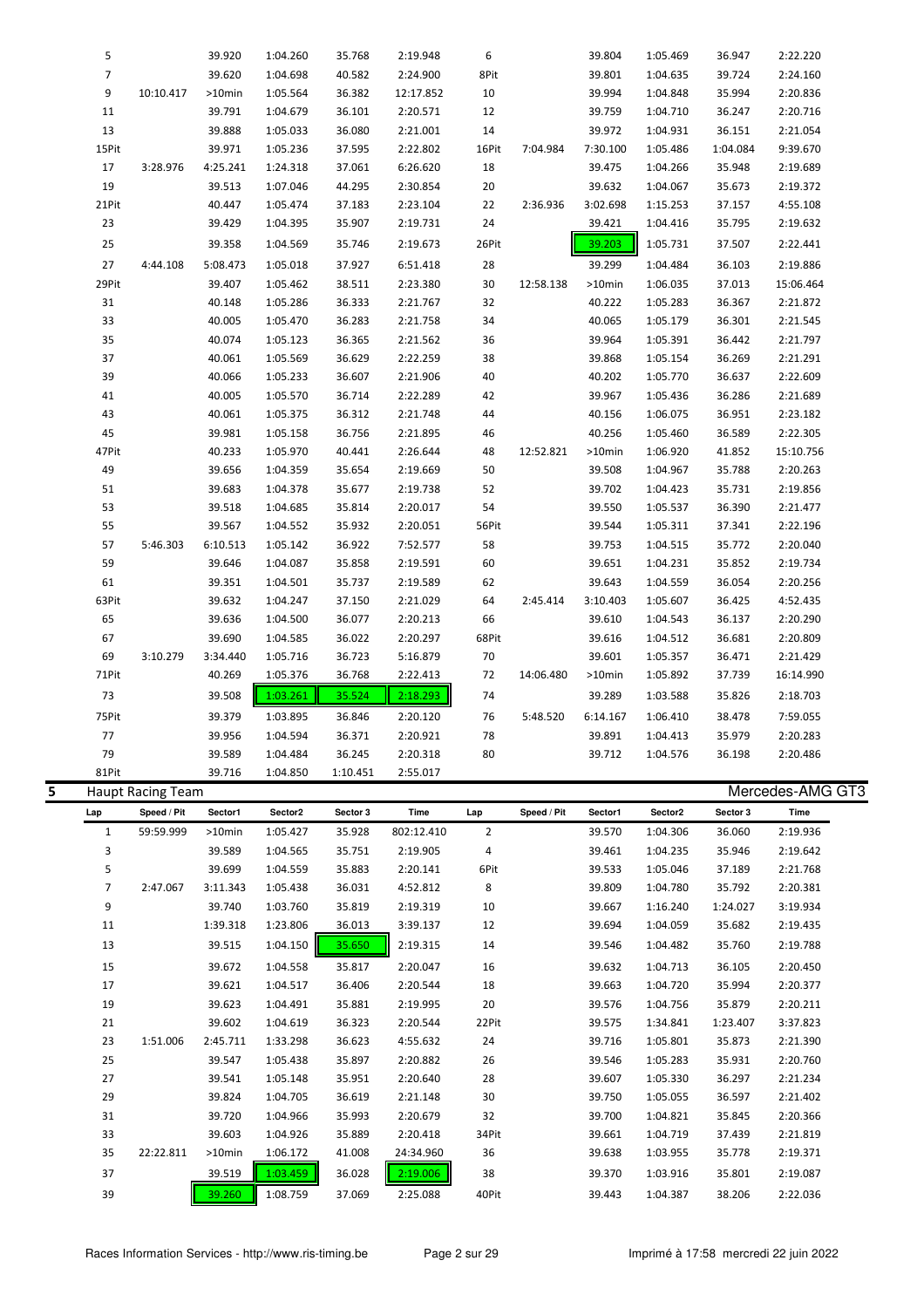|                | 41                  | 2:41.125                 | 3:09.616          | 1:07.826            | 37.830             | 4:55.272           | 42          |             | 39.548              | 1:04.352            | 36.007               | 2:19.907                    |  |
|----------------|---------------------|--------------------------|-------------------|---------------------|--------------------|--------------------|-------------|-------------|---------------------|---------------------|----------------------|-----------------------------|--|
|                | 43Pit               |                          | 39.419            | 1:04.453            | 37.515             | 2:21.387           | 44          | 3:13.710    | 3:39.587            | 1:10.390            | 43.288               | 5:33.265                    |  |
|                | 45                  |                          | 41.918            | 1:04.573            | 37.436             | 2:23.927           | 46          |             | 39.769              | 1:04.239            | 36.965               | 2:20.973                    |  |
|                | 47                  |                          | 39.735            | 1:04.033            | 35.899             | 2:19.667           | 48          |             | 39.701              | 1:04.046            | 36.044               | 2:19.791                    |  |
|                | 49                  |                          | 39.711            | 1:03.902            | 35.903             | 2:19.516           | 50Pit       |             | 39.841              | 1:04.345            | 1:13.567             | 2:57.753                    |  |
|                | 51                  | 11:19.060                | >10min            | 1:05.291            | 36.350             | 13:25.843          | 52          |             | 40.031              | 1:04.491            | 36.426               | 2:20.948                    |  |
|                | 53                  |                          | 39.787            | 1:04.011            | 36.225             | 2:20.023           | 54          |             | 39.764              | 1:04.172            | 35.798               | 2:19.734                    |  |
|                | 55                  |                          | 39.755            | 1:04.425            | 35.957             | 2:20.137           | 56          |             | 39.783              | 1:04.546            | 36.090               | 2:20.419                    |  |
|                | 57                  |                          | 39.725            | 1:05.219            | 36.313             | 2:21.257           | 58          |             | 39.607              | 1:04.373            | 35.965               | 2:19.945                    |  |
|                | 59                  |                          | 39.704            | 1:04.550            | 36.085             | 2:20.339           | 60          |             | 39.723              | 1:05.027            | 36.233               | 2:20.983                    |  |
|                |                     |                          |                   |                     |                    |                    |             |             |                     |                     |                      |                             |  |
|                | 61                  |                          | 39.622            | 1:04.642            | 36.198             | 2:20.462           | 62          |             | 39.702              | 1:04.907            | 36.212               | 2:20.821                    |  |
|                | 63                  |                          | 39.559            | 1:04.837            | 36.048             | 2:20.444           | 64          |             | 39.502              | 1:05.333            | 36.321               | 2:21.156                    |  |
|                | 65                  |                          | 39.669            | 1:04.622            | 36.087             | 2:20.378           | 66          |             | 39.663              | 1:05.136            | 36.098               | 2:20.897                    |  |
|                | 67                  |                          | 39.769            | 1:05.545            | 36.252             | 2:21.566           | 68          |             | 39.568              | 1:05.317            | 36.270               | 2:21.155                    |  |
|                | 69                  |                          | 39.620            | 1:04.746            | 36.168             | 2:20.534           | 70          |             | 39.713              | 1:04.936            | 36.166               | 2:20.815                    |  |
|                | 71Pit               |                          | 39.684            | 1:05.280            | 37.914             | 2:22.878           | 72Pit       | 18:01.886   | >10min              | 1:06.798            | 39.726               | 20:15.431                   |  |
|                | 73                  | 12:36.993                | $>10$ min         | 1:07.938            | 36.906             | 14:47.401          | 74          |             | 40.109              | 1:05.612            | 36.325               | 2:22.046                    |  |
|                | 75                  |                          | 39.615            | 1:05.442            | 36.260             | 2:21.317           | 76          |             | 39.809              | 1:05.261            | 36.202               | 2:21.272                    |  |
|                | 77Pit               |                          | 39.725            | 1:05.928            | 39.227             | 2:24.880           | 78          | 4:49.115    | 5:14.469            | 1:05.344            | 36.342               | 6:56.155                    |  |
|                | 79                  |                          | 39.660            | 1:04.236            | 35.832             | 2:19.728           | 80          |             | 39.562              | 1:04.071            | 35.660               | 2:19.293                    |  |
|                | 81                  |                          | 39.723            | 1:04.171            | 36.047             | 2:19.941           | 82          |             | 39.718              | 1:04.319            | 36.061               | 2:20.098                    |  |
| 6              |                     | Orange1 KPAX Racing      |                   |                     |                    |                    |             |             |                     |                     |                      | Lamborghini Huracan GT3 Evo |  |
|                | Lap                 | Speed / Pit              | Sector1           | Sector2             | Sector 3           | Time               | Lap         | Speed / Pit | Sector1             | Sector2             | Sector 3             | Time                        |  |
|                | $\mathbf{1}$        | 59:59.999                | >10min            | 1:11.878            | 39.698             | 806:59.347         | 2           |             | 40.098              | 1:04.877            | 36.048               | 2:21.023                    |  |
|                | 3                   |                          | 39.948            |                     |                    |                    |             |             |                     | 1:03.706            | 35.626               |                             |  |
|                |                     |                          |                   | 1:03.679            | 35.751             | 2:19.378           | 4           |             | 39.635              |                     |                      | 2:18.967                    |  |
|                | 5                   |                          | 39.832            | 1:03.767            | 35.802             | 2:19.401           | 6           |             | 41.028              | 1:04.169            | 35.844               | 2:21.041                    |  |
|                | $\overline{7}$      |                          | 41.641            | 1:05.044            | 36.386             | 2:23.071           | 8           |             | 39.823              | 1:04.621            | 35.869               | 2:20.313                    |  |
|                | 9                   |                          | 39.636            | 1:07.600            | 1:24.395           | 3:11.631           | 10          |             | 1:39.540            | 1:33.234            | 36.101               | 3:48.875                    |  |
|                | 11                  |                          | 39.878            | 1:03.923            | 36.106             | 2:19.907           | 12          |             | 39.782              | 1:03.834            | 35.631               | 2:19.247                    |  |
|                | 13                  |                          | 39.724            | 1:04.356            | 35.817             | 2:19.897           | 14          |             | 39.678              | 1:04.342            | 35.766               | 2:19.786                    |  |
|                | 15                  |                          | 39.669            | 1:04.588            | 35.835             | 2:20.092           | 16          |             | 39.637              | 1:04.226            | 36.150               | 2:20.013                    |  |
|                | 17                  |                          | 39.659            | 1:04.156            | 35.678             | 2:19.493           | 18          |             | 39.616              | 1:04.176            | 36.080               | 2:19.872                    |  |
|                | 19                  |                          | 39.763            | 1:04.279            | 35.796             | 2:19.838           | 20          |             | 39.616              | 1:04.408            | 36.033               | 2:20.057                    |  |
|                | 21                  |                          | 39.546            | 1:19.519            | 1:24.465           | 3:23.530           | 22          |             | 1:39.600            | 2:09.031            | 47.439               | 4:36.070                    |  |
|                | 23                  |                          | 39.957            | 1:05.110            | 36.294             | 2:21.361           | 24Pit       |             | 42.975              | 1:23.830            | 1:05.144             | 3:11.949                    |  |
|                | 25                  | 46:47.018                | >10min            | 1:05.347            | 36.052             | 48:54.077          | 26          |             | 39.968              | 1:03.682            | 35.686               | 2:19.336                    |  |
|                | 27                  |                          | 39.637            | 1:03.494            | 35.668             | 2:18.799           | 28          |             | 39.623              | 1:03.737            | 35.800               | 2:19.160                    |  |
|                | 29                  |                          | 39.672            | 1:04.101            | 35.815             | 2:19.588           | 30          |             | 40.381              | 1:05.814            | 36.371               | 2:22.566                    |  |
|                | 31                  |                          | 39.763            | 1:03.938            | 35.961             | 2:19.662           | 32          |             | 39.802              | 1:03.730            | 35.802               | 2:19.334                    |  |
|                | 33Pit               |                          | 39.799            | 1:04.581            | 37.729             | 2:22.109           | 34          | 2:48.149    | 3:14.533            | 1:05.482            | 36.141               | 4:56.156                    |  |
|                | 35                  |                          |                   |                     |                    |                    |             |             |                     |                     |                      |                             |  |
|                |                     |                          | 39.706            | 1:04.133            | 35.941             | 2:19.780           | 36          |             | 39.642              | 1:04.460            | 36.362               | 2:20.464                    |  |
|                | 37                  |                          | 39.606            | 1:04.411            | 35.801             | 2:19.818           | 38          |             | 39.759              | 1:04.134            | 38.563               | 2:22.456                    |  |
|                | 39Pit               |                          | 40.194            | 1:04.462            | 37.907             | 2:22.563           | 40          | 14:33.210   | >10min              | 1:05.457            | 39.716               | 16:50.007                   |  |
|                | 41                  |                          | 40.071            | 1:04.725            | 36.039             | 2:20.835           | 42          |             | 39.907              | 1:04.722            | 35.935               | 2:20.564                    |  |
|                | 43                  |                          | 40.012            | 1:04.692            | 35.956             | 2:20.660           | 44          |             | 40.027              | 1:04.451            | 35.870               | 2:20.348                    |  |
|                | 45                  |                          | 39.875            | 1:04.656            | 35.930             | 2:20.461           | 46          |             | 39.823              | 1:04.477            | 35.917               | 2:20.217                    |  |
|                | 47                  |                          | 39.894            | 1:04.606            | 35.923             | 2:20.423           | 48Pit       |             | 39.822              | 1:04.709            | 37.372               | 2:21.903                    |  |
|                | 49                  | 10:29.567                | >10min            | 1:06.166            | 37.524             | 12:40.160          | 50          |             | 40.105              | 1:04.288            | 36.115               | 2:20.508                    |  |
|                | 51                  |                          | 39.707            | 1:03.820            | 35.725             | 2:19.252           | 52          |             | 39.641              | 1:03.814            | 35.740               | 2:19.195                    |  |
|                | 53Pit               |                          | 39.625            | 1:03.977            | 37.173             | 2:20.775           | 54          | 2:28.721    | 2:53.788            | 1:04.953            | 37.679               | 4:36.420                    |  |
|                | 55                  |                          | 39.882            | 1:04.262            | 35.845             | 2:19.989           | 56          |             | 39.848              | 1:03.972            | 35.873               | 2:19.693                    |  |
|                | 57Pit               |                          | 39.835            | 1:05.065            | 38.011             | 2:22.911           | 58          | 25:56.832   | >10min              | 1:04.275            | 40.240               | 28:06.068                   |  |
|                | 59                  |                          | 39.735            | 1:03.833            | 35.949             | 2:19.517           | 60          |             | 39.478              | 1:03.913            | 35.795               | 2:19.186                    |  |
|                | 61                  |                          | 39.541            | 1:03.668            | 35.778             | 2:18.987           | 62          |             | 39.450              | 1:04.099            | 35.825               | 2:19.374                    |  |
|                | 63                  |                          | 39.580            | 1:03.979            | 35.809             | 2:19.368           | 64          |             | 39.589              | 1:04.217            | 38.545               | 2:22.351                    |  |
|                | 65                  |                          | 39.732            | 1:04.163            | 35.854             | 2:19.749           | 66          |             | 39.436              | 1:04.188            | 36.032               | 2:19.656                    |  |
|                |                     |                          | 39.586            | 1:04.413            | 35.816             | 2:19.815           | 68          |             | 39.459              | 1:04.617            | 36.569               | 2:20.645                    |  |
|                |                     |                          |                   |                     |                    |                    |             |             |                     |                     |                      |                             |  |
|                | 67                  |                          |                   |                     |                    |                    |             |             |                     |                     |                      |                             |  |
|                | 69                  |                          | 40.028            | 1:04.189            | 36.202             | 2:20.419           | 70Pit       |             | 39.685              | 1:04.249            | 1:17.337             | 3:01.271                    |  |
| $\overline{ }$ |                     | <b>Inception Racing</b>  |                   |                     |                    |                    |             |             |                     |                     |                      | McLaren 720S GT3            |  |
|                | Lap<br>$\mathbf{1}$ | Speed / Pit<br>59:59.999 | Sector1<br>>10min | Sector2<br>1:09.679 | Sector 3<br>38.906 | Time<br>854:39.661 | Lap<br>2Pit | Speed / Pit | Sector1<br>1:16.759 | Sector2<br>2:09.499 | Sector 3<br>1:29.445 | Time<br>4:55.703            |  |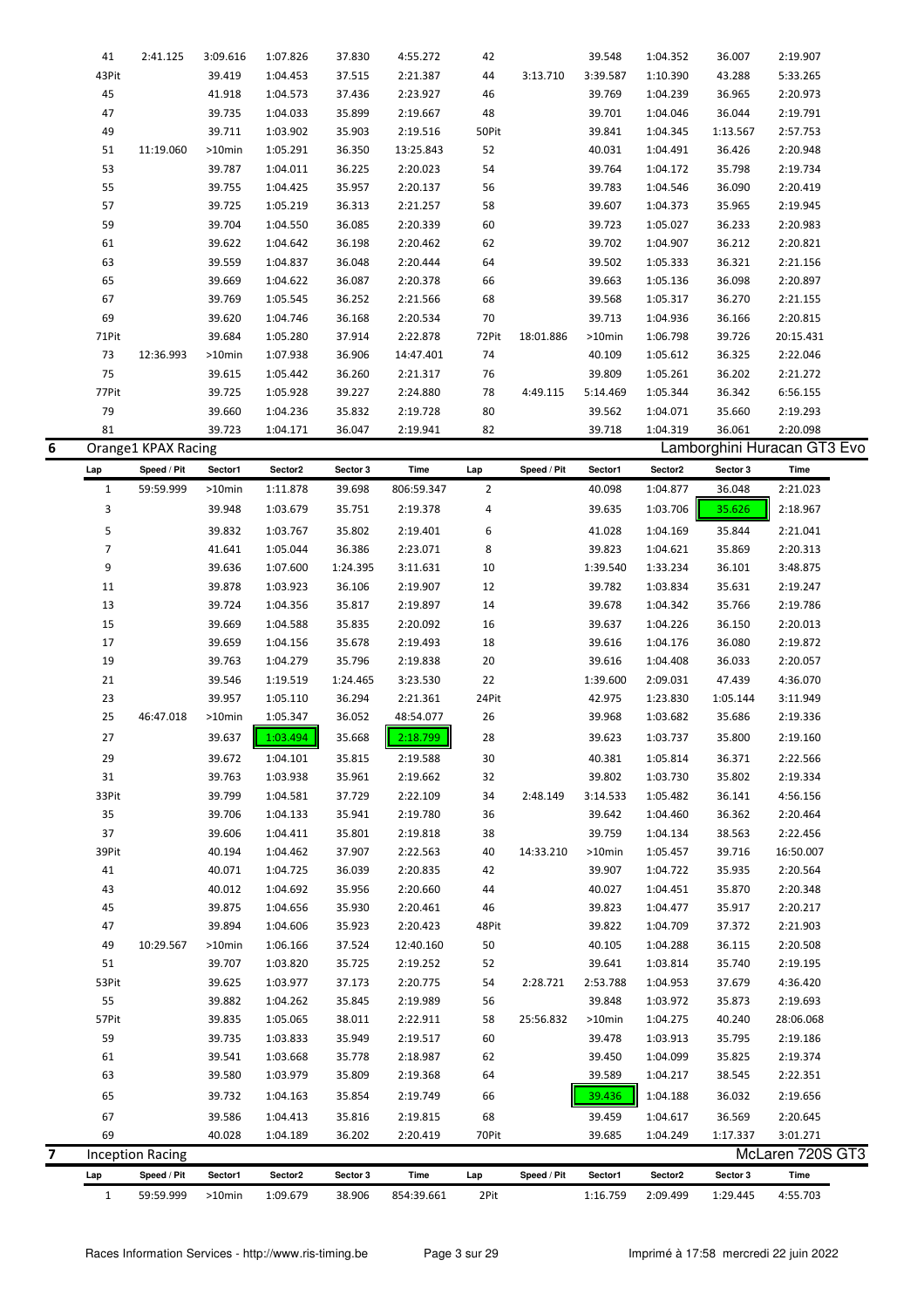|   | 3                 | 2:58.677                  | 3:25.393         | 1:09.871             | 37.341           | 5:12.605             | 4              |             | 40.305           | 1:06.258             | 36.888           | 2:23.451                    |  |
|---|-------------------|---------------------------|------------------|----------------------|------------------|----------------------|----------------|-------------|------------------|----------------------|------------------|-----------------------------|--|
|   | 5                 |                           | 40.006           | 1:05.649             | 36.238           | 2:21.893             | 6              |             | 39.876           | 1:07.529             | 40.079           | 2:27.484                    |  |
|   | 7Pit              |                           | 40.448           | 1:07.185             | 39.792           | 2:27.425             | 8              | 4:15.557    | 4:42.946         | 1:08.088             | 37.296           | 6:28.330                    |  |
|   | 9                 |                           | 39.831           | 1:05.495             | 36.087           | 2:21.413             | 10Pit          |             | 39.407           | 1:07.200             | 38.844           | 2:25.451                    |  |
|   | 11                | 28:01.222                 | >10min           | 1:07.534             | 40.816           | 30:17.397            | 12             |             | 39.850           | 1:04.321             | 35.606           | 2:19.777                    |  |
|   | 13                |                           | 39.264           | 1:04.372             | 35.580           | 2:19.216             | 14             |             | 39.428           | 1:04.535             | 35.616           | 2:19.579                    |  |
|   | 15                |                           | 39.233           | 1:04.097             | 35.569           | 2:18.899             | 16             |             | 39.310           | 1:04.672             | 37.852           | 2:21.834                    |  |
|   | 17Pit             |                           | 39.338           | 1:05.062             | 38.271           | 2:22.671             | 18             | 3:37.623    | 4:02.383         | 1:06.131             | 37.487           | 5:46.001                    |  |
|   | 19                |                           | 39.512           | 1:05.037             | 37.164           | 2:21.713             | 20             |             | 39.202           | 1:04.526             | 35.624           | 2:19.352                    |  |
|   |                   |                           |                  |                      |                  |                      |                |             |                  |                      |                  |                             |  |
|   | 21Pit             |                           | 39.335           | 1:05.541             | 38.565           | 2:23.441             | 22             | 24:05.975   | >10min           | 1:06.293             | 43.554           | 26:21.032                   |  |
|   | 23                |                           | 40.098           | 1:06.491             | 36.631           | 2:23.220             | 24             |             | 39.957           | 1:05.106             | 36.187           | 2:21.250                    |  |
|   | 25                |                           | 39.806           | 1:05.094             | 36.261           | 2:21.161             | 26             |             | 39.673           | 1:05.095             | 36.668           | 2:21.436                    |  |
|   | 27                |                           | 39.685           | 1:04.974             | 36.036           | 2:20.695             | 28Pit          |             | 39.637           | 1:05.379             | 37.777           | 2:22.793                    |  |
|   | 29                | 4:33.747                  | 4:58.706         | 1:08.706             | 41.154           | 6:48.566             | 30Pit          |             | 40.026           | 1:06.758             | 41.119           | 2:27.903                    |  |
|   | 31                | 4:23.763                  | 4:48.352         | 1:06.389             | 42.852           | 6:37.593             | 32Pit          |             | 40.236           | 1:06.323             | 37.629           | 2:24.188                    |  |
|   | 33                | 45:06.686                 | >10min           | 1:06.540             | 36.213           | 47:15.178            | 34             |             | 39.793           | 1:05.013             | 35.669           | 2:20.475                    |  |
|   | 35                |                           | 39.440           | 1:04.780             | 35.667           | 2:19.887             | 36             |             | 39.465           | 1:04.886             | 35.869           | 2:20.220                    |  |
|   | 37                |                           | 39.381           | 1:05.090             | 35.866           | 2:20.337             | 38             |             | 39.378           | 1:05.493             | 36.780           | 2:21.651                    |  |
|   | 39                |                           | 39.632           | 1:04.928             | 35.738           | 2:20.298             | 40             |             | 39.284           | 1:04.877             | 35.660           | 2:19.821                    |  |
|   | 41                |                           | 39.328           | 1:05.032             | 35.835           | 2:20.195             | 42             |             | 39.449           | 1:05.120             | 36.187           | 2:20.756                    |  |
|   | 43                |                           | 39.611           | 1:04.991             | 35.990           | 2:20.592             | 44             |             | 39.716           | 1:05.288             | 36.014           | 2:21.018                    |  |
|   | 45Pit             |                           | 39.278           | 1:05.269             | 1:15.196         | 2:59.743             |                |             |                  |                      |                  |                             |  |
| 8 | <b>AGS Events</b> |                           |                  |                      |                  |                      |                |             |                  |                      |                  | Lamborghini Huracan GT3 Evo |  |
|   | Lap               | Speed / Pit               | Sector1          | Sector2              | Sector 3         | Time                 | Lap            | Speed / Pit | Sector1          | Sector2              | Sector 3         | Time                        |  |
|   | 1Pit              | 59:59.999                 | >10min           | 1:08.540             | 39.163           | 787:52.135           | 2              | 2:18.453    | 2:43.541         | 1:07.287             | 36.718           | 4:27.546                    |  |
|   |                   |                           |                  |                      |                  |                      |                |             |                  |                      |                  |                             |  |
|   | 3Pit              |                           | 40.745           | 1:06.563             | 40.041           | 2:27.349             | 4Pit           | 2:17.884    | 2:42.887         | 1:08.169             | 38.972           | 4:30.028                    |  |
|   | 5                 | 3:53.967                  | 4:18.977         | 1:06.864             | 37.427           | 6:03.268             | 6Pit           |             | 40.585           | 1:05.859             | 38.604           | 2:25.048                    |  |
|   | $\overline{7}$    | 6:03.013                  | 6:29.642         | 1:08.269             | 41.740           | 8:19.651             | 8              |             | 41.050           | 1:06.961             | 39.041           | 2:27.052                    |  |
|   | 9Pit              |                           | 40.739           | 1:07.810             | 38.854           | 2:27.403             | 10Pit          | 4:03.891    | 4:39.162         | 1:55.451             | 1:27.550         | 8:02.163                    |  |
| 9 |                   | <b>Heberth Motorsport</b> |                  |                      |                  |                      |                |             |                  |                      |                  | Porsche 911 GT3-R (991.II)  |  |
|   |                   |                           |                  |                      |                  |                      |                |             |                  |                      |                  |                             |  |
|   | Lap               | Speed / Pit               | Sector1          | Sector2              | Sector 3         | Time                 | Lap            | Speed / Pit | Sector1          | Sector2              | Sector 3         | Time                        |  |
|   | $\mathbf{1}$      | 59:59.999                 | >10min           | 1:08.671             | 36.811           | 794:54.183           | $\overline{2}$ |             | 39.959           | 1:04.728             | 36.593           | 2:21.280                    |  |
|   | 3                 |                           | 39.928           | 1:04.377             | 36.023           | 2:20.328             | 4              |             | 39.958           | 1:05.323             | 36.333           | 2:21.614                    |  |
|   | 5Pit              |                           | 39.916           | 1:05.295             | 37.400           | 2:22.611             | 6              | 4:48.414    | 5:13.150         | 1:05.935             | 36.325           | 6:55.410                    |  |
|   | $\overline{7}$    |                           | 40.137           | 1:04.447             | 36.099           | 2:20.683             | 8Pit           |             | 40.050           | 1:06.211             | 37.195           | 2:23.456                    |  |
|   | 9                 | 4:07.196                  | 4:31.518         | 1:06.308             | 38.007           | 6:15.833             | 10Pit          |             | 39.977           | 1:07.842             | 37.103           | 2:24.922                    |  |
|   |                   |                           |                  |                      |                  |                      |                |             |                  |                      |                  |                             |  |
|   | 11                | 7:56.107                  | 8:20.575         | 1:06.241             | 36.524           | 10:03.340            | 12             |             | 39.870           | 1:05.142             | 36.179           | 2:21.191                    |  |
|   | 13                |                           | 39.843           | 1:04.513             | 36.110           | 2:20.466             | 14Pit          |             | 39.783           | 1:05.197             | 37.749           | 2:22.729                    |  |
|   | 15                | 9:05.622                  | 9:35.990         | 1:10.509             | 37.074           | 11:23.573            | 16             |             | 40.952           | 1:05.908             | 1:07.317         | 2:54.177                    |  |
|   | 17                |                           | 1:39.883         | 2:09.647             | 1:21.556         | 5:11.086             | 18             |             | 41.727           | 1:06.886             | 36.994           | 2:25.607                    |  |
|   | 19                |                           | 40.898           | 1:05.835             | 36.862           | 2:23.595             | 20             |             | 40.701           | 1:05.613             | 36.676           | 2:22.990                    |  |
|   | 21                |                           | 40.449           | 1:05.141             | 36.332           | 2:21.922             | 22             |             | 40.478           | 1:05.365             | 36.661           | 2:22.504                    |  |
|   | 23                |                           | 40.358           | 1:05.065             | 36.738           | 2:22.161             | 24             |             | 40.285           | 1:05.583             | 38.148           | 2:24.016                    |  |
|   | 25                |                           | 40.504           | 1:08.267             | 37.400           | 2:26.171             | 26             |             | 40.265           | 1:05.205             | 36.259           | 2:21.729                    |  |
|   | 27Pit             |                           | 40.448           | 1:11.885             | 39.711           | 2:32.044             | 28             | 9:26.834    | 9:54.117         | 1:08.567             | 38.126           | 11:40.810                   |  |
|   | 29                |                           | 40.769           | 1:06.173             | 36.895           | 2:23.837             | 30Pit          |             | 40.647           | 1:22.060             | 1:25.610         | 3:28.317                    |  |
|   | 31                | 9:38.909                  | >10min           | 1:07.120             | 38.595           | 11:50.147            | 32             |             | 40.582           | 1:05.356             | 36.537           | 2:22.475                    |  |
|   | 33                |                           | 40.267           | 1:05.240             | 36.654           | 2:22.161             | 34             |             | 40.767           | 1:05.493             | 36.333           | 2:22.593                    |  |
|   | 35                |                           | 40.385           | 1:05.300             | 36.517           | 2:22.202             | 36             |             | 40.490           | 1:06.114             | 36.523           | 2:23.127                    |  |
|   | 37                |                           | 40.298           | 1:05.481             | 36.467           | 2:22.246             | 38             |             | 40.166           | 1:04.920             | 36.351           | 2:21.437                    |  |
|   | 39Pit             |                           | 40.187           | 1:29.020             | 41.924           | 2:51.131             | 40Pit          | 36:45.225   | >10min           | 1:09.079             | 38.159           | 38:58.359                   |  |
|   | 41                | 2:24.148                  | 2:48.474         | 1:06.253             | 36.485           | 4:31.212             | 42             |             | 39.980           | 1:05.180             | 36.137           | 2:21.297                    |  |
|   | 43Pit             |                           | 39.969           | 1:04.641             | 36.718           | 2:21.328             | 44             | 5:55.779    | 6:20.498         | 1:07.271             | 37.922           | 8:05.691                    |  |
|   | 45                |                           | 40.532           | 1:05.831             | 38.055           | 2:24.418             | 46             |             | 40.068           | 1:05.058             | 36.211           | 2:21.337                    |  |
|   | 47                |                           | 39.849           | 1:04.981             | 36.289           | 2:21.119             | 48             |             | 39.884           | 1:06.067             | 37.398           | 2:23.349                    |  |
|   | 49Pit             |                           | 40.038           | 1:05.238             | 37.735           | 2:23.011             | 50             | 5:05.987    | 5:30.592         | 1:05.382             | 36.591           | 7:12.565                    |  |
|   | 51                |                           | 39.794           | 1:03.843             | 35.554           | 2:19.191             | 52             |             | 39.626           | 1:05.546             | 36.035           | 2:21.207                    |  |
|   |                   |                           |                  |                      |                  |                      |                |             |                  |                      |                  |                             |  |
|   | 53                |                           | 39.699           | 1:03.774             | 35.677           | 2:19.150             | 54             |             | 39.748           | 1:03.598             | 35.633           | 2:18.979                    |  |
|   | 55Pit             |                           | 39.720           | 1:04.153             | 37.186           | 2:21.059             | 56             | 3:04.281    | 3:29.897         | 1:05.062             | 37.689           | 5:12.648                    |  |
|   | 57<br>59          |                           | 39.888<br>39.977 | 1:04.325<br>1:04.362 | 36.174<br>36.369 | 2:20.387<br>2:20.708 | 58<br>60Pit    |             | 39.993<br>39.818 | 1:04.352<br>1:06.180 | 36.063<br>38.322 | 2:20.408<br>2:24.320        |  |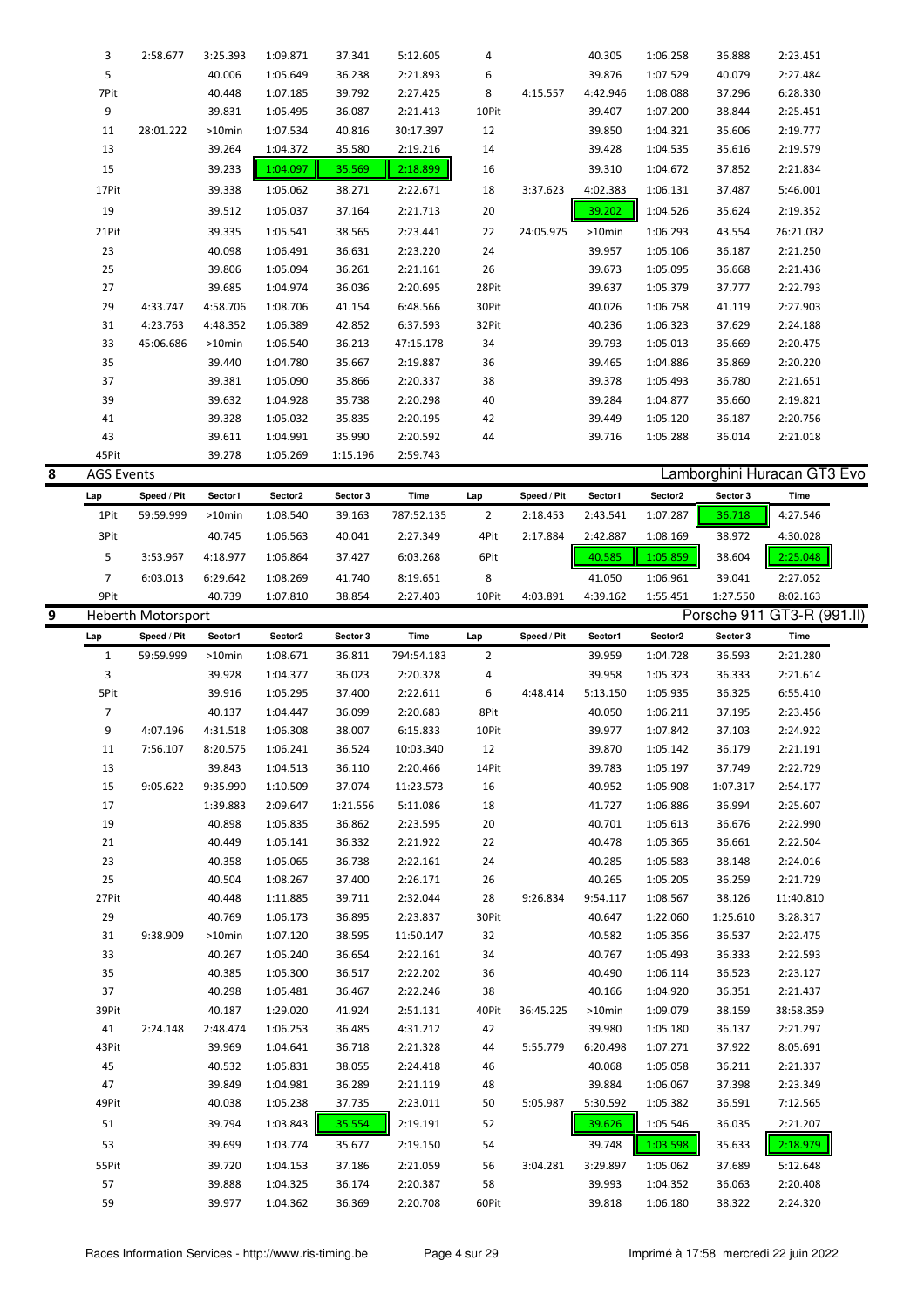|    | 61                       | 9:21.463                 | 9:47.841         | 1:07.708             | 38.393           | 11:33.942            | 62             |             | 40.920             | 1:07.610             | 37.077             | 2:25.607               |
|----|--------------------------|--------------------------|------------------|----------------------|------------------|----------------------|----------------|-------------|--------------------|----------------------|--------------------|------------------------|
|    | 63                       |                          | 40.805           | 1:06.423             | 37.328           | 2:24.556             | 64             |             | 40.858             | 1:07.234             | 37.015             | 2:25.107               |
|    | 65                       |                          | 40.726           | 1:06.418             | 36.819           | 2:23.963             | 66             |             | 40.912             | 1:06.132             | 37.740             | 2:24.784               |
|    | 67                       |                          | 40.656           | 1:06.426             | 36.951           | 2:24.033             | 68             |             | 40.701             | 1:06.221             | 36.767             | 2:23.689               |
|    | 69Pit                    |                          | 40.551           | 1:06.332             | 37.473           | 2:24.356             | 70             | 2:18.748    | 2:43.937           | 1:08.093             | 41.361             | 4:33.391               |
|    | 71                       |                          | 41.903           | 1:08.979             | 37.729           | 2:28.611             | 72Pit          |             | 40.958             | 1:07.468             | 1:07.148           | 2:55.574               |
| 10 |                          | <b>Boutsen Racing</b>    |                  |                      |                  |                      |                |             |                    |                      |                    | Audi R8 LMS evo II GT3 |
|    | Lap                      | Speed / Pit              | Sector1          | Sector2              | Sector 3         | Time                 | Lap            | Speed / Pit | Sector1            | Sector2              | Sector 3           | Time                   |
|    | $\mathbf{1}$             | 59:59.999                | >10min           | 1:08.997             | 37.022           | 834:36.455           | $\overline{2}$ |             | 39.699             | 1:05.181             | 36.159             | 2:21.039               |
|    | 3                        |                          | 39.495           | 1:04.623             | 35.878           | 2:19.996             | 4              |             | 39.280             | 1:04.858             | 35.909             | 2:20.047               |
|    | 5                        |                          | 39.489           | 1:04.496             | 36.036           | 2:20.021             | 6              |             | 39.433             | 1:04.710             | 36.027             | 2:20.170               |
|    | $\overline{\phantom{a}}$ |                          | 39.477           | 1:04.585             | 35.942           | 2:20.004             | 8              |             | 39.552             | 1:04.618             | 35.876             | 2:20.046               |
|    | 9                        |                          | 39.551           | 1:04.669             | 36.067           | 2:20.287             | 10Pit          |             | 39.332             | 1:04.899             | 1:22.002           | 3:06.233               |
|    | 11                       | 7:02.566                 | 7:27.044         | 1:06.475             | 36.115           | 9:09.634             | 12             |             | 39.548             | 1:09.037             | 36.125             | 2:24.710               |
|    | 13                       |                          | 39.698           | 1:05.351             | 36.009           | 2:21.058             | 14Pit          |             | 39.471             | 1:04.737             | 37.148             | 2:21.356               |
|    | 15                       | 3:09.218                 | 3:35.419         | 1:07.668             | 38.585           | 5:21.672             | 16             |             | 39.974             | 1:07.760             | 36.977             | 2:24.711               |
|    | 17                       |                          | 39.874           | 1:06.887             | 36.777           | 2:23.538             | 18             |             | 39.862             | 1:06.728             | 36.954             | 2:23.544               |
|    | 19                       |                          | 39.620           | 1:06.417             | 36.594           | 2:22.631             | 20             |             | 39.957             | 1:06.317             | 36.652             | 2:22.926               |
|    | 21                       |                          | 39.767           | 1:06.270             | 37.290           | 2:23.327             | 22             |             | 40.161             | 1:06.646             | 36.810             | 2:23.617               |
|    | 23Pit                    |                          | 40.105           | 1:06.703             | 37.612           | 2:24.420             | 24             | 69:43.275   | >10min             | 1:06.299             | 37.405             | 71:51.738              |
|    | 25                       |                          | 39.807           | 1:05.806             | 36.504           | 2:22.117             | 26             |             | 39.699             | 1:05.175             | 36.340             | 2:21.214               |
|    | 27                       |                          | 39.927           | 1:05.157             | 36.390           | 2:21.474             | 28             |             | 39.803             | 1:04.719             | 36.049             | 2:20.571               |
|    | 29Pit                    |                          | 39.800           | 1:05.347             | 37.145           | 2:22.292             | $30\,$         | 4:57.344    | 5:24.121           | 1:06.714             | 40.082             | 7:10.917               |
|    | 31                       |                          | 39.592           | 1:04.142             | 35.544           | 2:19.278             | 32             |             | 39.228             | 1:04.829             | 41.037             | 2:25.094               |
|    | 33                       |                          | 39.538           | 1:03.773             | 36.764           | 2:20.075             | 34             |             | 39.359             | 1:04.000             | 35.641             | 2:19.000               |
|    | 35Pit                    |                          | 39.340           | 1:05.902             | 42.100           | 2:27.342             | 36             | 5:00.792    | 5:26.586           | 1:07.966             | 37.282             | 7:11.834               |
|    | 37                       |                          | 40.002           | 1:05.882             | 36.379           | 2:22.263             | 38             |             | 39.464             | 1:05.256             | 36.158             | 2:20.878               |
|    | 39                       |                          | 39.561           | 1:05.022             | 35.940           | 2:20.523             | 40             |             | 39.630             | 1:04.921             | 35.848             | 2:20.399               |
|    | 41                       |                          | 39.479           | 1:04.866             | 35.953           | 2:20.298             | 42             |             | 39.562             | 1:04.737             | 36.082             | 2:20.381               |
|    | 43                       |                          | 39.546           | 1:05.364             | 36.115           | 2:21.025             | 44             |             | 39.629             | 1:04.716             | 36.289             | 2:20.634               |
|    | 45Pit                    |                          | 39.725           | 1:05.835             | 40.746           | 2:26.306             | 46             | 5:08.292    | 5:32.639           | 1:06.110             | 36.216             | 7:14.965               |
|    | 47Pit                    |                          | 39.713           | 1:06.466             | 38.762           | 2:24.941             | 48             | 8:33.768    | 8:57.953           | 1:05.850             | 36.385             | 10:40.188              |
|    |                          |                          |                  |                      |                  |                      |                |             |                    |                      |                    |                        |
|    |                          |                          |                  |                      |                  |                      |                |             |                    |                      |                    |                        |
|    | 49                       |                          | 39.556           | 1:04.757             | 36.151           | 2:20.464             | 50             |             | 39.498             | 1:04.987             | 36.062             | 2:20.547               |
|    | 51Pit                    |                          | 39.828           | 1:08.052             | 37.541           | 2:25.421             | 52             | 2:46.404    | 3:11.813           | 1:07.498             | 36.796             | 4:56.107               |
|    | 53                       |                          | 39.541           | 1:04.248             | 35.894           | 2:19.683             | 54             |             | 39.367             | 1:03.692             | 35.538             | 2:18.597               |
|    | 55                       |                          | 39.148           | 1:03.447             | 35.559           | 2:18.154             | 56Pit          |             | 39.265             | 1:03.592             | 36.905             | 2:19.762               |
| 11 |                          | Tresor by Car Collection |                  |                      |                  |                      |                |             |                    |                      |                    | Audi R8 LMS evo II GT3 |
|    | Lap                      | Speed / Pit              | Sector1          | Sector2              | Sector 3         | Time                 | Lap            | Speed / Pit | Sector1            | Sector2              | Sector 3           | Time                   |
|    | 1                        | 59:59.999                | >10min           | 1:06.645             | 36.712           | 814:07.596           | $\overline{2}$ |             | 40.196             | 1:05.022             | 36.212             | 2:21.430               |
|    | 3                        |                          | 40.355           | 1:04.747             | 36.181           | 2:21.283             | 4              |             | 40.034             | 1:04.672             | 36.042             | 2:20.748               |
|    | 5                        |                          | 39.988           | 1:04.475             | 35.933           | 2:20.396             | 6Pit           |             | 39.915             | 1:15.435             | 1:23.655           | 3:19.005               |
|    | 7                        | 5:14.921                 | 5:40.491         | 1:05.771             | 36.220           | 7:22.482             | 8              |             | 39.653             | 1:04.886             | 35.799             | 2:20.338               |
|    | 9                        |                          | 39.455           | 1:04.575             | 36.353           | 2:20.383             | 10             |             | 39.676             | 1:04.403             | 36.046             | 2:20.125               |
|    | 11                       |                          | 39.513           | 1:04.673             | 35.857           | 2:20.043             | 12             |             | 39.678             | 1:05.327             | 36.142             | 2:21.147               |
|    |                          |                          |                  |                      |                  |                      |                |             |                    |                      |                    |                        |
|    | 13                       |                          | 39.746           | 1:04.640             | 35.982           | 2:20.368             | 14             |             | 39.674             | 1:04.552             | 35.921             | 2:20.147               |
|    | 15                       |                          | 39.543           | 1:04.730             | 35.843           | 2:20.116             | 16Pit          |             | 39.711             | 1:05.684<br>1:08.055 | 38.246             | 2:23.641               |
|    | 17                       | 6:10.605                 | 6:35.156         | 1:06.056             | 36.813           | 8:18.025             | 18             |             | 39.701             |                      | 38.547             | 2:26.303               |
| 12 | 19Pit                    |                          | 39.540           | 1:04.935             | 38.273           | 2:22.748             |                |             |                    |                      |                    |                        |
|    |                          | Tresor by Car Collection |                  |                      |                  |                      |                |             |                    |                      |                    | Audi R8 LMS evo II GT3 |
|    | Lap                      | Speed / Pit              | Sector1          | Sector2              | Sector 3         | Time                 | Lap            | Speed / Pit | Sector1            | Sector2              | Sector 3           | Time                   |
|    | $\mathbf{1}$             | 59:59.999                | >10min           | 1:05.436             | 36.117           | 782:47.178           | 2              |             | 39.768             | 1:04.314             | 35.808             | 2:19.890               |
|    | 3                        |                          | 39.726           | 1:03.962             | 35.733           | 2:19.421             | 4              |             | 39.979             | 1:03.902             | 35.766             | 2:19.647               |
|    | 5Pit                     |                          | 39.768           | 1:04.127             | 36.622           | 2:20.517             | 6              | 9:41.193    | >10min             | 1:04.787             | 36.321             | 11:46.729              |
|    | 7                        |                          | 39.807           | 1:04.276             | 36.987           | 2:21.070             | 8              |             | 39.465             | 1:04.042             | 35.782             | 2:19.289               |
|    | 9                        |                          | 39.494           | 1:04.077             | 35.877           | 2:19.448             | 10Pit          |             | 39.542             | 1:04.143             | 36.982             | 2:20.667               |
|    | 11                       | 6:18.205                 | 6:42.592         | 1:05.300             | 36.018           | 8:23.910             | 12Pit          |             | 39.687             | 1:04.946             | 37.103             | 2:21.736               |
|    | 13                       | 7:20.136                 | 7:46.348         | 1:05.658             | 36.326           | 9:28.332             | 14             |             | 39.571             | 1:04.605             | 36.449             | 2:20.625               |
|    | 15                       |                          | 39.679           | 1:05.198             | 35.929           | 2:20.806             | 16             |             | 39.525             | 1:04.704             | 35.995             | 2:20.224               |
|    | 17Pit                    |                          | 40.313           | 1:05.263             | 39.594           | 2:25.170             | 18             | 2:36.856    | 3:09.134           | 1:10.770             | 37.488             | 4:57.392               |
|    | 19<br>21                 |                          | 41.536<br>39.866 | 1:07.196<br>1:04.289 | 37.000<br>36.066 | 2:25.732<br>2:20.221 | 20<br>22       |             | 40.387<br>1:32.470 | 1:04.760<br>2:09.779 | 36.049<br>1:25.232 | 2:21.196<br>5:07.481   |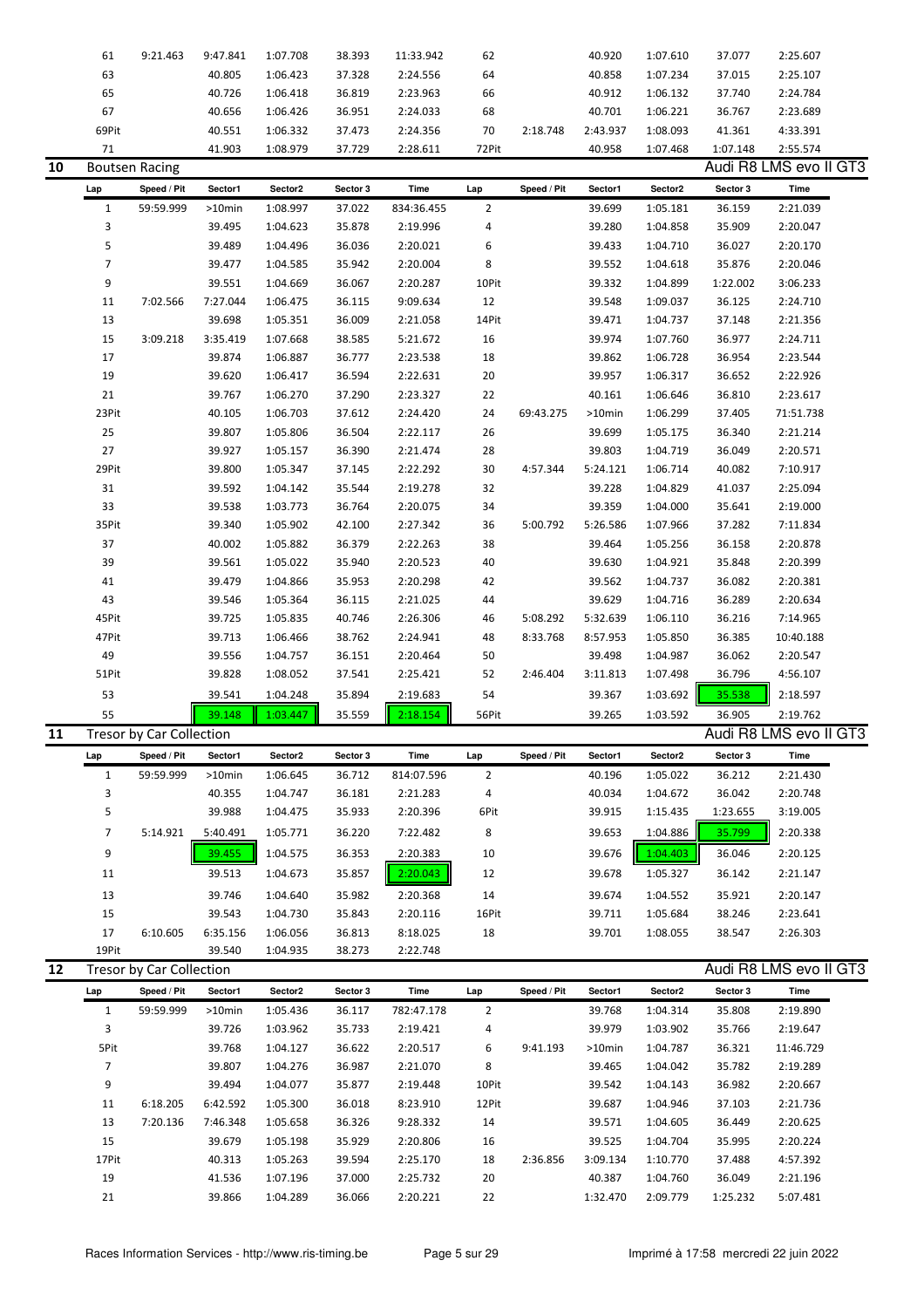|    | 23             |                         |          |          |          |            |               |             |          |          |          | 2:21.605                    |  |
|----|----------------|-------------------------|----------|----------|----------|------------|---------------|-------------|----------|----------|----------|-----------------------------|--|
|    |                |                         | 1:17.799 | 1:06.237 | 36.250   | 3:00.286   | 24            |             | 40.039   | 1:04.475 | 37.091   |                             |  |
|    | 25             |                         | 39.796   | 1:04.484 | 35.812   | 2:20.092   | 26            |             | 39.743   | 1:03.752 | 35.610   | 2:19.105                    |  |
|    | 27             |                         | 39.739   | 1:03.785 | 35.672   | 2:19.196   | 28            |             | 39.656   | 1:04.272 | 35.822   | 2:19.750                    |  |
|    | 29             |                         | 39.576   | 1:03.946 | 35.759   | 2:19.281   | 30            |             | 39.524   | 1:04.119 | 35.772   | 2:19.415                    |  |
|    | 31             |                         | 39.429   | 1:04.786 | 36.157   | 2:20.372   | 32            |             | 39.625   | 1:04.388 | 35.919   | 2:19.932                    |  |
|    | 33             |                         | 39.635   | 1:04.901 | 36.209   | 2:20.745   | 34            |             | 39.370   | 1:05.185 | 35.931   | 2:20.486                    |  |
|    |                |                         |          |          |          |            |               |             |          |          |          |                             |  |
|    | 35             |                         | 39.414   | 1:04.823 | 36.302   | 2:20.539   | 36Pit         |             | 39.634   | 1:06.668 | 41.450   | 2:27.752                    |  |
|    | 37             | 19:50.634               | >10min   | 1:06.503 | 36.336   | 21:59.799  | 38            |             | 40.063   | 1:04.231 | 35.895   | 2:20.189                    |  |
|    | 39             |                         | 39.736   | 1:03.745 | 35.895   | 2:19.376   | 40            |             | 39.468   | 1:03.811 | 35.651   | 2:18.930                    |  |
|    | 41Pit          |                         | 39.478   | 1:03.965 | 36.901   | 2:20.344   | 42            | 6:19.018    | 6:45.691 | 1:09.278 | 37.728   | 8:32.697                    |  |
|    | 43             |                         | 41.509   | 1:07.505 | 36.539   | 2:25.553   | 44            |             | 39.934   | 1:04.964 | 38.626   | 2:23.524                    |  |
|    | 45             |                         | 39.769   | 1:03.448 | 35.617   | 2:18.834   | 46            |             | 39.746   | 1:04.160 | 35.886   | 2:19.792                    |  |
|    |                |                         |          |          |          |            |               |             |          |          |          |                             |  |
|    | 47             |                         | 39.862   | 1:03.926 | 35.707   | 2:19.495   | 48            |             | 39.728   | 1:04.084 | 35.826   | 2:19.638                    |  |
|    | 49             |                         | 39.847   | 1:04.116 | 35.835   | 2:19.798   | 50Pit         |             | 42.782   | 1:05.722 | 37.212   | 2:25.716                    |  |
|    | 51             | 12:02.267               | >10min   | 1:05.096 | 35.902   | 14:08.315  | 52            |             | 39.938   | 1:04.443 | 35.758   | 2:20.139                    |  |
|    | 53             |                         | 39.734   | 1:04.589 | 38.789   | 2:23.112   | 54            |             | 39.872   | 1:04.322 | 35.667   | 2:19.861                    |  |
|    | 55             |                         | 39.656   | 1:04.585 | 36.038   | 2:20.279   | 56            |             | 39.804   | 1:04.732 | 35.913   | 2:20.449                    |  |
|    | 57             |                         | 39.779   | 1:04.937 | 36.008   | 2:20.724   | 58            |             | 39.684   | 1:05.111 | 36.338   | 2:21.133                    |  |
|    | 59             |                         | 39.727   | 1:04.791 | 36.027   | 2:20.545   | 60            |             | 39.735   | 1:04.648 | 36.028   | 2:20.411                    |  |
|    | 61             |                         | 39.606   | 1:04.763 | 35.993   | 2:20.362   | 62            |             | 39.691   | 1:04.650 | 35.819   | 2:20.160                    |  |
|    | 63             |                         | 39.614   |          |          |            |               |             |          |          |          |                             |  |
|    |                |                         |          | 1:04.549 | 35.720   | 2:19.883   | 64            |             | 39.530   | 1:04.739 | 36.017   | 2:20.286                    |  |
|    | 65             |                         | 39.434   | 1:05.124 | 36.159   | 2:20.717   | 66            |             | 39.730   | 1:04.867 | 36.037   | 2:20.634                    |  |
|    | 67             |                         | 39.581   | 1:04.954 | 35.900   | 2:20.435   | 68Pit         |             | 39.536   | 1:04.938 | 36.877   | 2:21.351                    |  |
|    | 69             | 2:19.769                | 2:44.100 | 1:04.377 | 35.853   | 4:24.330   | 70            |             | 39.735   | 1:03.704 | 36.113   | 2:19.552                    |  |
|    | 71             |                         | 39.701   | 1:03.972 | 35.662   | 2:19.335   | 72            |             | 39.739   | 1:04.445 | 35.594   | 2:19.778                    |  |
|    | 73             |                         | 39.654   | 1:04.264 | 35.610   | 2:19.528   | 74            |             | 39.544   | 1:05.276 | 36.140   | 2:20.960                    |  |
|    | 75             |                         | 39.622   | 1:04.569 | 35.755   | 2:19.946   | 76            |             | 39.601   | 1:04.637 | 35.703   | 2:19.941                    |  |
|    | 77             |                         | 39.611   | 1:04.681 | 35.989   | 2:20.281   | 78Pit         |             | 39.594   | 1:05.988 | 42.078   | 2:27.660                    |  |
|    | 79             | 14:11.149               | >10min   | 1:05.389 | 38.815   | 16:20.171  | 80            |             | 39.703   | 1:04.171 | 35.810   | 2:19.684                    |  |
|    | 81             |                         | 39.608   | 1:04.002 | 35.752   | 2:19.362   | 82            |             | 40.084   | 1:07.788 | 36.781   | 2:24.653                    |  |
|    |                |                         |          |          |          |            |               |             |          |          |          |                             |  |
|    |                |                         |          |          |          |            |               |             |          |          |          |                             |  |
|    | 83             |                         | 39.604   | 1:04.783 | 38.452   | 2:22.839   | 84            |             | 39.570   | 1:04.696 | 36.095   | 2:20.361                    |  |
|    | 85Pit          |                         | 39.663   | 1:09.356 | 39.254   | 2:28.273   | 86            | 2:50.951    | 3:16.357 | 1:07.179 | 36.375   | 4:59.911                    |  |
|    | 87             |                         | 39.786   | 1:07.340 | 36.079   | 2:23.205   | 88            |             | 39.562   | 1:05.168 | 36.667   | 2:21.397                    |  |
|    | 89             |                         | 40.752   | 1:06.400 | 36.421   | 2:23.573   | 90Pit         |             | 39.851   | 1:05.410 | 1:14.777 | 3:00.038                    |  |
| 14 |                | <b>Emil Frey Racing</b> |          |          |          |            |               |             |          |          |          | Lamborghini Huracan GT3 Evo |  |
|    | Lap            | Speed / Pit             | Sector1  | Sector2  | Sector 3 | Time       | Lap           | Speed / Pit | Sector1  | Sector2  | Sector 3 | Time                        |  |
|    | 1              | 59:59.999               | >10min   | 1:28.183 | 53.321   | 815:32.954 | $\mathcal{P}$ |             | 55.826   | 1:18.229 | 49.174   | 3:03.229                    |  |
|    | 3Pit           |                         | 45.300   | 1:19.128 | 50.033   | 2:54.461   | 4             | 10:31.487   | >10min   | 1:05.993 | 37.580   | 12:40.698                   |  |
|    | 5              |                         | 40.587   | 1:09.117 | 36.812   | 2:26.516   | 6             |             | 39.920   | 1:05.741 | 36.324   | 2:21.985                    |  |
|    | $\overline{7}$ |                         |          |          |          |            |               |             |          |          |          |                             |  |
|    |                |                         | 39.863   | 1:05.232 | 36.545   | 2:21.640   | 8             |             | 39.906   | 1:04.994 | 36.283   | 2:21.183                    |  |
|    | 9Pit           |                         | 39.796   | 1:05.626 | 38.238   | 2:23.660   | 10            | 18:48.939   | >10min   | 1:06.849 | 37.624   | 20:59.349                   |  |
|    | 11             |                         | 40.186   | 1:05.730 | 36.186   | 2:22.102   | 12Pit         |             | 39.916   | 1:05.457 | 37.973   | 2:23.346                    |  |
|    | 13             | 5:41.025                | 6:07.387 | 1:11.982 | 39.070   | 7:58.439   | 14            |             | 40.037   | 1:04.331 | 35.800   | 2:20.168                    |  |
|    | 15             |                         | 39.549   | 1:03.903 | 35.667   | 2:19.119   | 16            |             | 39.480   | 1:03.765 | 35.658   | 2:18.903                    |  |
|    | 17Pit          |                         | 39.354   | 1:04.288 | 37.059   | 2:20.701   | 18            | 9:38.120    | >10min   | 1:11.819 | 43.097   | 23:38.514                   |  |
|    | 19             |                         | 41.441   | 1:05.635 | 36.426   | 2:23.502   | 20            |             | 40.122   | 1:04.943 | 36.309   | 2:21.374                    |  |
|    | 21             |                         | 39.951   | 1:05.215 | 36.354   | 2:21.520   | 22            |             | 39.845   | 1:05.574 | 36.656   | 2:22.075                    |  |
|    |                |                         |          |          |          |            |               |             |          |          |          |                             |  |
|    | 23             |                         | 39.914   | 1:05.354 | 36.321   | 2:21.589   | 24            |             | 40.010   | 1:05.929 | 36.459   | 2:22.398                    |  |
|    | 25             |                         | 39.943   | 1:05.457 | 36.463   | 2:21.863   | 26Pit         |             | 39.970   | 1:05.802 | 38.160   | 2:23.932                    |  |
|    | 27             | 3:13.425                | 3:38.880 | 1:05.800 | 38.631   | 5:23.311   | 28            |             | 40.109   | 1:05.885 | 38.402   | 2:24.396                    |  |
|    | 29             |                         | 39.913   | 1:05.952 | 36.891   | 2:22.756   | 30            |             | 40.698   | 1:07.061 | 36.510   | 2:24.269                    |  |
|    | 31Pit          |                         | 40.085   | 1:05.394 | 37.845   | 2:23.324   | 32            | 17:49.587   | >10min   | 1:08.295 | 37.893   | 20:01.657                   |  |
|    | 33             |                         | 41.033   | 1:06.345 | 36.882   | 2:24.260   | 34            |             | 40.364   | 1:05.410 | 36.665   | 2:22.439                    |  |
|    | 35             |                         | 39.828   | 1:05.589 | 36.458   | 2:21.875   | 36            |             | 39.852   | 1:05.249 | 36.131   | 2:21.232                    |  |
|    | 37Pit          |                         | 39.888   | 1:06.017 | 37.689   | 2:23.594   |               |             |          |          |          |                             |  |
| 19 |                | <b>Emil Frey Racing</b> |          |          |          |            |               |             |          |          |          | Lamborghini Huracan GT3 Evo |  |
|    | Lap            | Speed / Pit             | Sector1  | Sector2  | Sector 3 | Time       | Lap           | Speed / Pit | Sector1  | Sector2  | Sector 3 | Time                        |  |
|    | 1              | 59:59.999               | >10min   | 1:07.962 | 36.505   | 810:23.968 | 2             |             | 40.360   | 1:04.954 | 36.244   | 2:21.558                    |  |
|    | 3              |                         | 39.933   | 1:04.957 | 36.081   | 2:20.971   | 4             |             | 39.900   | 1:04.228 | 36.147   | 2:20.275                    |  |
|    | 5              |                         | 40.005   | 1:04.520 | 36.112   | 2:20.637   | 6             |             | 40.052   | 1:05.419 | 36.186   | 2:21.657                    |  |

7 39.979 1:04.668 36.245 2:20.892 8 39.954 2:04.708 1:24.513 4:09.175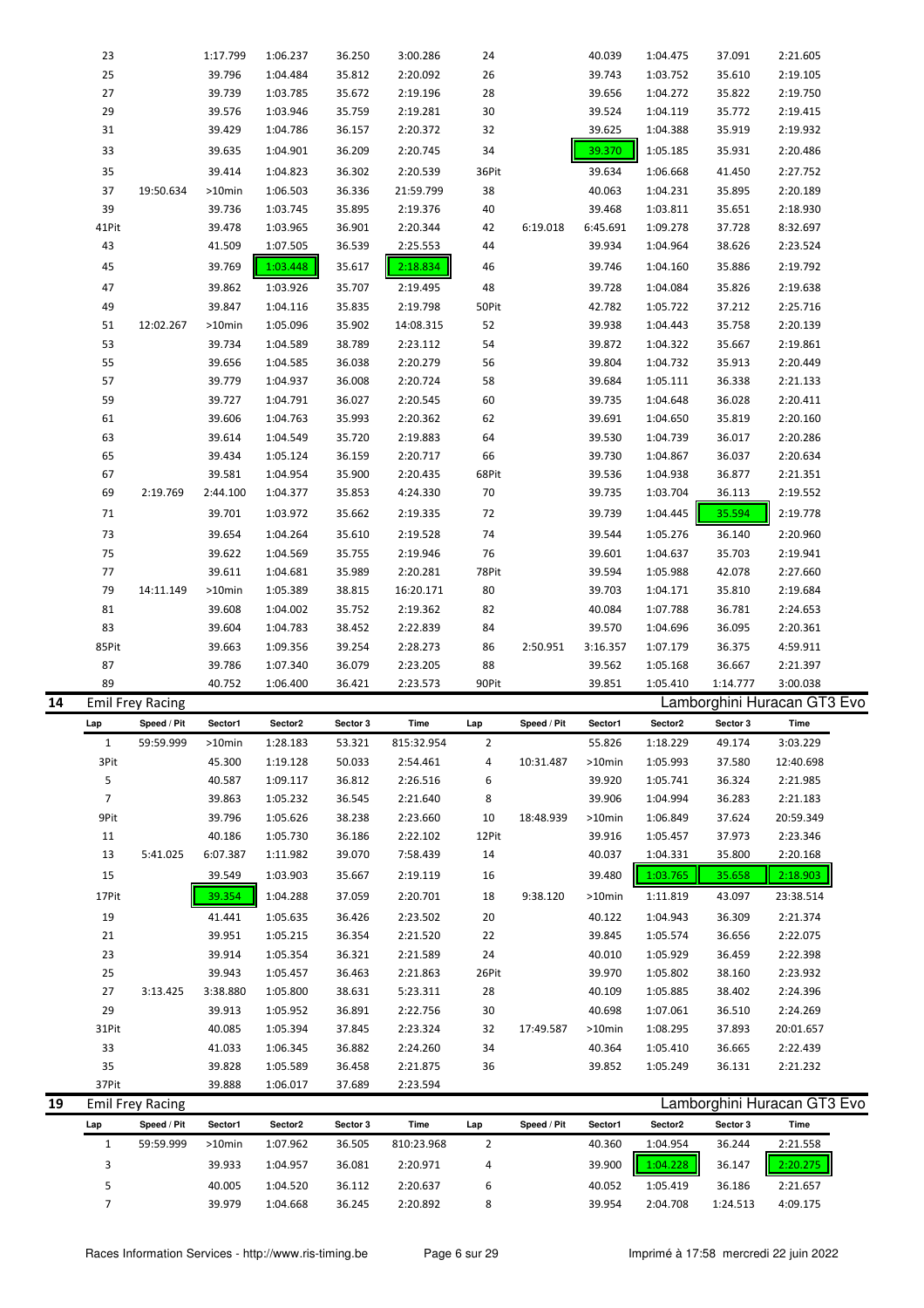|    | 9                    |                               | 58.159   | 1:05.606 | 36.473   | 2:40.238    | 10             |             | 40.072   | 1:05.146 | 36.079   | 2:21.297                     |  |
|----|----------------------|-------------------------------|----------|----------|----------|-------------|----------------|-------------|----------|----------|----------|------------------------------|--|
|    | 11                   |                               | 39.718   | 1:05.139 | 36.366   | 2:21.223    | 12             |             | 39.957   | 1:05.132 | 36.209   | 2:21.298                     |  |
|    | 13                   |                               | 39.892   | 1:05.139 | 36.166   | 2:21.197    | 14             |             | 40.057   | 1:04.968 | 36.419   | 2:21.444                     |  |
|    | 15                   |                               | 39.886   | 1:04.957 | 36.302   | 2:21.145    | 16             |             | 39.869   | 1:05.464 | 37.057   | 2:22.390                     |  |
|    | 17                   |                               | 39.923   | 1:04.978 | 37.473   | 2:22.374    | 18             |             | 39.951   | 1:05.604 | 36.479   | 2:22.034                     |  |
|    | 19                   |                               | 39.915   | 1:05.208 | 36.274   | 2:21.397    | 20             |             | 1:28.957 | 2:05.881 | 1:23.262 | 4:58.100                     |  |
|    | 21                   |                               | 1:23.814 | 1:07.177 | 37.369   | 3:08.360    | 22Pit          |             | 45.364   | 1:17.204 | 48.713   | 2:51.281                     |  |
| 20 |                      | SPS automotive performance    |          |          |          |             |                |             |          |          |          | Mercedes-AMG GT3             |  |
|    |                      | Speed / Pit                   | Sector1  | Sector2  | Sector 3 | Time        | Lap            | Speed / Pit | Sector1  | Sector2  | Sector 3 | Time                         |  |
|    | Lap                  |                               |          |          |          |             |                |             |          |          |          |                              |  |
|    | $\mathbf{1}$         | 59:59.999                     | >10min   | 1:08.245 | 38.090   | 812:04.562  | $\overline{2}$ |             | 40.224   | 1:05.494 | 36.714   | 2:22.432                     |  |
|    | 3                    |                               | 40.205   | 1:04.847 | 36.471   | 2:21.523    | 4Pit           |             | 43.516   | 1:10.098 | 43.918   | 2:37.532                     |  |
|    | 5                    | 4:26.147                      | 4:51.170 | 1:12.397 | 1:26.711 | 7:30.278    | 6              |             | 1:46.598 | 1:22.178 | 37.035   | 3:45.811                     |  |
|    | $\overline{7}$       |                               | 40.100   | 1:04.327 | 36.202   | 2:20.629    | 8              |             | 39.749   | 1:04.714 | 36.082   | 2:20.545                     |  |
|    | 9                    |                               | 39.581   | 1:04.299 | 36.084   | 2:19.964    | 10Pit          |             | 40.803   | 1:05.814 | 44.036   | 2:30.653                     |  |
|    | 11                   | 18:05.189                     | >10min   | 2:02.757 | 37.736   | 21:41.398   | 12             |             | 41.411   | 1:06.105 | 37.161   | 2:24.677                     |  |
|    | 13                   |                               | 41.477   | 1:06.846 | 37.027   | 2:25.350    | 14             |             | 40.582   | 1:05.455 | 37.042   | 2:23.079                     |  |
|    | 15Pit                |                               | 40.592   | 1:05.123 | 37.883   | 2:23.598    | 16             | 2:47.074    | 3:12.544 | 1:08.115 | 37.128   | 4:57.787                     |  |
|    | 17                   |                               | 41.240   | 1:06.539 | 37.026   | 2:24.805    | 18             |             | 40.969   | 1:06.304 | 36.680   | 2:23.953                     |  |
|    | 19                   |                               | 40.408   | 1:05.303 | 36.405   | 2:22.116    | 20             |             | 40.401   | 1:06.493 | 36.886   | 2:23.780                     |  |
|    | 21                   |                               | 40.507   | 1:06.238 | 36.818   | 2:23.563    | 22             |             | 40.198   | 1:05.280 | 36.306   | 2:21.784                     |  |
|    | 23                   |                               | 40.231   | 1:05.666 | 36.689   | 2:22.586    | 24             |             | 40.358   | 1:05.710 | 36.679   | 2:22.747                     |  |
|    | 25                   |                               | 40.105   | 1:06.927 | 36.975   | 2:24.007    | 26Pit          |             | 40.112   | 1:07.174 | 38.973   | 2:26.259                     |  |
|    | 27                   | 15:09.360                     | >10min   | 1:08.512 | 37.793   | 17:21.379   | 28             |             | 41.209   | 1:07.364 | 37.201   | 2:25.774                     |  |
|    | 29                   |                               | 40.578   | 1:07.000 | 37.645   | 2:25.223    | 30             |             | 41.029   | 1:07.076 | 37.382   | 2:25.487                     |  |
|    | 31Pit                |                               | 41.046   | 1:07.660 | 38.665   | 2:27.371    | 32             | 4:02.851    | 4:28.380 | 1:15.221 | 37.927   | 6:21.528                     |  |
|    | 33                   |                               | 41.116   | 1:06.332 | 36.955   | 2:24.403    | 34             |             | 40.904   | 1:06.640 | 37.005   | 2:24.549                     |  |
|    | 35                   |                               | 40.585   | 1:06.828 | 37.162   | 2:24.575    | 36Pit          |             | 40.715   | 1:08.646 | 38.889   | 2:28.250                     |  |
| 21 | AF Corse             |                               |          |          |          |             |                |             |          |          |          | Ferrari 488 GT3              |  |
|    | Lap                  | Speed / Pit                   | Sector1  | Sector2  | Sector 3 | Time        | Lap            | Speed / Pit | Sector1  | Sector2  | Sector 3 | Time                         |  |
|    | $\mathbf{1}$         | 59:59.999                     | >10min   | 1:06.766 | 37.119   | 792:41.234  | $\overline{2}$ |             | 40.022   | 1:05.559 | 36.299   | 2:21.880                     |  |
|    | 3                    |                               | 39.896   | 1:05.006 | 36.290   | 2:21.192    |                |             |          | 1:04.752 | 36.063   | 2:20.691                     |  |
|    |                      |                               |          |          |          |             | 4              |             | 39.876   |          |          |                              |  |
|    | 5                    |                               | 39.802   | 1:06.448 | 36.324   | 2:22.574    | 6              |             | 39.568   | 1:04.994 | 35.965   | 2:20.527                     |  |
|    | $\overline{7}$       |                               | 39.627   | 1:05.052 | 36.075   | 2:20.754    | 8              |             | 39.810   | 1:04.932 | 36.357   | 2:21.099                     |  |
|    | 9                    |                               | 39.906   | 1:05.122 | 36.261   | 2:21.289    | 10             |             | 39.885   | 1:05.062 | 39.562   | 2:24.509                     |  |
|    | 11Pit                |                               | 39.826   | 1:05.401 | 38.095   | 2:23.322    | 12             | 16:11.044   | >10min   | 1:08.780 | 36.816   | 18:21.666                    |  |
|    | 13                   |                               | 39.753   | 1:04.314 | 35.871   | 2:19.938    | 14             |             | 39.463   | 1:03.947 | 36.034   | 2:19.444                     |  |
|    | 15Pit                |                               | 39.577   | 1:09.475 | 37.999   | 2:27.051    | 16             | 8:30.692    | 8:56.156 | 1:06.956 | 36.558   | 10:39.670                    |  |
|    | 17                   |                               | 39.742   | 1:04.678 | 36.054   | 2:20.474    | 18Pit          |             | 1:23.828 | 2:08.537 | 1:26.125 | 4:58.490                     |  |
|    | 19                   | 5:29.308                      | 5:54.509 | 1:07.363 | 37.915   | 7:39.787    | 20             |             | 40.182   | 1:04.736 | 35.955   | 2:20.873                     |  |
|    | 21                   |                               | 39.622   | 1:04.491 | 35.915   | 2:20.028    | 22             |             | 39.521   | 1:04.485 | 36.088   | 2:20.094                     |  |
|    | 23Pit                |                               | 39.614   | 1:04.766 | 38.207   | 2:22.587    | 24             | 4:34.032    | 4:59.164 | 1:06.916 | 38.850   | 6:44.930                     |  |
|    | 25                   |                               | 40.044   | 1:05.969 | 36.454   | 2:22.467    | 26             |             | 39.766   | 1:05.249 | 36.239   | 2:21.254                     |  |
|    | 27                   |                               | 39.738   | 1:05.376 | 38.320   | 2:23.434    | 28             |             | 39.704   | 1:05.414 | 36.293   | 2:21.411                     |  |
|    | 29                   |                               | 39.637   | 1:06.068 | 38.400   | 2:24.105    | 30             |             | 39.675   | 1:05.233 | 36.265   | 2:21.173                     |  |
|    | 31                   |                               | 39.737   | 1:05.292 | 36.333   | 2:21.362    | 32Pit          |             | 48.734   | 2:09.286 | 1:28.896 | 4:26.916                     |  |
|    | 33                   | 63:52.457                     | >10min   | 1:07.078 | 37.794   | 66:03.458   | 34             |             | 41.088   | 1:07.880 | 37.457   | 2:26.425                     |  |
|    | 35                   |                               | 40.273   | 1:04.860 | 36.253   | 2:21.386    | 36Pit          |             | 40.052   | 1:09.344 | 40.289   | 2:29.685                     |  |
|    | 37                   | 6:17.045                      | 6:42.086 | 1:06.203 | 36.663   | 8:24.952    | 38             |             | 40.064   | 1:05.298 | 37.545   | 2:22.907                     |  |
|    | 39                   |                               | 39.858   | 1:05.018 | 36.014   | 2:20.890    | 40             |             | 39.841   | 1:04.746 | 36.091   | 2:20.678                     |  |
|    | 41                   |                               | 39.858   | 1:05.347 | 39.911   | 2:25.116    | 42             |             | 39.897   | 1:05.262 | 38.346   | 2:23.505                     |  |
|    | 43Pit                |                               | 42.613   | 1:09.595 | 43.056   | 2:35.264    |                |             |          |          |          |                              |  |
| 22 | <b>Allied Racing</b> |                               |          |          |          |             |                |             |          |          |          | Porsche 911 GT3-R (991.II)   |  |
|    | Lap                  | Speed / Pit                   | Sector1  | Sector2  | Sector 3 | Time        | Lap            | Speed / Pit | Sector1  | Sector2  | Sector 3 | Time                         |  |
| 23 |                      | Heart of Racing with TF Sport |          |          |          |             |                |             |          |          |          | Aston Martin Vantage AMR GT3 |  |
|    | Lap                  | Speed / Pit                   | Sector1  | Sector2  | Sector 3 | <b>Time</b> | Lap            | Speed / Pit | Sector1  | Sector2  | Sector 3 | Time                         |  |
|    | $\mathbf{1}$         | 59:59.999                     | >10min   | 1:06.752 | 38.175   | 792:47.711  | $\overline{2}$ |             | 39.916   | 1:03.929 | 35.713   | 2:19.558                     |  |
|    | 3                    |                               | 39.583   | 1:03.712 | 35.614   | 2:18.909    | 4              |             | 39.497   | 1:04.274 | 35.798   | 2:19.569                     |  |
|    | 5                    |                               | 39.509   | 1:05.289 | 36.252   | 2:21.050    | 6              |             | 39.553   | 1:04.329 | 35.960   | 2:19.842                     |  |
|    | 7Pit                 |                               | 39.580   | 1:08.276 | 40.379   | 2:28.235    | 8              | 5:13.641    | 5:39.128 | 1:07.030 | 37.079   | 7:23.237                     |  |
|    | 9                    |                               | 39.878   | 1:04.975 | 37.211   | 2:22.064    | 10             |             | 44.028   | 1:06.068 | 36.610   | 2:26.706                     |  |
|    | 11                   |                               | 39.828   | 1:05.184 | 37.977   | 2:22.989    | 12             |             | 39.761   | 1:05.004 | 36.239   | 2:21.004                     |  |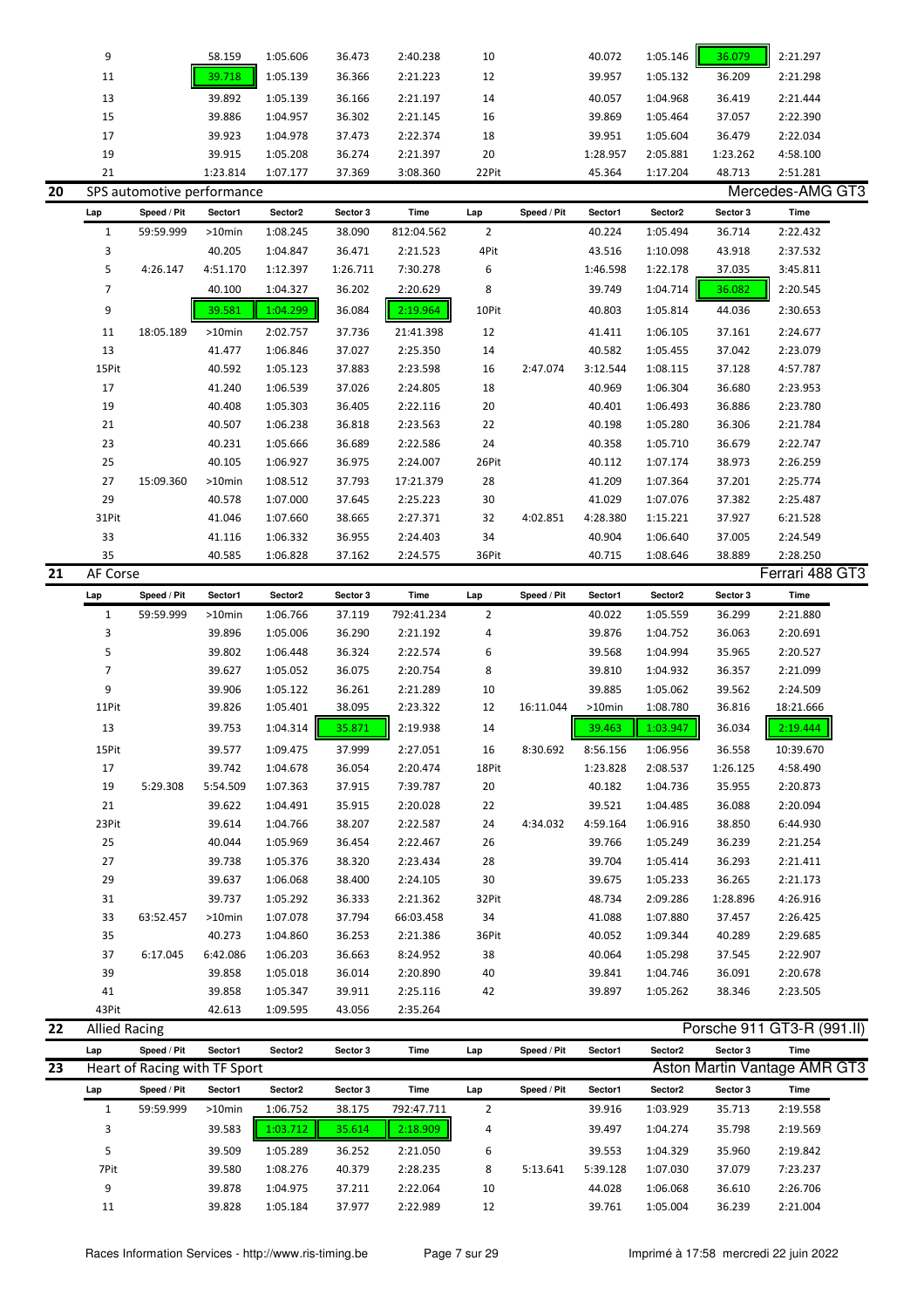| 24 |       | Herberth Motorsport |           |          |          |           |       |           |           |          |          | Porsche 911 GT3-R (991.II) |
|----|-------|---------------------|-----------|----------|----------|-----------|-------|-----------|-----------|----------|----------|----------------------------|
|    | 53Pit |                     | 39.717    | 1:05.683 | 41.796   | 2:27.196  |       |           |           |          |          |                            |
|    | 51    | 3:21.137            | 3:47.660  | 1:08.748 | 39.735   | 5:36.143  | 52    |           | 39.694    | 1:05.952 | 36.370   | 2:22.016                   |
|    | 49    |                     | 39.702    | 1:04.692 | 35.983   | 2:20.377  | 50Pit |           | 39.747    | 1:05.178 | 37.304   | 2:22.229                   |
|    | 47    |                     | 39.772    | 1:04.515 | 35.792   | 2:20.079  | 48    |           | 39.703    | 1:04.709 | 35.868   | 2:20.280                   |
|    | 45    |                     | 39.653    | 1:04.302 | 35.745   | 2:19.700  | 46    |           | 39.660    | 1:04.622 | 41.921   | 2:26.203                   |
|    | 43    |                     | 39.789    | 1:04.281 | 35.748   | 2:19.818  | 44    |           | 39.683    | 1:04.876 | 36.496   | 2:21.055                   |
|    | 41Pit |                     | 39.860    | 1:06.458 | 37.766   | 2:24.084  | 42    | 16:50.157 | $>10$ min | 1:08.897 | 37.777   | 19:05.016                  |
|    | 39    |                     | 39.935    | 1:06.490 | 36.685   | 2:23.110  | 40    |           | 39.891    | 1:06.200 | 36.666   | 2:22.757                   |
|    | 37    |                     | 39.700    | 1:05.837 | 36.352   | 2:21.889  | 38    |           | 39.742    | 1:06.686 | 36.621   | 2:23.049                   |
|    | 35    |                     | 40.722    | 1:06.479 | 36.809   | 2:24.010  | 36    |           | 39.886    | 1:06.090 | 36.410   | 2:22.386                   |
|    | 33    |                     | 39.966    | 1:05.870 | 41.553   | 2:27.389  | 34    |           | 40.708    | 1:06.978 | 36.912   | 2:24.598                   |
|    | 31Pit |                     | 40.110    | 1:06.946 | 38.770   | 2:25.826  | 32    | 19:24.154 | $>10$ min | 1:06.838 | 36.951   | 21:33.607                  |
|    | 29    | 37:31.950           | $>10$ min | 1:08.686 | 36.972   | 39:46.565 | 30    |           | 40.210    | 1:07.202 | 44.734   | 2:32.146                   |
|    | 27    |                     | 39.503    | 1:05.727 | 36.399   | 2:21.629  | 28Pit |           | 39.630    | 1:06.451 | 38.902   | 2:24.983                   |
|    | 25    |                     | 39.384    | 1:06.306 | 36.474   | 2:22.164  | 26    |           | 39.652    | 1:05.347 | 36.225   | 2:21.224                   |
|    | 23    | 15:50.098           | $>10$ min | 1:13.127 | 37.363   | 18:05.979 | 24    |           | 39.744    | 1:05.483 | 36.240   | 2:21.467                   |
|    | 21    |                     | 39.690    | 1:05.503 | 36.235   | 2:21.428  | 22Pit |           | 39.592    | 1:05.477 | 40.091   | 2:25.160                   |
|    | 19    |                     | 1:11.954  | 1:08.014 | 37.380   | 2:57.348  | 20    |           | 39.789    | 1:05.549 | 36.258   | 2:21.596                   |
|    | 17    | 17:03.604           | $>10$ min | 1:06.581 | 36.791   | 19:12.723 | 18    |           | 1:32.431  | 2:08.147 | 1:24.375 | 5:04.953                   |
|    | 15    |                     | 39.770    | 1:04.997 | 36.167   | 2:20.934  | 16Pit |           | 39.669    | 1:05.033 | 37.164   | 2:21.866                   |
|    | 13    |                     | 42.132    | 1:47.631 | 1:24.317 | 3:54.080  | 14    |           | 1:39.065  | 1:10.091 | 37.420   | 3:26.576                   |

| Lap   | Speed / Pit           | Sector1   | Sector2  | Sector 3 | Time       | Lap   | Speed / Pit | Sector1  | Sector2  | Sector 3 | Time                   |
|-------|-----------------------|-----------|----------|----------|------------|-------|-------------|----------|----------|----------|------------------------|
| 1     | 59:59.999             | $>10$ min | 1:06.622 | 36.644   | 837:12.136 | 2     |             | 39.787   | 1:04.779 | 36.068   | 2:20.634               |
| 3     |                       | 39.675    | 1:04.916 | 36.201   | 2:20.792   | 4     |             | 39.736   | 1:04.390 | 36.151   | 2:20.277               |
| 5Pit  |                       | 39.711    | 1:04.697 | 37.170   | 2:21.578   | 6     | 2:45.673    | 3:12.064 | 1:08.040 | 37.500   | 4:57.604               |
| 7     |                       | 40.183    | 1:06.998 | 36.887   | 2:24.068   | 8     |             | 40.225   | 1:48.888 | 1:25.705 | 3:54.818               |
| 9     |                       | 1:40.349  | 1:54.145 | 37.183   | 4:11.677   | 10    |             | 40.984   | 1:07.240 | 36.913   | 2:25.137               |
| 11    |                       | 40.437    | 1:06.528 | 36.747   | 2:23.712   | 12Pit |             | 39.933   | 1:12.888 | 40.081   | 2:32.902               |
| 13    | 2:13.951              | 2:41.843  | 1:08.769 | 39.321   | 4:29.933   | 14    |             | 40.750   | 1:08.981 | 40.576   | 2:30.307               |
| 15    |                       | 42.021    | 1:08.691 | 37.698   | 2:28.410   | 16    |             | 40.775   | 1:08.963 | 37.172   | 2:26.910               |
| 17    |                       | 40.031    | 1:08.724 | 37.117   | 2:25.872   | 18    |             | 40.130   | 1:07.542 | 36.900   | 2:24.572               |
| 19Pit |                       | 40.041    | 1:09.485 | 39.456   | 2:28.982   | 20    | 7:18.888    | 7:48.446 | 1:08.927 | 40.784   | 9:38.157               |
| 21    |                       | 41.149    | 1:07.731 | 37.328   | 2:26.208   | 22Pit |             | 56.520   | 1:36.427 | 1:21.440 | 3:54.387               |
| 23    | 7:54.579              | 8:20.522  | 1:09.427 | 37.849   | 10:07.798  | 24    |             | 40.973   | 1:07.066 | 37.292   | 2:25.331               |
| 25    |                       | 40.714    | 1:06.993 | 36.721   | 2:24.428   | 26    |             | 40.575   | 1:06.824 | 38.179   | 2:25.578               |
| 27    |                       | 40.280    | 1:06.374 | 37.423   | 2:24.077   | 28    |             | 40.348   | 1:06.841 | 36.917   | 2:24.106               |
| 29    |                       | 40.201    | 1:08.813 | 37.345   | 2:26.359   | 30Pit |             | 40.923   | 1:10.454 | 43.122   | 2:34.499               |
| 31    | 2:59.507              | 3:24.631  | 1:09.405 | 37.734   | 5:11.770   | 32    |             | 40.240   | 1:07.529 | 37.254   | 2:25.023               |
| 33    |                       | 40.808    | 1:08.779 | 37.265   | 2:26.852   | 34Pit |             | 40.786   | 1:09.631 | 39.977   | 2:30.394               |
| 35    | 3:04.316              | 3:30.613  | 1:11.181 | 38.947   | 5:20.741   | 36    |             | 41.230   | 1:08.437 | 37.574   | 2:27.241               |
|       | Sainteloc Junior Team |           |          |          |            |       |             |          |          |          | Audi R8 LMS evo II GT3 |

| Lap          | Speed / Pit | Sector1   | Sector2  | Sector 3 | Time       | Lap            | Speed / Pit | Sector1   | Sector2  | Sector 3 | Time      |
|--------------|-------------|-----------|----------|----------|------------|----------------|-------------|-----------|----------|----------|-----------|
| $\mathbf{1}$ | 59:59.999   | $>10$ min | 1:05.036 | 35.870   | 794:17.308 | $\overline{2}$ |             | 39.775    | 1:04.239 | 35.774   | 2:19.788  |
| 3            |             | 39.832    | 1:03.948 | 35.804   | 2:19.584   | 4              |             | 39.718    | 1:04.651 | 35.734   | 2:20.103  |
| 5            |             | 39.566    | 1:04.146 | 36.055   | 2:19.767   | 6              |             | 39.643    | 1:04.216 | 35.891   | 2:19.750  |
| 7            |             | 39.717    | 1:05.231 | 36.153   | 2:21.101   | 8              |             | 39.912    | 1:04.486 | 36.318   | 2:20.716  |
| 9            |             | 39.782    | 1:04.939 | 36.185   | 2:20.906   | 10             |             | 39.848    | 1:04.828 | 36.095   | 2:20.771  |
| 11           |             | 39.858    | 1:04.795 | 36.029   | 2:20.682   | 12             |             | 39.839    | 1:04.745 | 36.064   | 2:20.648  |
| 13           |             | 39.813    | 1:04.897 | 36.031   | 2:20.741   | 14             |             | 39.732    | 1:04.948 | 36.118   | 2:20.798  |
| 15           |             | 1:26.855  | 2:08.622 | 1:09.976 | 4:45.453   | 16             |             | 40.160    | 1:05.130 | 36.103   | 2:21.393  |
| 17           |             | 39.700    | 1:04.884 | 36.063   | 2:20.647   | 18             |             | 39.933    | 1:04.652 | 35.790   | 2:20.375  |
| 19Pit        |             | 39.483    | 1:05.896 | 39.716   | 2:25.095   | 20Pit          | 15:42.017   | $>10$ min | 2:06.616 | 1:23.453 | 19:38.180 |
| 21           | 6:38.273    | 7:02.726  | 1:04.737 | 40.349   | 8:47.812   | 22             |             | 39.636    | 1:03.767 | 34.887   | 2:18.290  |
| 23           |             | 39.500    | 1:03.560 | 36.819   | 2:19.879   | 24             |             | 39.483    | 1:05.173 | 37.383   | 2:22.039  |
| 25           |             | 39.552    | 1:05.469 | 37.607   | 2:22.628   | 26             |             | 39.656    | 1:04.088 | 35.703   | 2:19.447  |
| 27           |             | 39.522    | 1:03.999 | 35.626   | 2:19.147   | 28             |             | 39.506    | 1:04.011 | 35.715   | 2:19.232  |
| 29Pit        |             | 39.434    | 1:05.286 | 36.669   | 2:21.389   | 30             | 9:18.926    | 9:44.027  | 1:05.852 | 37.690   | 11:27.569 |
| 31Pit        |             | 39.806    | 1:05.688 | 37.534   | 2:23.028   | 32             | 11:16.158   | $>10$ min | 1:04.972 | 36.345   | 13:22.560 |
| 33           |             | 39.839    | 1:04.225 | 36.011   | 2:20.075   | 34             |             | 39.794    | 1:04.173 | 35.929   | 2:19.896  |
| 35           |             | 39.672    | 1:04.415 | 35.881   | 2:19.968   | 36             |             | 39.759    | 1:04.221 | 36.279   | 2:20.259  |
|              |             |           |          |          |            |                |             |           |          |          |           |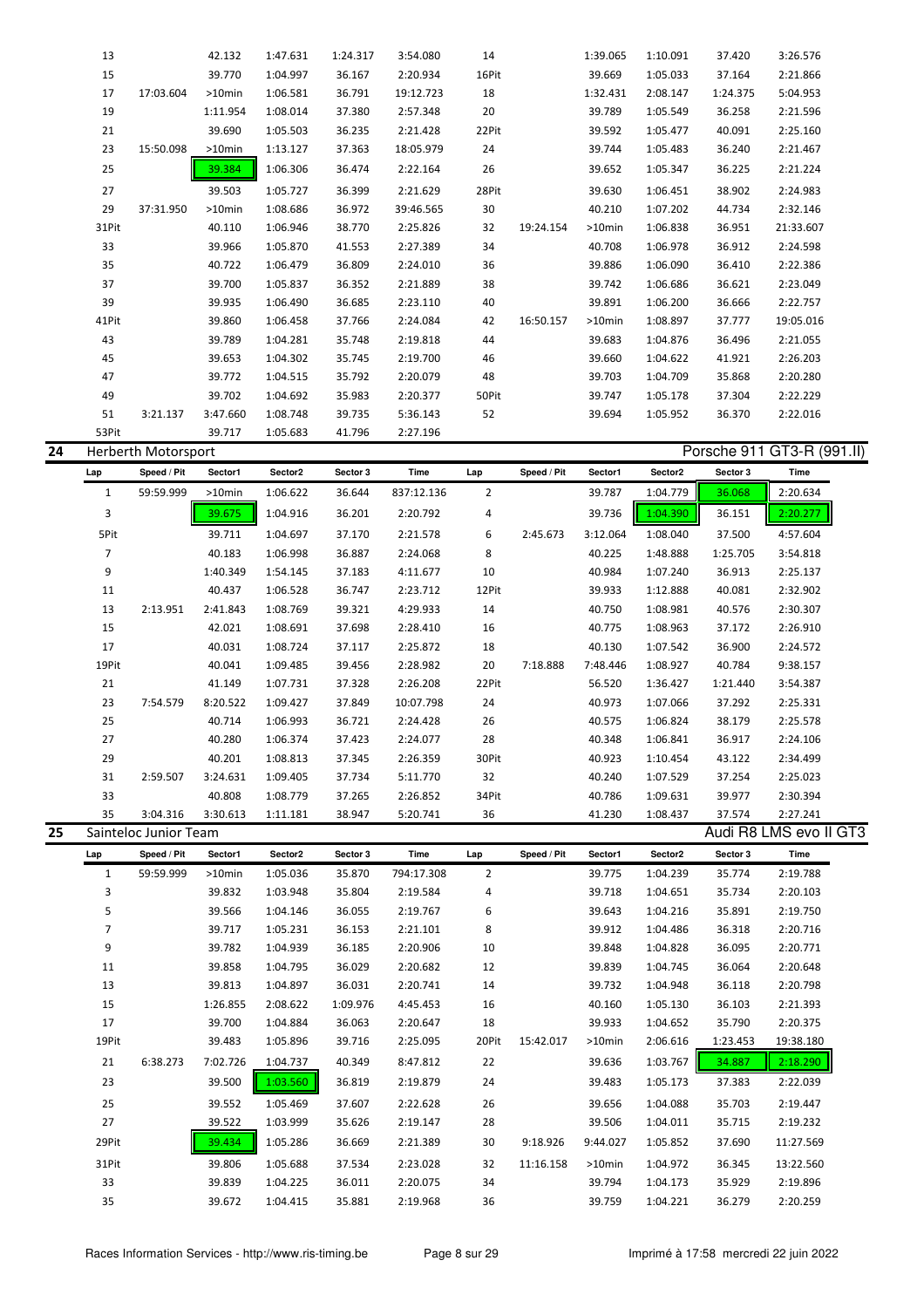| 37    |           | 39.780    | 1:04.357 | 35.902 | 2:20.039  | 38    | 39.880   | 1:04.209 | 35.918 | 2:20.007 |
|-------|-----------|-----------|----------|--------|-----------|-------|----------|----------|--------|----------|
| 39    |           | 39.825    | 1:04.307 | 36.192 | 2:20.324  | 40    | 39.911   | 1:04.267 | 35.965 | 2:20.143 |
| 41    |           | 39.858    | 1:04.281 | 36.315 | 2:20.454  | 42    | 39.871   | 1:04.439 | 35.961 | 2:20.271 |
| 43    |           | 39.847    | 1:04.408 | 35.964 | 2:20.219  | 44    | 39.944   | 1:04.715 | 36.334 | 2:20.993 |
| 45    |           | 39.821    | 1:04.400 | 36.010 | 2:20.231  | 46    | 39.723   | 1:04.569 | 35.853 | 2:20.145 |
| 47    |           | 39.818    | 1:04.330 | 35.949 | 2:20.097  | 48    | 39.806   | 1:04.618 | 36.154 | 2:20.578 |
| 49    |           | 39.853    | 1:05.097 | 36.046 | 2:20.996  | 50Pit | 1:01.118 | 1:20.494 | 51.678 | 3:13.290 |
| 51    | 17:12.758 | $>10$ min | 1:07.505 | 41.033 | 19:26.288 | 52    | 40.574   | 1:04.888 | 36.015 | 2:21.477 |
| 53    |           | 39.867    | 1:04.289 | 35.758 | 2:19.914  | 54    | 39.945   | 1:03.885 | 35.884 | 2:19.714 |
| 55    |           | 39.927    | 1:03.981 | 35.922 | 2:19.830  | 56    | 39.865   | 1:04.116 | 35.777 | 2:19.758 |
| 57    |           | 39.981    | 1:04.009 | 35.833 | 2:19.823  | 58    | 39.957   | 1:03.931 | 35.834 | 2:19.722 |
| 59    |           | 39.861    | 1:04.235 | 36.068 | 2:20.164  | 60    | 39.932   | 1:04.419 | 36.119 | 2:20.470 |
| 61    |           | 39.919    | 1:05.854 | 36.039 | 2:21.812  | 62    | 39.708   | 1:04.731 | 36.201 | 2:20.640 |
| 63    |           | 39.818    | 1:04.701 | 35.966 | 2:20.485  | 64    | 39.781   | 1:04.770 | 35.946 | 2:20.497 |
| 65    |           | 39.864    | 1:04.486 | 36.046 | 2:20.396  | 66    | 39.756   | 1:04.555 | 35.947 | 2:20.258 |
| 67    |           | 39.780    | 1:04.622 | 36.343 | 2:20.745  | 68    | 39.613   | 1:05.211 | 36.194 | 2:21.018 |
| 69    |           | 39.803    | 1:04.473 | 36.199 | 2:20.475  | 70    | 39.808   | 1:05.052 | 36.045 | 2:20.905 |
| 71    |           | 39.784    | 1:04.946 | 36.067 | 2:20.797  | 72    | 39.774   | 1:04.964 | 36.261 | 2:20.999 |
| 73    |           | 39.693    | 1:05.406 | 36.245 | 2:21.344  | 74    | 39.835   | 1:04.941 | 36.020 | 2:20.796 |
| 75Pit |           | 39.699    | 1:05.328 | 36.891 | 2:21.918  |       |          |          |        |          |

| 26 |       | Sainteloc Junior Team |           |          |          |            |                |             |           |          |          | Audi R8 LMS evo II GT3 |
|----|-------|-----------------------|-----------|----------|----------|------------|----------------|-------------|-----------|----------|----------|------------------------|
|    | Lap   | Speed / Pit           | Sector1   | Sector2  | Sector 3 | Time       | Lap            | Speed / Pit | Sector1   | Sector2  | Sector 3 | Time                   |
|    | 1     | 59:59.999             | $>10$ min | 1:07.840 | 40.791   | 796:04.860 | $\overline{2}$ |             | 39.888    | 1:06.750 | 35.937   | 2:22.575               |
|    | 3     |                       | 39.498    | 1:04.665 | 35.451   | 2:19.614   | 4              |             | 39.539    | 1:04.854 | 36.251   | 2:20.644               |
|    | 5Pit  |                       | 39.646    | 1:04.789 | 45.389   | 2:29.824   | 6              | 3:05.432    | 3:32.353  | 1:09.202 | 40.217   | 5:21.772               |
|    | 7     |                       | 39.581    | 1:03.610 | 35.614   | 2:18.805   | 8              |             | 39.546    | 1:03.481 | 35.789   | 2:18.816               |
|    | 9     |                       | 40.067    | 1:09.816 | 37.489   | 2:27.372   | 10             |             | 39.476    | 1:03.585 | 35.624   | 2:18.685               |
|    | 11Pit |                       | 39.903    | 1:05.492 | 37.763   | 2:23.158   | 12             | 9:07.614    | 9:33.229  | 1:06.913 | 39.629   | 11:19.771              |
|    | 13    |                       | 39.958    | 1:05.154 | 36.216   | 2:21.328   | 14             |             | 39.633    | 1:06.201 | 36.195   | 2:22.029               |
|    | 15    |                       | 39.654    | 1:04.804 | 36.037   | 2:20.495   | 16             |             | 39.633    | 1:04.859 | 36.524   | 2:21.016               |
|    | 17    |                       | 39.691    | 1:04.624 | 36.195   | 2:20.510   | 18Pit          |             | 39.540    | 1:04.836 | 37.351   | 2:21.727               |
|    | 19    | 12:50.843             | $>10$ min | 1:08.828 | 39.892   | 15:05.261  | 20             |             | 39.796    | 1:05.080 | 36.007   | 2:20.883               |
|    | 21    |                       | 39.626    | 1:05.081 | 36.573   | 2:21.280   | 22             |             | 39.707    | 1:04.989 | 36.011   | 2:20.707               |
|    | 23    |                       | 39.611    | 1:04.929 | 36.123   | 2:20.663   | 24             |             | 39.667    | 1:04.688 | 36.363   | 2:20.718               |
|    | 25    |                       | 39.727    | 1:04.776 | 36.273   | 2:20.776   | 26             |             | 39.631    | 1:04.980 | 36.034   | 2:20.645               |
|    | 27    |                       | 39.679    | 1:04.909 | 36.223   | 2:20.811   | 28             |             | 40.164    | 1:05.003 | 36.231   | 2:21.398               |
|    | 29    |                       | 39.527    | 1:05.430 | 37.459   | 2:22.416   | 30             |             | 39.540    | 1:05.650 | 36.878   | 2:22.068               |
|    | 31    |                       | 39.338    | 1:05.004 | 36.188   | 2:20.530   | 32             |             | 39.477    | 1:05.329 | 36.264   | 2:21.070               |
|    | 33    |                       | 39.380    | 1:05.055 | 36.193   | 2:20.628   | 34             |             | 39.665    | 1:04.873 | 36.204   | 2:20.742               |
|    | 35Pit |                       | 39.704    | 1:05.104 | 38.462   | 2:23.270   | 36             | 10:25.784   | $>10$ min | 1:06.196 | 36.384   | 12:33.503              |
|    | 37    |                       | 39.687    | 1:04.450 | 35.975   | 2:20.112   | 38             |             | 39.729    | 1:04.405 | 35.853   | 2:19.987               |
|    | 39    |                       | 39.610    | 1:04.701 | 35.999   | 2:20.310   | 40             |             | 39.558    | 1:05.169 | 36.168   | 2:20.895               |
|    | 41    |                       | 39.620    | 1:05.271 | 36.296   | 2:21.187   | 42             |             | 39.858    | 1:04.702 | 35.969   | 2:20.529               |
|    | 43    |                       | 39.700    | 1:04.703 | 36.050   | 2:20.453   | 44             |             | 39.750    | 1:04.969 | 36.032   | 2:20.751               |
|    | 45    |                       | 39.610    | 1:05.284 | 36.114   | 2:21.008   | 46             |             | 39.682    | 1:05.137 | 36.035   | 2:20.854               |
|    | 47    |                       | 39.735    | 1:04.820 | 36.289   | 2:20.844   | 48             |             | 39.752    | 1:04.969 | 36.339   | 2:21.060               |
|    | 49    |                       | 39.669    | 1:05.224 | 36.152   | 2:21.045   | 50Pit          |             | 1:14.531  | 2:04.095 | 1:30.129 | 4:48.755               |

|    | ᅮ     |                    | JJ.UUJ   | 1.0 <i>.LL</i> | <b>JU.LJL</b> | <u></u>    | יו וטע |             | <b>1.17.JJI</b> | 2.UT.UJJ | 1.JU.14J | –.– <i>.</i>                |  |
|----|-------|--------------------|----------|----------------|---------------|------------|--------|-------------|-----------------|----------|----------|-----------------------------|--|
| 27 |       | Leipert Motorsport |          |                |               |            |        |             |                 |          |          | Lamborghini Huracan GT3 Evo |  |
|    | Lap   | Speed / Pit        | Sector1  | Sector2        | Sector 3      | Time       | Lap    | Speed / Pit | Sector1         | Sector2  | Sector 3 | Time                        |  |
|    | 1     | 59:59.999          | >10min   | 1:10.556       | 40.699        | 813:39.453 | 2      |             | 41.526          | 1:07.136 | 37.615   | 2:26.277                    |  |
|    | 3     |                    | 41.873   | 1:07.513       | 37.429        | 2:26.815   | 4Pit   |             | 41.072          | 1:07.583 | 39.214   | 2:27.869                    |  |
|    | 5Pit  | 2:15.595           | 2:41.059 | 1:07.835       | 55.865        | 4:44.759   | 6      | 4:43.367    | 5:08.808        | 1:06.395 | 36.437   | 6:51.640                    |  |
|    | 7     |                    | 39.830   | 1:05.191       | 36.037        | 2:21.058   | 8      |             | 39.847          | 1:05.058 | 36.039   | 2:20.944                    |  |
|    | 9     |                    | 39.753   | 1:05.072       | 35.973        | 2:20.798   | 10     |             | 39.837          | 1:05.837 | 40.830   | 2:26.504                    |  |
|    | 11Pit |                    | 40.052   | 1:05.707       | 37.631        | 2:23.390   | 12     | 2:11.948    | 2:37.139        | 1:06.297 | 37.339   | 4:20.775                    |  |
|    | 13    |                    | 40.404   | 1:05.795       | 36.611        | 2:22.810   | 14     |             | 39.982          | 1:05.887 | 36.267   | 2:22.136                    |  |
|    | 15    |                    | 40.083   | 1:15.435       | 1:24.454      | 3:19.972   | 16     |             | 1:39.641        | 2:09.324 | 51.016   | 4:39.981                    |  |
|    | 17    |                    | 40.342   | 1:17.591       | 36.428        | 2:34.361   | 18     |             | 40.176          | 1:06.011 | 36.266   | 2:22.453                    |  |
|    | 19    |                    | 40.105   | 1:05.699       | 36.400        | 2:22.204   | 20     |             | 40.117          | 1:05.862 | 36.350   | 2:22.329                    |  |
|    | 21    |                    | 40.168   | 1:07.257       | 36.351        | 2:23.776   | 22     |             | 40.039          | 1:06.612 | 36.921   | 2:23.572                    |  |
|    | 23    |                    | 39.971   | 1:06.785       | 36.571        | 2:23.327   | 24     |             | 40.125          | 1:06.161 | 36.523   | 2:22.809                    |  |
|    |       |                    |          |                |               |            |        |             |                 |          |          |                             |  |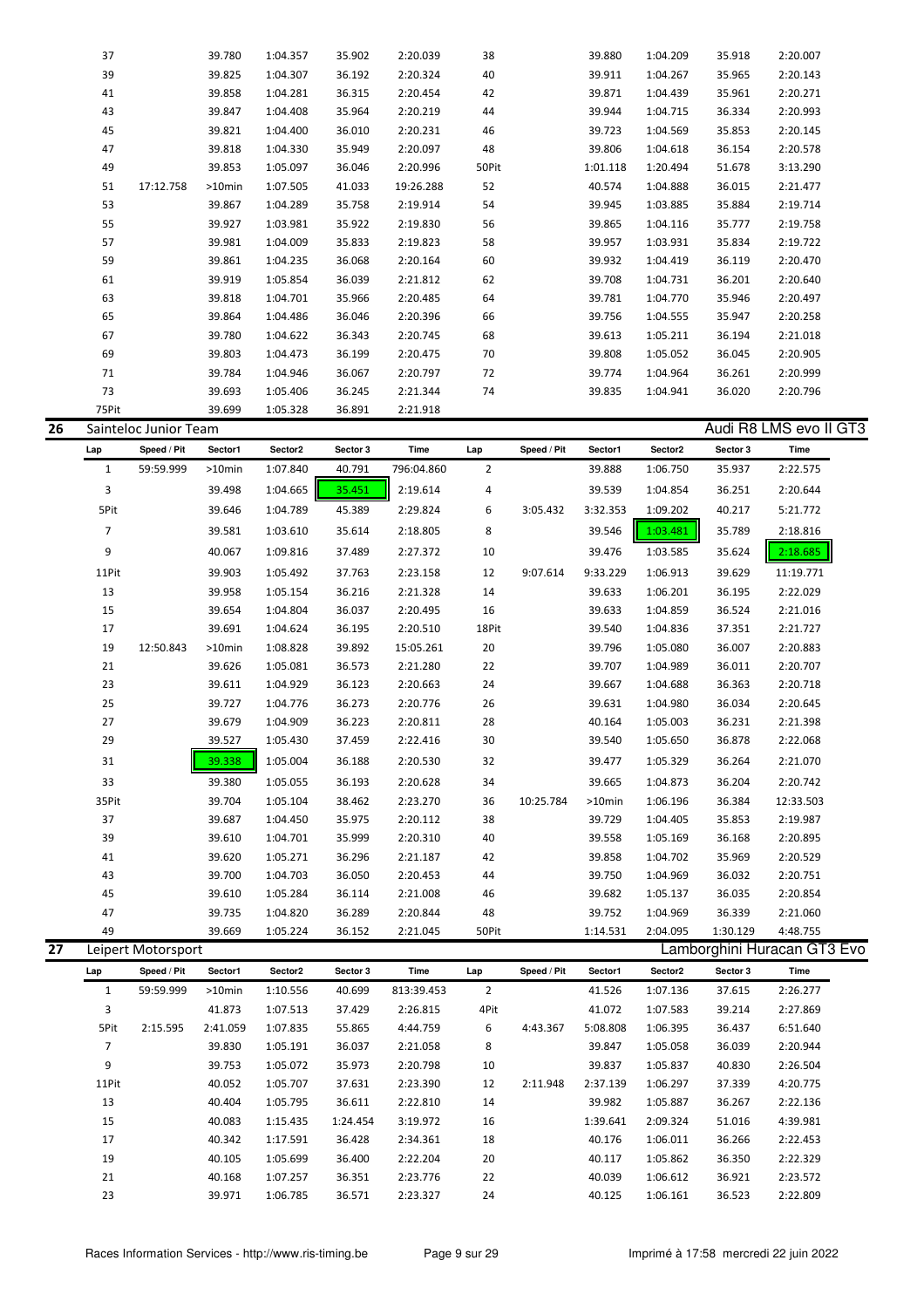|    | 25              |             | 40.846           | 1:06.372             | 36.617           | 2:23.835             | 26             |             | 40.150           | 1:06.107             | 36.379           | 2:22.636                           |  |
|----|-----------------|-------------|------------------|----------------------|------------------|----------------------|----------------|-------------|------------------|----------------------|------------------|------------------------------------|--|
|    | 27              |             | 40.403           | 1:06.470             | 36.424           | 2:23.297             | 28             |             | 40.176           | 1:07.010             | 36.634           | 2:23.820                           |  |
|    | 29              |             | 40.131           | 1:06.872             | 36.660           | 2:23.663             | 30             |             | 40.064           | 1:06.442             | 36.579           | 2:23.085                           |  |
|    | 31              |             | 40.003           | 1:06.185             | 36.346           | 2:22.534             | 32Pit          |             | 39.916           | 1:06.277             | 37.527           | 2:23.720                           |  |
|    | 33              | 16:50.361   | >10min           | 1:07.241             | 36.935           | 19:00.625            | 34             |             | 40.763           | 1:06.721             | 37.769           | 2:25.253                           |  |
|    | 35              |             | 41.142           | 1:07.044             | 37.384           | 2:25.570             | 36Pit          |             | 40.952           | 1:06.255             | 38.498           | 2:25.705                           |  |
|    | 37              | 2:01.106    | 2:26.594         | 1:06.269             | 36.841           | 4:09.704             | 38             |             | 40.305           | 1:05.029             | 36.324           | 2:21.658                           |  |
|    | 39              |             | 39.961           | 1:05.009             | 36.231           | 2:21.201             | 40             |             | 40.076           | 1:05.376             | 36.714           | 2:22.166                           |  |
|    | 41Pit           |             | 40.172           | 1:06.636             | 39.352           | 2:26.160             | 42             | 4:26.201    | 4:51.725         | 1:06.670             | 37.568           | 6:35.963                           |  |
|    | 43              |             | 41.033           | 1:07.403             | 36.765           | 2:25.201             | 44             |             | 40.429           | 1:05.532             | 36.353           | 2:22.314                           |  |
|    | 45Pit           |             | 40.533           | 1:05.442             | 1:11.826         | 2:57.801             | 46             | 12:04.764   | >10min           | 1:06.937             | 37.749           | 14:15.734                          |  |
|    | 47              |             | 40.536           | 1:08.100             | 36.776           | 2:25.412             | 48             |             | 40.444           | 1:05.830             | 36.703           | 2:22.977                           |  |
|    | 49              |             | 40.495           | 1:05.516             | 36.498           | 2:22.509             | 50             |             | 41.471           | 1:05.883             | 36.958           | 2:24.312                           |  |
|    | 51              |             | 40.572           | 1:06.573             | 36.526           | 2:23.671             | 52             |             | 40.183           | 1:06.502             | 36.533           | 2:23.218                           |  |
|    | 53              |             | 40.247           | 1:05.992             | 36.541           | 2:22.780             | 54             |             | 40.296           | 1:06.660             | 36.313           | 2:23.269                           |  |
|    | 55              |             | 40.202           | 1:06.067             | 36.578           | 2:22.847             | 56             |             | 40.371           | 1:05.678             | 36.581           | 2:22.630                           |  |
|    | 57              |             | 40.279           | 1:05.669             | 36.630           | 2:22.578             | 58             |             | 40.175           | 1:05.611             | 36.673           | 2:22.459                           |  |
|    | 59              |             | 40.865           | 1:05.828             | 36.486           | 2:23.179             | 60             |             | 40.441           | 1:05.789             | 36.646           | 2:22.876                           |  |
|    | 61Pit           |             | 40.327           | 1:07.258             | 38.516           | 2:26.101             | 62             | 7:14.805    | 7:40.405         | 1:07.929             | 37.395           | 9:25.729                           |  |
|    | 63              |             | 39.853           | 1:04.123             | 35.797           | 2:19.773             | 64             |             | 39.599           | 1:04.003             | 40.088           | 2:23.690                           |  |
|    | 65              |             | 41.306           | 1:07.750             | 36.052           | 2:25.108             | 66             |             | 39.670           | 1:04.165             | 35.746           | 2:19.581                           |  |
|    | 67Pit           |             | 39.678           | 1:04.771             | 37.659           | 2:22.108             | 68Pit          | 9:01.655    | 9:28.469         | 1:10.028             | 40.232           | 11:18.729                          |  |
|    | 69              | 9:23.940    | 9:49.509         | 1:06.151             | 36.872           | 11:32.532            | 70             |             | 40.763           | 1:05.449             | 36.377           | 2:22.589                           |  |
|    | 71              |             | 40.078           | 1:04.846             | 35.969           | 2:20.893             | 72             |             | 39.911           | 1:04.459             | 36.039           | 2:20.409                           |  |
|    | 73              |             | 40.030           | 1:04.397             | 36.132           | 2:20.559             | 74             |             | 39.801           | 1:04.734             | 36.091           | 2:20.626                           |  |
|    | 75Pit           |             | 41.143           | 1:05.737             | 37.877           | 2:24.757             |                |             |                  |                      |                  |                                    |  |
| 30 | <b>Team WRT</b> |             |                  |                      |                  |                      |                |             |                  |                      |                  | Audi R8 LMS evo II GT3             |  |
|    | Lap             | Speed / Pit | Sector1          | Sector2              | Sector 3         | Time                 | Lap            | Speed / Pit | Sector1          | Sector2              | Sector 3         | Time                               |  |
|    | $\mathbf{1}$    | 59:59.999   | >10min           | 1:06.868             | 36.190           | 803:38.003           | $\overline{2}$ |             | 39.711           | 1:04.807             | 36.291           | 2:20.809                           |  |
|    | 3               |             | 39.455           | 1:04.830             | 36.083           | 2:20.368             | 4              |             | 39.206           | 1:05.094             | 36.166           | 2:20.466                           |  |
|    | 5               |             | 39.400           | 1:05.318             | 35.977           | 2:20.695             | 6              |             | 39.440           | 1:05.124             | 35.993           | 2:20.557                           |  |
|    | $\overline{7}$  |             | 39.387           | 1:04.974             | 35.947           | 2:20.308             | 8              |             | 39.393           | 1:05.084             | 36.198           | 2:20.675                           |  |
|    | 9               |             | 39.366           | 1:05.424             | 36.077           | 2:20.867             | 10Pit          |             | 40.268           | 1:05.558             | 37.937           | 2:23.763                           |  |
|    | 11              | 6:08.838    | 6:33.544         | 1:05.519             | 36.209           | 8:15.272             | 12             |             | 39.477           | 1:05.352             | 38.315           | 2:23.144                           |  |
|    | 13Pit           |             | 39.420           | 1:05.533             | 37.471           | 2:22.424             | 14             | 11:30.142   | >10min           | 1:07.632             | 36.994           | 13:40.318                          |  |
|    | 15              |             | 40.078           | 1:06.464             | 36.641           | 2:23.183             | 16             |             | 39.712           | 1:45.273             | 1:24.786         | 3:49.771                           |  |
|    | 17              |             | 1:39.960         | 1:59.182             | 37.469           | 4:16.611             | 18             |             | 40.671           | 1:06.670             | 36.534           | 2:23.875                           |  |
|    | 19              |             | 39.948           | 1:05.427             | 36.176           | 2:21.551             | 20             |             | 39.605           | 1:05.163             | 36.030           | 2:20.798                           |  |
|    | 21              |             | 39.833           | 1:05.068             | 36.234           | 2:21.135             | 22             |             | 39.501           | 1:04.869             | 36.071           | 2:20.441                           |  |
|    | 23Pit           |             | 39.612           | 1:05.000             | 38.022           | 2:22.634             | 24             | 10:37.857   | >10min           | 1:06.802             | 37.200           | 12:47.508                          |  |
|    | 25              |             | 40.049           | 1:05.016             | 35.918           | 2:20.983             | 26             |             | 39.201           | 1:03.900             | 35.737           | 2:18.838                           |  |
|    | 27              |             | 39.230           | 1:04.031             | 35.605           | 2:18.866             | 28             |             | 39.224           | 1:07.375             | 36.716           | 2:23.315                           |  |
|    | 29Pit           |             |                  |                      |                  |                      |                |             |                  |                      |                  |                                    |  |
|    |                 |             | 39.289           | 1:04.322             | 37.698           | 2:21.309             | 30             | 14:21.753   | >10min           | 1:05.634             | 36.356           | 16:28.723                          |  |
|    | 31<br>33        |             | 39.467<br>39.460 | 1:04.752<br>1:04.469 | 36.276<br>36.040 | 2:20.495<br>2:19.969 | 32<br>34       |             | 39.615<br>39.414 | 1:04.420<br>1:04.641 | 36.208<br>36.111 | 2:20.243<br>2:20.166               |  |
|    |                 |             |                  |                      |                  |                      |                |             |                  |                      |                  |                                    |  |
|    | 35<br>37        |             | 39.521<br>39.507 | 1:04.737<br>1:04.724 | 36.277<br>36.343 | 2:20.535<br>2:20.574 | 36             |             | 39.379<br>39.307 | 1:04.564<br>1:05.229 | 36.128<br>36.562 | 2:20.071<br>2:21.098               |  |
|    | 39Pit           |             |                  |                      | 38.127           |                      | 38<br>40       | 6:51.930    |                  |                      |                  |                                    |  |
|    |                 |             | 39.360<br>40.019 | 1:05.624             |                  | 2:23.111             |                |             | 7:18.820         | 1:07.085             | 36.488           | 9:02.393                           |  |
|    | 41              |             |                  | 1:06.302             | 36.685           | 2:23.006             | 42Pit          |             | 39.979           | 1:05.514             | 38.145           | 2:23.638                           |  |
|    | 43              | 13:18.592   | $>10$ min        | 1:06.015             | 36.151           | 15:26.319            | 44             |             | 39.750           | 1:05.393             | 35.899           | 2:21.042                           |  |
|    | 45<br>47        |             | 39.401           | 1:05.177             | 36.035           | 2:20.613             | 46             |             | 39.381           | 1:04.886             | 35.785           | 2:20.052                           |  |
|    |                 |             | 39.399           | 1:05.513             | 35.921           | 2:20.833             | 48             |             | 39.382           | 1:04.672             | 36.082           | 2:20.136                           |  |
|    | 49              |             | 39.392           | 1:04.916             | 35.929           | 2:20.237             | 50             |             | 39.292           | 1:04.838             | 36.040           | 2:20.170                           |  |
|    | 51              |             | 39.164           | 1:05.254             | 36.323           | 2:20.741             | 52Pit          |             | 39.445           | 1:05.229             | 37.649           | 2:22.323                           |  |
|    | 53              | 9:42.541    | >10min           | 1:13.778             | 37.774           | 12:02.248            | 54             |             | 41.985           | 1:09.494             | 38.068           | 2:29.547                           |  |
|    | 55              |             | 40.721           | 1:08.644             | 37.025           | 2:26.390             | 56             |             | 39.958           | 1:05.661             | 37.469           | 2:23.088                           |  |
|    | 57              |             | 39.861           | 1:05.428             | 36.536           | 2:21.825             | 58Pit          |             | 39.996           | 1:09.949             | 40.673           | 2:30.618                           |  |
|    |                 | 8:02.407    | 8:28.333         | 1:11.049             | 38.763           | 10:18.145            | 60             |             | 42.562           | 1:08.807             | 38.506           | 2:29.875                           |  |
|    | 59              |             |                  |                      |                  |                      |                |             |                  |                      |                  |                                    |  |
|    | 61              |             | 40.742           | 1:09.412             | 37.686           | 2:27.840             | 62             |             | 40.780           | 1:06.267             | 36.590           | 2:23.637                           |  |
| 31 | 63<br>Team WRT  |             | 39.919           | 1:06.325             | 36.477           | 2:22.721             | 64Pit          |             | 39.859           | 1:05.665             | 41.168           | 2:26.692<br>Audi R8 LMS evo II GT3 |  |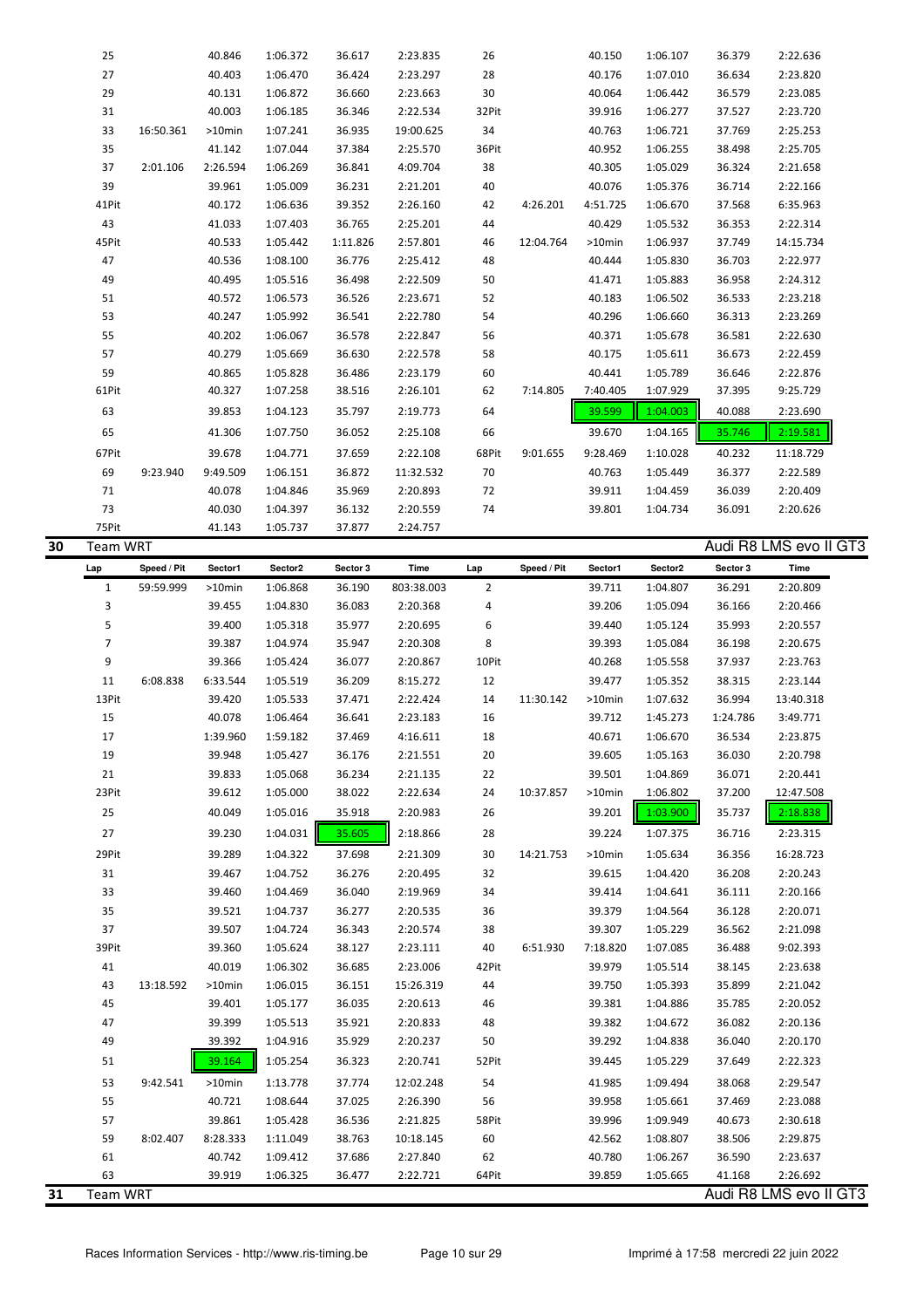| Lap             | Speed / Pit | Sector1  | Sector2  | Sector 3 | Time       | Lap            | Speed / Pit | Sector1  | Sector <sub>2</sub> | Sector 3               | Time      |
|-----------------|-------------|----------|----------|----------|------------|----------------|-------------|----------|---------------------|------------------------|-----------|
| 1               | 59:59.999   | >10min   | 1:06.129 | 36.919   | 785:59.640 | $\overline{2}$ |             | 39.880   | 1:05.267            | 35.840                 | 2:20.987  |
| 3               |             | 39.818   | 1:04.801 | 35.923   | 2:20.542   | 4              |             | 39.630   | 1:04.797            | 36.384                 | 2:20.811  |
| 5               |             | 39.694   | 1:04.931 | 35.864   | 2:20.489   | 6              |             | 39.673   | 1:04.861            | 35.788                 | 2:20.322  |
| $\overline{7}$  |             | 39.691   | 1:04.534 | 36.125   | 2:20.350   | 8              |             | 39.662   | 1:05.027            | 36.234                 | 2:20.923  |
| 9               |             | 39.599   | 1:05.056 | 36.026   | 2:20.681   | 10Pit          |             | 40.218   | 1:06.030            | 37.802                 | 2:24.050  |
| 11              | 2:19.219    | 2:43.590 | 1:07.332 | 39.077   | 4:29.999   | 12             |             | 39.954   | 1:07.063            | 36.900                 | 2:23.917  |
| 13              |             | 39.842   | 1:05.266 | 36.472   | 2:21.580   | 14             |             | 40.208   | 1:05.387            | 36.420                 | 2:22.015  |
| 15Pit           |             | 39.580   | 1:08.462 | 40.185   | 2:28.227   | 16             | 10:37.353   | >10min   | 1:07.546            | 37.209                 | 12:47.627 |
| 17              |             | 39.700   | 1:04.601 | 35.804   | 2:20.105   | 18             |             | 39.420   | 1:04.617            | 36.046                 | 2:20.083  |
| 19              |             | 39.582   | 1:05.058 | 37.474   | 2:22.114   | 20             |             | 39.671   | 1:04.490            | 36.089                 | 2:20.250  |
| 21              |             | 39.704   | 1:04.767 | 36.189   | 2:20.660   | 22             |             | 39.629   | 1:04.684            | 36.135                 | 2:20.448  |
| 23              |             | 39.654   | 1:04.565 | 36.104   | 2:20.323   | 24             |             | 39.623   | 1:04.677            | 36.658                 | 2:20.958  |
| 25              |             | 39.613   | 1:05.246 | 38.316   | 2:23.175   | 26             |             | 1:39.429 | 2:08.944            | 1:24.531               | 5:12.904  |
| 27              |             | 1:03.475 | 1:06.989 | 37.269   | 2:47.733   | 28             |             | 39.953   | 1:06.172            | 36.152                 | 2:22.277  |
| 29              |             | 39.645   | 1:10.582 | 39.238   | 2:29.465   | 30             |             | 39.849   | 1:04.933            | 36.052                 | 2:20.834  |
| 31              |             | 39.431   | 1:04.734 | 36.031   | 2:20.196   | 32             |             | 39.537   | 1:04.850            | 36.130                 | 2:20.517  |
| 33Pit           |             | 39.551   | 1:04.872 | 38.346   | 2:22.769   | 34             | 2:06.456    | 2:31.177 | 1:05.819            | 36.642                 | 4:13.638  |
| 35              |             | 39.458   | 1:04.874 | 36.130   | 2:20.462   | 36             |             | 39.510   | 1:05.037            | 36.030                 | 2:20.577  |
| 37              |             | 39.456   | 1:05.167 | 36.392   | 2:21.015   | 38Pit          |             | 39.801   | 1:06.564            | 40.191                 | 2:26.556  |
| 39              | 19:16.299   | >10min   | 1:08.896 | 38.399   | 21:30.514  | 40             |             | 39.603   | 1:04.325            | 35.709                 | 2:19.637  |
| 41              |             | 39.450   | 1:04.277 | 35.958   | 2:19.685   | 42             |             | 39.768   | 1:05.405            | 37.191                 | 2:22.364  |
| 43              |             | 39.593   | 1:06.126 | 37.588   | 2:23.307   | 44             |             | 39.539   | 1:04.927            | 36.054                 | 2:20.520  |
| 45              |             | 39.562   | 1:04.512 | 36.170   | 2:20.244   | 46             |             | 39.543   | 1:04.717            | 36.146                 | 2:20.406  |
| 47              |             | 39.686   | 1:04.435 | 36.015   | 2:20.136   | 48             |             | 39.739   | 1:05.855            | 36.311                 | 2:21.905  |
| 49              |             | 39.398   | 1:05.305 | 36.033   | 2:20.736   | 50             |             | 39.353   | 1:04.740            | 35.972                 | 2:20.065  |
|                 |             |          |          |          |            |                |             |          |                     |                        |           |
| 51              |             | 39.851   | 1:06.705 | 37.469   | 2:24.025   | 52Pit          |             | 39.831   | 1:05.580            | 38.056                 | 2:23.467  |
| 53              | 23:15.985   | >10min   | 1:06.574 | 37.756   | 25:26.203  | 54             |             | 39.952   | 1:04.415            | 35.881                 | 2:20.248  |
| 55              |             | 39.703   | 1:04.258 | 35.712   | 2:19.673   | 56             |             | 39.777   | 1:04.838            | 35.906                 | 2:20.521  |
| 57              |             | 39.853   | 1:04.717 | 36.040   | 2:20.610   | 58             |             | 39.684   | 1:04.524            | 35.895                 | 2:20.103  |
| 59              |             | 39.817   | 1:04.590 | 35.938   | 2:20.345   | 60             |             | 39.743   | 1:04.762            | 36.023                 | 2:20.528  |
| 61              |             | 39.789   | 1:04.829 | 35.887   | 2:20.505   | 62             |             | 39.857   | 1:05.245            | 35.796                 | 2:20.898  |
| 63              |             | 39.912   | 1:05.284 | 36.338   | 2:21.534   | 64             |             | 39.764   | 1:04.671            | 36.060                 | 2:20.495  |
| 65              |             | 39.945   | 1:05.494 | 36.211   | 2:21.650   | 66             |             | 39.771   | 1:04.847            | 36.211                 | 2:20.829  |
| 67              |             | 39.900   | 1:04.811 | 36.262   | 2:20.973   | 68Pit          |             | 39.899   | 1:06.258            | 37.840                 | 2:23.997  |
| 69              | 21:44.865   | >10min   | 1:06.090 | 36.913   | 23:52.423  | 70             |             | 40.065   | 1:05.533            | 36.568                 | 2:22.166  |
| 71              |             | 40.007   | 1:04.543 | 36.123   | 2:20.673   | 72             |             | 39.759   | 1:04.231            | 36.101                 | 2:20.091  |
| 73Pit           |             | 39.741   | 1:04.235 | 39.539   | 2:23.515   | 74             | 9:22.059    | 9:46.376 | 1:05.953            | 38.596                 | 11:30.925 |
| 75              |             | 39.627   | 1:04.856 | 36.111   | 2:20.594   | 76             |             | 39.483   | 1:04.540            | 35.942                 | 2:19.965  |
| 77              |             | 39.380   | 1:04.572 | 37.746   | 2:21.698   | 78             |             | 40.840   | 1:06.993            | 37.075                 | 2:24.908  |
| 79              |             | 39.462   | 1:04.520 | 36.129   | 2:20.111   | 80Pit          |             | 39.579   | 1:04.514            | 38.811                 | 2:22.904  |
| <b>Team WRT</b> |             |          |          |          |            |                |             |          |                     | Audi R8 LMS evo II GT3 |           |
| Lap             | Speed / Pit | Sector1  | Sector2  | Sector 3 | Time       | Lap            | Speed / Pit | Sector1  | Sector2             | Sector 3               | Time      |
| $\mathbf{1}$    | 59:59.999   | >10min   | 1:04.519 | 38.401   | 785:11.599 | $\overline{2}$ |             | 39.543   | 1:03.763            | 35.836                 | 2:19.142  |
| 3               |             | 39.611   | 1:03.500 | 35.607   | 2:18.718   | 4              |             | 39.502   | 1:03.640            | 35.498                 | 2:18.640  |
| 5               |             | 39.579   | 1:03.715 | 35.670   | 2:18.964   | 6              |             | 39.539   | 1:03.768            | 35.624                 | 2:18.931  |
| $\overline{7}$  |             | 39.535   | 1:03.906 | 35.399   | 2:18.840   | 8              |             | 39.459   | 1:03.878            | 35.674                 | 2:19.011  |
| 9               |             | 39.790   | 1:04.267 | 35.688   | 2:19.745   | 10             |             | 39.480   | 1:04.200            | 36.467                 | 2:20.147  |
| 11              |             | 39.590   | 1:04.040 | 35.916   | 2:19.546   | 12             |             | 39.472   | 1:04.222            | 35.963                 | 2:19.657  |
|                 |             |          |          | 36.546   |            |                |             |          |                     |                        |           |
| 13              |             | 39.370   | 1:04.818 |          | 2:20.734   | 14             |             | 39.544   | 1:04.288            | 35.902                 | 2:19.734  |
| 15              |             | 39.463   | 1:04.565 | 36.367   | 2:20.395   | 16             |             | 39.531   | 1:04.479            | 36.012                 | 2:20.022  |
| 17              |             | 39.332   | 1:04.616 | 35.930   | 2:19.878   | 18             |             | 39.396   | 1:04.482            | 36.085                 | 2:19.963  |
| 19              |             | 1:24.812 | 2:08.831 | 1:09.167 | 4:42.810   | 20             |             | 40.015   | 1:05.134            | 36.037                 | 2:21.186  |
| 21              |             | 39.445   | 1:04.513 | 35.822   | 2:19.780   | 22             |             | 39.211   | 1:05.128            | 36.077                 | 2:20.416  |
| 23              |             | 39.395   | 1:05.005 | 36.286   | 2:20.686   | 24             |             | 39.418   | 1:04.539            | 36.345                 | 2:20.302  |
| 25              |             | 39.364   | 1:04.700 | 36.930   | 2:20.994   | 26             |             | 39.596   | 1:04.612            | 36.040                 | 2:20.248  |
| 27              |             | 39.319   | 1:04.473 | 35.922   | 2:19.714   | 28Pit          |             | 39.427   | 1:04.983            | 36.989                 | 2:21.399  |
| 29              | 14:15.676   | >10min   | 1:04.550 | 36.658   | 16:21.777  | 30             |             | 39.441   | 1:07.888            | 35.808                 | 2:23.137  |
| 31              |             | 39.518   | 1:03.650 | 35.771   | 2:18.939   | 32             |             | 39.443   | 1:03.587            | 35.703                 | 2:18.733  |
| 33              |             |          |          |          |            |                |             |          |                     |                        |           |
|                 |             | 39.463   | 1:03.649 | 35.619   | 2:18.731   | 34             |             | 39.440   | 1:03.711            | 35.631                 | 2:18.782  |
| 35              |             | 39.368   | 1:03.861 | 35.725   | 2:18.954   | 36             |             | 39.710   | 1:04.074            | 35.732                 | 2:19.516  |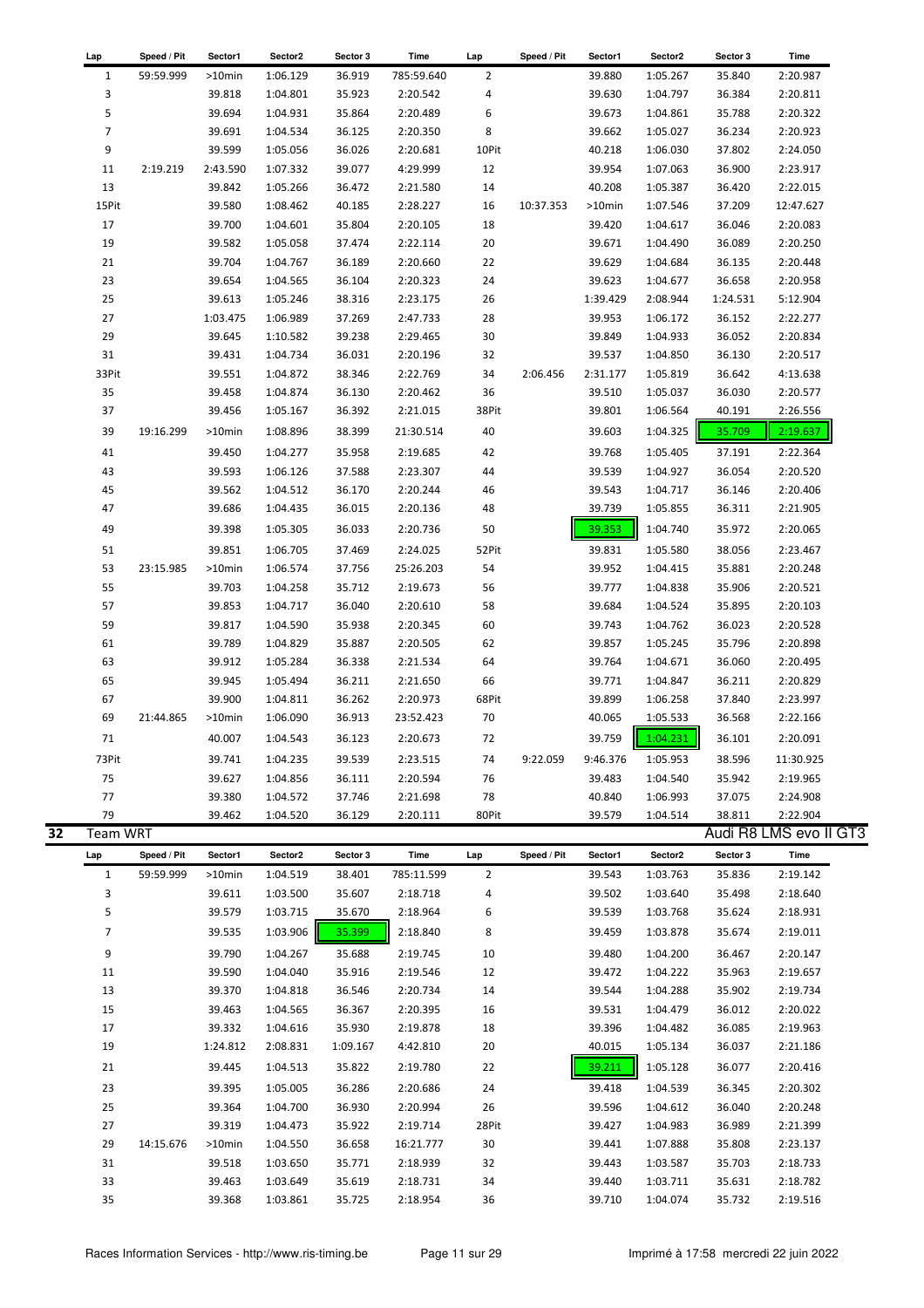|    | 37              |             | 39.270             | 1:04.583             | 36.408           | 2:20.261             | 38          |             | 39.292           | 1:04.065             | 35.785             | 2:19.142               |
|----|-----------------|-------------|--------------------|----------------------|------------------|----------------------|-------------|-------------|------------------|----------------------|--------------------|------------------------|
|    | 39              |             | 39.414             | 1:04.070             | 35.761           | 2:19.245             | 40          |             | 39.257           | 1:04.268             | 35.797             | 2:19.322               |
|    | 41              |             | 39.224             | 1:04.402             | 35.847           | 2:19.473             | 42          |             | 39.356           | 1:04.606             | 36.025             | 2:19.987               |
|    | 43Pit           |             | 39.348             | 1:06.295             | 37.582           | 2:23.225             | 44          | 12:35.769   | >10min           | 1:05.154             | 36.370             | 14:42.151              |
|    | 45              |             | 39.512             | 1:04.143             | 35.842           | 2:19.497             | 46          |             | 40.158           | 1:05.580             | 36.015             | 2:21.753               |
|    | 47              |             | 39.436             | 1:04.236             | 35.906           | 2:19.578             | 48          |             | 39.389           | 1:04.223             | 35.913             | 2:19.525               |
|    | 49              |             | 39.508             | 1:04.273             | 35.904           | 2:19.685             | 50          |             | 39.692           | 1:04.231             | 35.908             | 2:19.831               |
|    | 51              |             | 39.442             | 1:04.689             | 35.905           | 2:20.036             | 52          |             | 39.569           | 1:04.475             | 36.226             | 2:20.270               |
|    | 53              |             | 39.476             | 1:04.628             | 35.868           | 2:19.972             | 54Pit       |             | 39.571           | 1:21.422             | 52.751             | 2:53.744               |
|    | 55              | 31:54.220   | >10min             | 1:07.927             | 36.326           | 34:03.226            | 56          |             | 39.607           | 1:03.690             | 35.564             | 2:18.861               |
|    |                 |             |                    |                      |                  |                      |             |             |                  |                      |                    |                        |
|    | 57              |             | 39.575             | 1:03.481             | 35.428           | 2:18.484             | 58          |             | 39.535           | 1:03.266             | 36.910             | 2:19.711               |
|    | 59              |             | 39.543             | 1:03.660             | 35.647           | 2:18.850             | 60          |             | 39.444           | 1:03.829             | 35.626             | 2:18.899               |
|    | 61              |             | 39.514             | 1:03.659             | 36.230           | 2:19.403             | 62          |             | 39.630           | 1:03.993             | 35.874             | 2:19.497               |
|    | 63              |             | 39.596             | 1:03.989             | 35.750           | 2:19.335             | 64          |             | 39.614           | 1:04.141             | 35.790             | 2:19.545               |
|    | 65              |             | 39.579             | 1:04.230             | 35.909           | 2:19.718             | 66          |             | 39.560           | 1:04.125             | 35.788             | 2:19.473               |
|    | 67              |             | 39.875             | 1:04.399             | 35.839           | 2:20.113             | 68          |             | 39.593           | 1:04.398             | 35.955             | 2:19.946               |
|    | 69              |             | 39.548             | 1:04.234             | 35.810           | 2:19.592             | 70          |             | 39.559           | 1:04.749             | 35.827             | 2:20.135               |
|    | 71              |             | 39.530             | 1:04.364             | 36.382           | 2:20.276             | 72          |             | 39.454           | 1:04.359             | 35.897             | 2:19.710               |
|    | 73              |             | 39.622             | 1:04.415             | 35.812           | 2:19.849             | 74          |             | 39.583           | 1:04.248             | 35.831             | 2:19.662               |
|    | 75              |             | 39.469             | 1:04.268             | 35.812           | 2:19.549             | 76          |             | 39.520           | 1:04.494             | 35.894             | 2:19.908               |
|    | 77              |             | 39.518             | 1:04.241             | 35.859           | 2:19.618             | 78          |             | 39.423           | 1:04.431             | 35.940             | 2:19.794               |
|    | 79              |             | 39.497             | 1:04.243             | 35.874           | 2:19.614             | 80          |             | 39.466           | 1:04.473             | 35.828             | 2:19.767               |
|    | 81              |             | 39.475             | 1:04.950             | 36.159           | 2:20.584             | 82Pit       |             | 39.467           | 1:04.545             | 37.247             | 2:21.259               |
|    | 83              | 13:04.511   | $>10$ min          | 1:06.742             | 37.519           | 15:13.693            | 84          |             | 39.518           | 1:03.400             | 35.497             | 2:18.415               |
|    |                 |             |                    |                      |                  |                      |             |             |                  |                      |                    |                        |
|    | 85              |             | 39.437             | 1:03.535             | 35.729           | 2:18.701             | 86          |             | 39.423           | 1:03.351             | 35.656             | 2:18.430               |
|    | 87Pit           |             | 39.466             | 1:03.649             | 42.343           | 2:25.458             | 88          | 3:02.556    | 3:26.784         | 1:04.985             | 36.164             | 5:07.933               |
|    | 89              |             | 39.524             | 1:04.507             | 35.873           | 2:19.904             | 90          |             | 39.485           | 1:04.180             | 35.794             | 2:19.459               |
|    | 91              |             | 39.549             | 1:04.213             | 35.947           | 2:19.709             | 92          |             | 39.457           | 1:04.197             | 35.908             | 2:19.562               |
|    | 93Pit           |             | 39.529             | 1:04.322             | 1:04.011         | 2:47.862             |             |             |                  |                      |                    |                        |
| 33 | <b>Team WRT</b> |             |                    |                      |                  |                      |             |             |                  |                      |                    | Audi R8 LMS evo II GT3 |
|    |                 |             |                    |                      |                  |                      |             |             |                  |                      |                    |                        |
|    | Lap             | Speed / Pit | Sector1            | Sector2              | Sector 3         | Time                 | Lap         | Speed / Pit | Sector1          | Sector2              | Sector 3           | Time                   |
|    | $\mathbf{1}$    | 59:59.999   | >10min             | 1:06.624             | 36.495           | 877:46.121           | 2           |             | 39.923           | 1:05.592             | 36.031             | 2:21.546               |
|    | 3               |             | 39.739             | 1:05.298             | 36.433           | 2:21.470             | 4           |             | 39.768           | 1:06.086             | 36.153             | 2:22.007               |
|    | 5               |             | 39.470             | 1:05.883             | 36.478           | 2:21.831             | 6           |             | 39.691           | 1:05.596             | 36.198             | 2:21.485               |
|    | $\overline{7}$  |             | 39.525             | 1:06.138             | 36.166           | 2:21.829             | 8           |             | 39.538           | 1:06.429             | 36.183             | 2:22.150               |
|    | 9               |             | 39.633             | 1:06.275             | 36.034           | 2:21.942             | 10          |             | 39.513           | 1:05.607             | 36.369             | 2:21.489               |
|    | 11Pit           |             | 39.821             | 1:06.135             | 1:23.245         | 3:09.201             | 12          | 10:18.505   | >10min           | 1:06.237             | 36.430             | 12:26.117              |
|    | 13              |             | 39.908             | 1:05.748             | 36.239           | 2:21.895             | 14          |             | 39.730           | 1:05.519             | 36.368             | 2:21.617               |
|    | 15              |             |                    |                      |                  |                      |             |             |                  |                      |                    |                        |
|    | 17              | 2:14.954    | 39.638<br>2:41.251 | 1:05.112<br>1:05.668 | 36.429<br>36.144 | 2:21.179<br>4:23.063 | 16Pit<br>18 |             | 39.821<br>39.482 | 1:05.795             | 37.856<br>36.288   | 2:23.472<br>2:20.385   |
|    |                 |             |                    |                      |                  |                      |             |             |                  | 1:04.615             |                    |                        |
|    | 19              |             | 39.544             | 1:04.453             | 36.133           | 2:20.130             | 20          |             | 39.348           | 1:04.703             | 35.952             | 2:20.003               |
|    | 21              |             | 39.391             | 1:04.805             | 36.228           | 2:20.424             | 22          |             | 39.351           | 1:04.737             | 36.139             | 2:20.227               |
|    | 23Pit           |             | 58.655             | 1:12.407             | 38.750           | 2:49.812             | 24          | 23:49.535   | >10min           | 1:05.309             | 39.042             | 25:59.435              |
|    | 25              |             | 39.691             | 1:03.941             | 35.700           | 2:19.332             | 26          |             | 39.456           | 1:03.902             | 35.891             | 2:19.249               |
|    | 27              |             | 39.824             | 1:03.844             | 35.847           | 2:19.515             | 28          |             | 39.681           | 1:03.728             | 35.847             | 2:19.256               |
|    | 29              |             | 39.544             | 1:04.281             | 35.794           | 2:19.619             | 30          |             | 39.486           | 1:04.588             | 35.744             | 2:19.818               |
|    | 31              |             | 39.525             | 1:05.714             | 36.052           | 2:21.291             | 32Pit       |             | 39.896           | 1:05.317             | 36.579             | 2:21.792               |
|    | 33              | 2:17.734    | 2:43.347           | 1:04.741             | 35.935           | 4:24.023             | 34          |             | 39.488           | 1:04.298             | 35.925             | 2:19.711               |
|    | 35              |             | 39.457             | 1:04.632             | 35.972           | 2:20.061             | 36          |             | 39.493           | 1:04.686             | 36.139             | 2:20.318               |
|    | 37Pit           |             | 39.704             | 1:55.680             | 1:18.353         | 3:53.737             | 38          | 9:28.165    | 9:54.049         | 1:08.206             | 37.664             | 11:39.919              |
|    |                 |             |                    |                      |                  |                      |             |             |                  |                      |                    |                        |
|    | 39              |             | 39.857             | 1:06.189             | 37.090           | 2:23.136             | 40          |             | 39.840<br>39.700 | 1:04.870             | 36.145             | 2:20.855               |
|    | 41              |             | 39.663             | 1:04.445             | 36.241           | 2:20.349             | 42          |             |                  | 1:04.356             | 35.979             | 2:20.035               |
|    | 43              |             | 39.772             | 1:05.435             | 36.242           | 2:21.449             | 44          |             | 39.694           | 1:04.799             | 35.906             | 2:20.399               |
|    | 45              |             | 39.624             | 1:04.729             | 36.578           | 2:20.931             | 46          |             | 39.811           | 1:04.469             | 36.343             | 2:20.623               |
|    | 47Pit           |             | 39.697             | 1:06.174             | 38.379           | 2:24.250             | 48          | 11:03.835   | >10min           | 1:06.883             | 36.617             | 13:12.573              |
|    | 49              |             | 39.818             | 1:05.977             | 36.336           | 2:22.131             | 50          |             | 39.679           | 1:05.783             | 36.675             | 2:22.137               |
|    | 51              |             | 39.772             | 1:05.957             | 36.537           | 2:22.266             | 52          |             | 39.714           | 1:05.562             | 36.670             | 2:21.946               |
|    | 53              |             | 39.714             | 1:05.779             | 36.648           | 2:22.141             | 54          |             | 39.868           | 1:05.894             | 36.663             | 2:22.425               |
|    | 55              |             | 39.767             | 1:05.656             | 36.338           | 2:21.761             | 56          |             | 39.763           | 1:05.857             | 37.707             | 2:23.327               |
|    | 57<br>59        |             | 39.740<br>39.594   | 1:06.139<br>1:05.745 | 36.118<br>36.345 | 2:21.997<br>2:21.684 | 58<br>60Pit |             | 39.515<br>39.547 | 1:05.364<br>1:05.970 | 36.265<br>1:02.311 | 2:21.144<br>2:47.828   |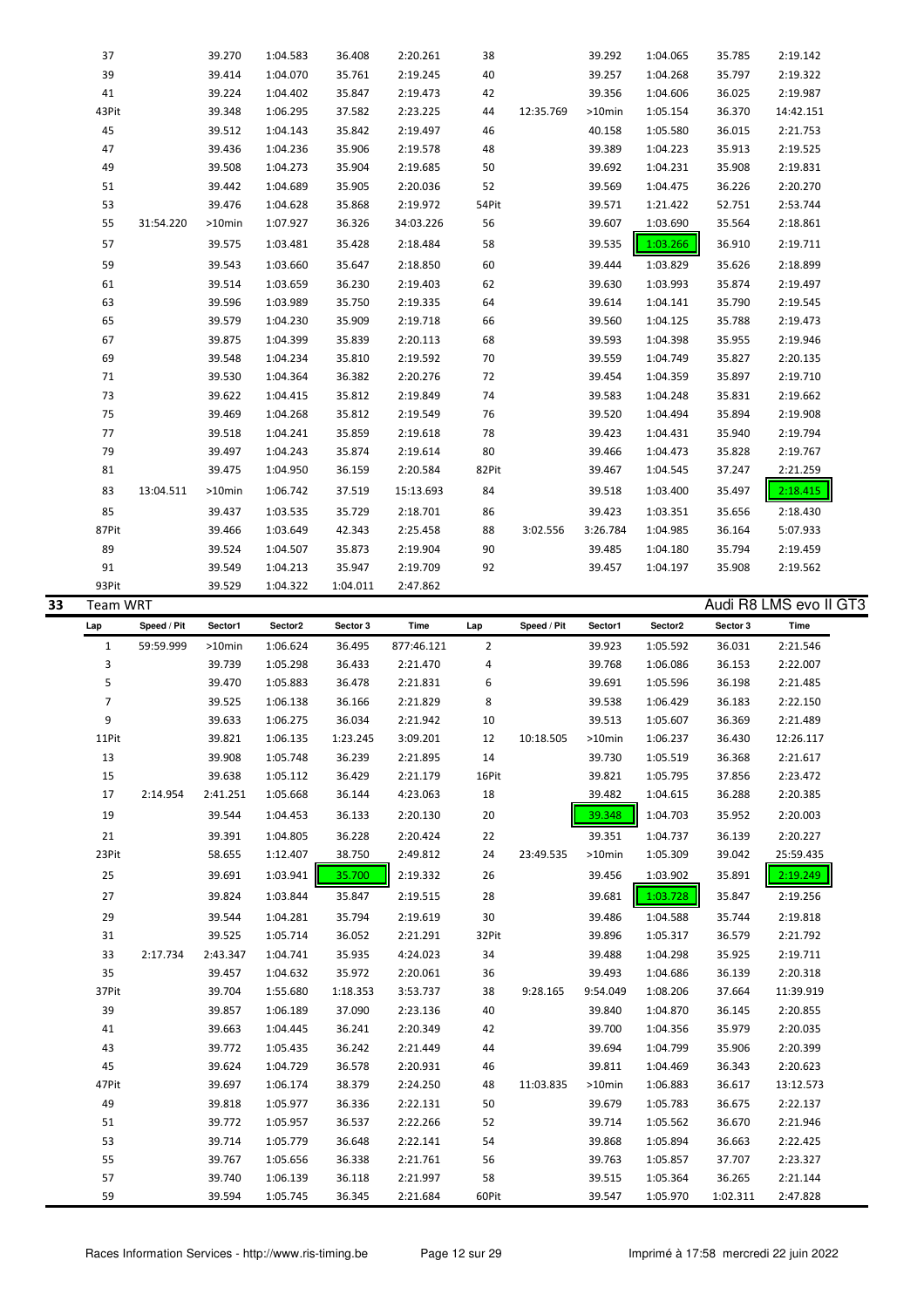| 13    |           | 39.831   | 1:05.096                                              | 36.161 | 2:21.088  | 14             |           | 39.627   | 1:05.278 | 36.162 | 2:21.067                              |  |
|-------|-----------|----------|-------------------------------------------------------|--------|-----------|----------------|-----------|----------|----------|--------|---------------------------------------|--|
| 15Pit |           | 39.598   | 1:08.735                                              | 40.762 | 2:29.095  | 16             | 14:03.264 | >10min   | 1:09.288 | 42.620 | 16:20.194                             |  |
| 17    |           | 40.220   | 1:05.569                                              | 36.344 | 2:22.133  | 18             |           | 39.856   | 1:05.381 | 36.255 | 2:21.492                              |  |
| 19    |           | 39.613   | 1:05.321                                              | 36.588 | 2:21.522  | 20             |           | 39.534   | 1:05.426 | 36.310 | 2:21.270                              |  |
| 21Pit |           | 39.733   | 1:05.760                                              | 37.031 | 2:22.524  | 22             | 4:58.148  | 5:24.648 | 1:06.846 | 42.591 | 7:14.085                              |  |
| 23    |           | 39.225   | 1:03.872                                              | 35.633 | 2:18.730  | 24             |           | 39.091   | 1:07.744 | 39.906 | 2:26.741                              |  |
| 25    |           | 39.218   | 1:04.024                                              | 35.636 | 2:18.878  | 26Pit          |           | 39.112   | 1:04.468 | 37.649 | 2:21.229                              |  |
| 27    | 17:19.340 | >10min   | 1:06.302                                              | 41.432 | 19:32.117 | 28             |           | 39.661   | 1:04.776 | 36.238 | 2:20.675                              |  |
| 29    |           | 39.510   | 1:05.296                                              | 36.200 | 2:21.006  | 30             |           | 39.541   | 1:04.757 | 35.909 | 2:20.207                              |  |
| 31    |           | 39.552   | 1:04.881                                              | 35.891 | 2:20.324  | 32             |           | 39.414   | 1:04.658 | 35.912 | 2:19.984                              |  |
| 33    |           | 39.496   | 1:04.722                                              | 36.005 | 2:20.223  | 34             |           | 39.328   | 1:05.106 | 36.426 | 2:20.860                              |  |
| 35    |           | 39.396   | 1:05.000                                              | 36.249 | 2:20.645  | 36Pit          |           | 39.946   | 1:05.865 | 37.028 | 2:22.839                              |  |
| 37    | 7:03.655  | 7:28.712 | 1:06.160                                              | 36.659 | 9:11.531  | 38Pit          |           | 40.158   | 1:06.940 | 44.757 | 2:31.855                              |  |
| 39    | 13:11.806 | >10min   | 1:06.176                                              | 36.424 | 15:19.061 | 40             |           | 40.246   | 1:05.968 | 36.255 | 2:22.469                              |  |
| 41    |           | 40.080   | 1:05.667                                              | 36.240 | 2:21.987  | 42             |           | 39.926   | 1:05.535 | 36.584 | 2:22.045                              |  |
|       |           |          |                                                       |        |           |                |           |          |          |        |                                       |  |
|       |           |          | Races Information Services - http://www.ris-timing.be |        |           | Page 13 sur 29 |           |          |          |        | Imprimé à 17:58 mercredi 22 juin 2022 |  |

| 13    |           | 39.528    | 1:04.992 | 36.655   | 2:21.175  | 14    |          | 39.424   | 1:04.334 | 35.701 | 2:19.459  |
|-------|-----------|-----------|----------|----------|-----------|-------|----------|----------|----------|--------|-----------|
| 15Pit |           | 39.430    | 1:05.394 | 37.810   | 2:22.634  | 16    | 3:52.449 | 4:17.420 | 1:07.296 | 36.645 | 6:01.361  |
| 17    |           | 40.234    | 1:06.453 | 36.605   | 2:23.292  | 18    |          | 39.962   | 1:05.652 | 36.334 | 2:21.948  |
| 19    |           | 39.727    | 1:05.707 | 36.256   | 2:21.690  | 20    |          | 39.728   | 1:05.690 | 36.233 | 2:21.651  |
| 21    |           | 39.813    | 1:05.938 | 36.243   | 2:21.994  | 22    |          | 39.764   | 1:10.652 | 36.911 | 2:27.327  |
| 23    |           | 39.775    | 1:05.633 | 36.228   | 2:21.636  | 24    |          | 39.647   | 1:06.654 | 38.506 | 2:24.807  |
| 25Pit |           | 39.969    | 1:07.869 | 1:24.772 | 3:12.610  | 26    | 9:19.448 | 9:44.738 | 1:06.420 | 36.205 | 11:27.363 |
| 27    |           | 39.813    | 1:05.561 | 36.434   | 2:21.808  | 28    |          | 39.601   | 1:05.212 | 36.082 | 2:20.895  |
| 29    |           | 39.568    | 1:05.339 | 36.076   | 2:20.983  | 30Pit |          | 39.813   | 1:05.621 | 37.466 | 2:22.900  |
| 31    | 10:17.173 | $>10$ min | 1:05.954 | 40.154   | 12:28.234 | 32    |          | 39.902   | 1:05.679 | 37.412 | 2:22.993  |
| 33    |           | 39.954    | 1:05.500 | 35.995   | 2:21.449  | 34    |          | 39.844   | 1:07.209 | 37.803 | 2:24.856  |
| 35    |           | 41.086    | 1:05.864 | 36.225   | 2:23.175  | 36Pit |          | 39.873   | 1:06.349 | 37.294 | 2:23.516  |
| 37    | 17:33.367 | $>10$ min | 1:06.905 | 37.590   | 19:43.425 | 38    |          | 39.833   | 1:05.739 | 36.005 | 2:21.577  |
| 39    |           | 39.819    | 1:05.133 | 35.896   | 2:20.848  | 40    |          | 40.011   | 1:05.280 | 36.249 | 2:21.540  |
| 41    |           | 40.376    | 1:06.804 | 37.766   | 2:24.946  | 42Pit |          | 39.862   | 1:13.599 | 39.768 | 2:33.229  |
| 43    | 3:45.642  | 4:10.453  | 1:13.070 | 39.996   | 6:03.519  | 44    |          | 39.963   | 1:05.359 | 36.343 | 2:21.665  |
| 45    |           | 39.727    | 1:04.889 | 35.993   | 2:20.609  | 46    |          | 39.810   | 1:04.892 | 35.728 | 2:20.430  |
| 47Pit |           | 39.766    | 1:05.616 | 40.048   | 2:25.430  | 48    | 7:09.380 | 7:34.128 | 1:05.674 | 36.203 | 9:16.005  |
| 49    |           | 39.935    | 1:05.188 | 35.939   | 2:21.062  | 50    |          | 39.761   | 1:05.159 | 35.889 | 2:20.809  |
| 51    |           | 39.841    | 1:05.107 | 35.890   | 2:20.838  | 52Pit |          | 39.665   | 1:05.382 | 37.154 | 2:22.201  |
| 53    | 9:47.375  | $>10$ min | 1:07.281 | 36.804   | 11:56.810 | 54    |          | 40.054   | 1:05.368 | 36.140 | 2:21.562  |

63Pit 40.004 1:10.086 37.860 2:27.950

**Lap Speed / Pit Sector1 Sector2 Sector 3 Time Lap Speed / Pit Sector1 Sector2 Sector 3 Time** 1 59:59.999 >10min 1:05.768 36.182 801:11.002 2 39.753 1:05.223 35.945 2:20.921 3 39.650 1:05.134 36.097 2:20.881 4 39.612 1:05.010 35.904 2:20.526 5 39.648 1:04.858 36.291 2:20.797 6 39.645 1:04.957 36.022 2:20.624 7Pit 40.221 1:05.791 39.592 2:25.604 8 21:48.094 >10min 1:06.143 36.266 23:55.642 9Pit 42.306 1:20.356 44.063 2:46.725 10Pit 10:59.781 >10min 1:07.023 38.880 13:10.570 11 7:13.926 7:39.057 1:06.531 37.911 9:23.499 12 39.937 1:04.811 39.141 2:23.889

## **34** Walkenhorst Motorsport **BMW M4 GT3**

**35** Walkenhorst Motorsport BMW M4 GT3

|    | Lap            | Speed / Pit | Sector1   | Sector2      | Sector 3 | Time       | Lap            | Speed / Pit | Sector1   | Sector2  | Sector 3      | Time              |  |
|----|----------------|-------------|-----------|--------------|----------|------------|----------------|-------------|-----------|----------|---------------|-------------------|--|
|    | $\mathbf{1}$   | 59:59.999   | $>10$ min | 1:11.170     | 39.563   | 796:20.610 | $\overline{2}$ |             | 43.015    | 1:10.361 | 39.307        | 2:32.683          |  |
|    | 3              |             | 41.801    | 1:09.901     | 38.309   | 2:30.011   | 4Pit           |             | 42.134    | 1:08.976 | 42.613        | 2:33.723          |  |
| 38 | Jota           |             |           |              |          |            |                |             |           |          |               | McLaren 720 S GT3 |  |
|    | Lap            | Speed / Pit | Sector1   | Sector2      | Sector 3 | Time       | Lap            | Speed / Pit | Sector1   | Sector2  | Sector 3      | Time              |  |
|    | 1              | 59:59.999   | $>10$ min | 1:06.085     | 37.190   | 816:07.160 | 2              |             | 40.660    | 1:05.864 | 37.717        | 2:24.241          |  |
|    | 3              |             | 39.955    | 1:05.053     | 36.172   | 2:21.180   | 4              |             | 39.780    | 1:05.085 | 36.141        | 2:21.006          |  |
|    | 5Pit           |             | 39.784    | 1:05.038     | 1:28.973 | 3:13.795   | 6              | 4:45.715    | 5:10.395  | 1:05.947 | 39.663        | 6:56.005          |  |
|    | $\overline{7}$ |             | 39.889    | 1:05.478     | 36.315   | 2:21.682   | 8              |             | 39.659    | 1:04.805 | 36.129        | 2:20.593          |  |
|    | 9              |             | 39.657    | 1:05.064     | 37.581   | 2:22.302   | 10             |             | 39.712    | 1:05.111 | 36.348        | 2:21.171          |  |
|    | 11             |             | 39.939    | 1:05.304     | 35.981   | 2:21.224   | 12             |             | 39.678    | 1:05.541 | 37.145        | 2:22.364          |  |
|    | 13             |             | 39.831    | 1:05.096     | 36.161   | 2:21.088   | 14             |             | 39.627    | 1:05.278 | 36.162        | 2:21.067          |  |
|    | 15Pit          |             | 39.598    | 1:08.735     | 40.762   | 2:29.095   | 16             | 14:03.264   | $>10$ min | 1:09.288 | 42.620        | 16:20.194         |  |
|    | 17             |             | 40.220    | 1:05.569     | 36.344   | 2:22.133   | 18             |             | 39.856    | 1:05.381 | 36.255        | 2:21.492          |  |
|    | 19             |             | 39.613    | 1:05.321     | 36.588   | 2:21.522   | 20             |             | 39.534    | 1:05.426 | 36.310        | 2:21.270          |  |
|    | 21Pit          |             | 39.733    | 1:05.760     | 37.031   | 2:22.524   | 22             | 4:58.148    | 5:24.648  | 1:06.846 | 42.591        | 7:14.085          |  |
|    | 23             |             | 39.225    | 1:03.872     | 35.633   | 2:18.730   | 24             |             | 39.091    | 1:07.744 | 39.906        | 2:26.741          |  |
|    | 25             |             | 39.218    | 1:04.024     | 35.636   | 2:18.878   | 26Pit          |             | 39.112    | 1:04.468 | 37.649        | 2:21.229          |  |
|    | 27             | 17:19.340   | $>10$ min | 1:06.302     | 41.432   | 19:32.117  | 28             |             | 39.661    | 1:04.776 | 36.238        | 2:20.675          |  |
|    | 29             |             | 39.510    | 1:05.296     | 36.200   | 2:21.006   | 30             |             | 39.541    | 1:04.757 | 35.909        | 2:20.207          |  |
|    | 31             |             | 39.552    | 1:04.881     | 35.891   | 2:20.324   | 32             |             | 39.414    | 1:04.658 | 35.912        | 2:19.984          |  |
|    | 33             |             | 39.496    | 1:04.722     | 36.005   | 2:20.223   | 34             |             | 39.328    | 1:05.106 | 36.426        | 2:20.860          |  |
|    | 35             |             | 39.396    | 1:05.000     | 36.249   | 2:20.645   | 36Pit          |             | 39.946    | 1:05.865 | 37.028        | 2:22.839          |  |
|    | 37             | 7:03.655    | 7:28.712  | 1:06.160     | 36.659   | 9:11.531   | 38Pit          |             | 40.158    | 1:06.940 | 44.757        | 2:31.855          |  |
|    | 39             | 13:11.806   | $>10$ min | 1:06.176     | 36.424   | 15:19.061  | 40             |             | 40.246    | 1:05.968 | 36.255        | 2:22.469          |  |
|    | $\Lambda$ 1    |             | 10.000    | $1.05$ $CCT$ | 2C210    | 2.21027    | $\sqrt{2}$     |             | 20.02C    | 1.05E2E  | <b>DE EOA</b> | $2.220.45$        |  |

55 39.819 1:05.094 35.960 2:20.873 56 39.691 1:05.304 36.065 2:21.060 57Pit 41.012 1:06.307 37.709 2:25.028 58 11:17.972 >10min 1:06.478 40.325 13:30.373 59 40.223 1:05.551 36.231 2:22.005 60 39.893 1:05.486 36.287 2:21.666 61 40.835 1:06.456 36.404 2:23.695 62 39.971 1:05.933 36.089 2:21.993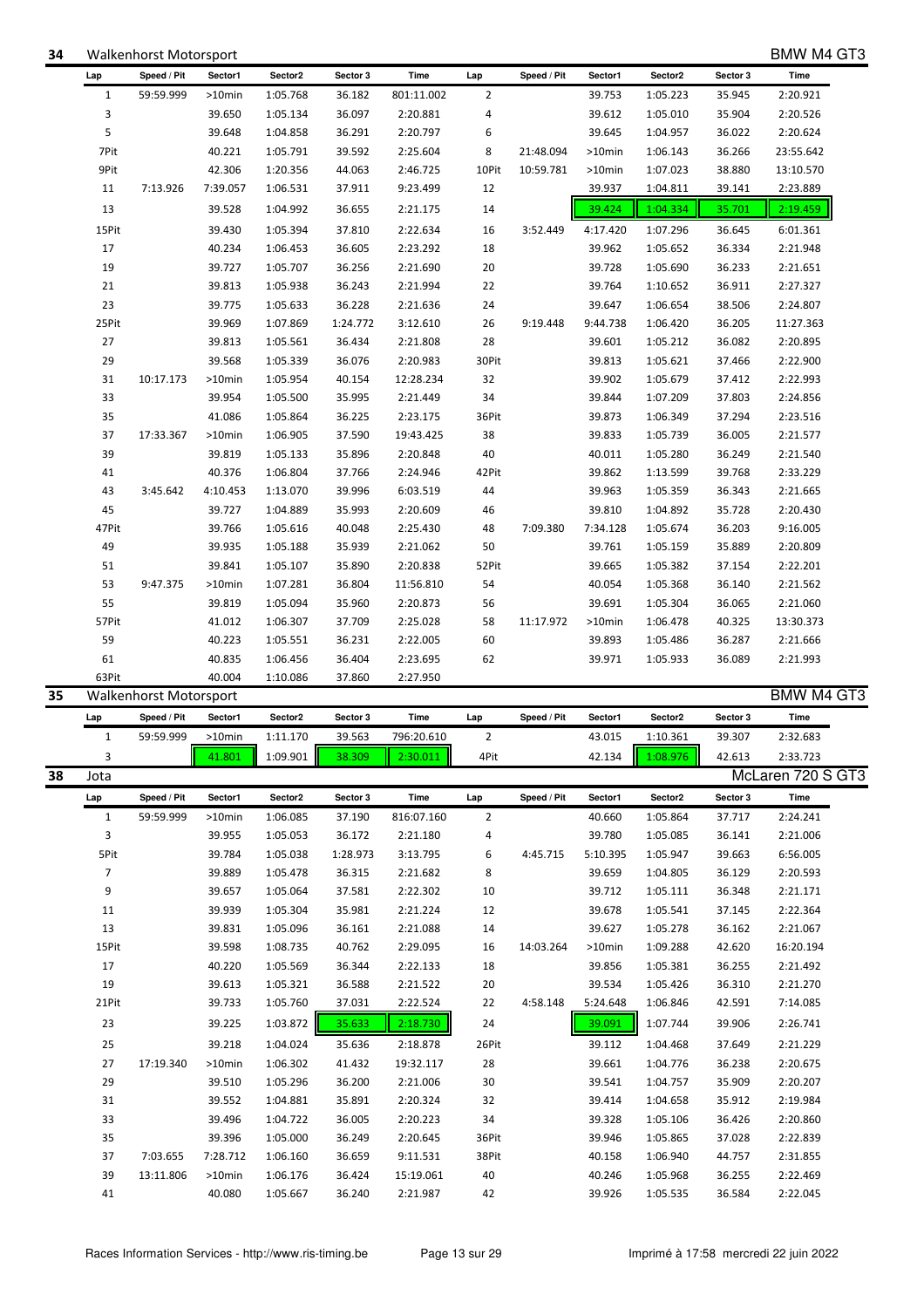|    | 43           |                        | 39.947    | 1:05.471 | 36.054   | 2:21.472   | 44             |             | 39.891   | 1:06.106 | 36.326   | 2:22.323                   |  |
|----|--------------|------------------------|-----------|----------|----------|------------|----------------|-------------|----------|----------|----------|----------------------------|--|
|    | 45           |                        | 39.948    | 1:07.012 | 36.577   | 2:23.537   | 46             |             | 39.858   | 1:05.785 | 36.404   | 2:22.047                   |  |
|    | 47           |                        |           |          |          |            | 48Pit          |             | 39.956   |          |          |                            |  |
|    |              |                        | 39.756    | 1:05.995 | 37.384   | 2:23.135   |                |             |          | 1:06.486 | 37.530   | 2:23.972                   |  |
|    | 49           | 10:25.059              | >10min    | 1:08.758 | 39.820   | 12:38.771  | 50             |             | 39.611   | 1:03.855 | 35.692   | 2:19.158                   |  |
|    | 51           |                        | 39.484    | 1:03.995 | 35.734   | 2:19.213   | 52             |             | 39.370   | 1:03.980 | 35.792   | 2:19.142                   |  |
|    | 53           |                        | 39.454    | 1:04.361 | 35.804   | 2:19.619   | 54             |             | 39.492   | 1:08.852 | 36.148   | 2:24.492                   |  |
|    | 55           |                        | 39.379    | 1:04.413 | 36.005   | 2:19.797   | 56             |             | 39.363   | 1:04.671 | 35.845   | 2:19.879                   |  |
|    | 57           |                        | 39.383    | 1:04.767 | 35.979   | 2:20.129   | 58             |             | 39.392   | 1:04.940 | 35.936   | 2:20.268                   |  |
|    | 59           |                        | 39.377    | 1:05.014 | 35.953   | 2:20.344   | 60             |             | 39.318   | 1:04.938 | 36.189   | 2:20.445                   |  |
|    | 61           |                        | 39.527    | 1:04.997 | 36.187   | 2:20.711   | 62             |             | 39.487   | 1:04.990 | 36.040   | 2:20.517                   |  |
|    | 63           |                        | 39.348    | 1:04.982 | 36.369   | 2:20.699   | 64Pit          |             | 39.508   | 1:05.467 | 43.519   | 2:28.494                   |  |
|    | 65           | 9:30.213               | 9:54.582  | 1:05.340 | 36.426   | 11:36.348  | 66             |             | 39.625   | 1:04.817 | 35.835   | 2:20.277                   |  |
|    | 67           |                        | 39.542    | 1:04.969 | 35.934   | 2:20.445   | 68             |             | 39.445   | 1:04.836 | 35.983   | 2:20.264                   |  |
|    | 69           |                        | 39.442    | 1:04.901 | 36.078   | 2:20.421   | 70             |             | 39.503   | 1:05.158 | 36.081   | 2:20.742                   |  |
|    | 71           |                        | 39.458    | 1:04.959 | 36.213   | 2:20.630   | 72Pit          |             | 39.490   | 1:05.844 | 43.987   | 2:29.321                   |  |
| 39 |              | <b>EBM Giga Racing</b> |           |          |          |            |                |             |          |          |          | Porsche 911 GT3-R (991.II) |  |
|    | Lap          | Speed / Pit            | Sector1   | Sector2  | Sector 3 | Time       | Lap            | Speed / Pit | Sector1  | Sector2  | Sector 3 | Time                       |  |
|    | $\mathbf{1}$ | 59:59.999              | $>10$ min | 1:05.194 | 37.246   | 792:39.482 | $\overline{2}$ |             | 39.930   | 1:04.399 | 35.984   | 2:20.313                   |  |
|    | 3            |                        | 39.855    | 1:04.153 | 36.005   | 2:20.013   | 4              |             | 39.760   | 1:04.289 | 35.800   | 2:19.849                   |  |
|    |              |                        |           |          |          |            |                |             |          |          |          |                            |  |
|    | 5Pit         |                        | 39.768    | 1:05.113 | 36.684   | 2:21.565   | 6              | 19:08.717   | >10min   | 1:09.097 | 36.909   | 21:18.699                  |  |
|    | 7Pit         |                        | 40.099    | 1:07.718 | 1:23.875 | 3:11.692   | 8              | 4:45.225    | 5:10.980 | 1:07.573 | 39.190   | 6:57.743                   |  |
|    | 9            |                        | 40.232    | 1:05.139 | 36.323   | 2:21.694   | 10             |             | 39.772   | 1:04.463 | 35.923   | 2:20.158                   |  |
|    | 11           |                        | 39.957    | 1:04.961 | 36.015   | 2:20.933   | 12             |             | 39.732   | 1:04.701 | 36.094   | 2:20.527                   |  |
|    | 13           |                        | 39.742    | 1:04.900 | 36.092   | 2:20.734   | 14             |             | 39.702   | 1:05.120 | 36.890   | 2:21.712                   |  |
|    | 15           |                        | 39.845    | 1:04.917 | 36.437   | 2:21.199   | 16             |             | 39.681   | 1:04.774 | 36.098   | 2:20.553                   |  |
|    | 17           |                        | 39.696    | 1:05.437 | 36.628   | 2:21.761   | 18Pit          |             | 1:13.817 | 2:09.088 | 1:26.201 | 4:49.106                   |  |
|    | 19           | 1:59.636               | 2:24.603  | 1:06.581 | 39.521   | 4:10.705   | 20             |             | 39.964   | 1:05.788 | 36.454   | 2:22.206                   |  |
|    | 21           |                        | 39.966    | 1:05.103 | 36.102   | 2:21.171   | 22             |             | 39.797   | 1:05.111 | 36.370   | 2:21.278                   |  |
|    | 23           |                        | 39.786    | 1:05.032 | 36.089   | 2:20.907   | 24             |             | 39.680   | 1:06.616 | 36.445   | 2:22.741                   |  |
|    | 25           |                        | 39.808    | 1:05.160 | 36.601   | 2:21.569   | 26             |             | 39.702   | 1:05.471 | 36.278   | 2:21.451                   |  |
|    | 27           |                        | 39.712    | 1:05.491 | 36.466   | 2:21.669   | 28             |             | 39.548   | 1:05.675 | 36.271   | 2:21.494                   |  |
|    | 29Pit        |                        | 40.092    | 1:05.738 | 37.887   | 2:23.717   | 30             | 3:18.392    | 3:44.529 | 1:11.526 | 37.989   | 5:34.044                   |  |
|    | 31           |                        | 41.559    | 1:06.281 | 36.779   | 2:24.619   | 32             |             | 40.664   | 1:05.800 | 36.516   | 2:22.980                   |  |
|    | 33Pit        |                        | 40.519    | 1:05.547 | 38.439   | 2:24.505   | 34             | 11:17.547   | >10min   | 1:06.536 | 37.526   | 13:26.368                  |  |
|    | 35           |                        | 41.014    | 1:05.827 | 36.742   | 2:23.583   | 36             |             | 40.846   | 1:05.729 | 36.526   | 2:23.101                   |  |
|    | 37           |                        | 40.567    | 1:05.665 | 36.576   | 2:22.808   | 38             |             | 40.763   | 1:05.765 | 37.086   | 2:23.614                   |  |
|    | 39           |                        | 40.553    | 1:05.450 | 36.459   | 2:22.462   | 40             |             | 40.618   | 1:05.641 | 37.206   | 2:23.465                   |  |
|    | 41           |                        | 40.769    | 1:05.441 | 36.504   | 2:22.714   | 42             |             | 40.860   | 1:05.424 | 36.718   | 2:23.002                   |  |
|    | 43           |                        | 40.866    | 1:05.586 | 36.613   | 2:23.065   | 44             |             | 40.765   | 1:24.005 | 37.257   | 2:42.027                   |  |
|    | 45           |                        | 40.705    | 1:06.229 | 36.649   | 2:23.583   | 46             |             | 40.694   | 1:06.413 | 36.885   | 2:23.992                   |  |
|    | 47           |                        | 40.709    | 1:06.223 | 37.309   | 2:24.241   | 48             |             | 40.517   | 1:06.184 | 36.649   | 2:23.350                   |  |
|    | 49           |                        | 41.496    |          |          |            |                |             |          |          |          |                            |  |
|    |              |                        |           | 1:06.313 | 36.519   | 2:24.328   | 50Pit          |             | 41.839   | 1:06.400 | 38.859   | 2:27.098                   |  |
|    | 51           | 12:24.772              | >10min    | 1:06.578 | 36.708   | 14:34.060  | 52             |             | 40.535   | 1:05.886 | 37.633   | 2:24.054                   |  |
|    | 53           |                        | 40.203    | 1:06.093 | 37.394   | 2:23.690   | 54             |             | 40.516   | 1:05.942 | 36.767   | 2:23.225                   |  |
|    | 55           |                        | 40.180    | 1:05.653 | 36.851   | 2:22.684   | 56             |             | 40.297   | 1:08.414 | 48.713   | 2:37.424                   |  |
|    | 57           |                        | 41.058    | 1:08.002 | 37.162   | 2:26.222   | 58             |             | 40.453   | 1:06.217 | 37.233   | 2:23.903                   |  |
|    | 59           |                        | 40.228    | 1:06.038 | 37.213   | 2:23.479   | 60             |             | 40.469   | 1:06.247 | 36.917   | 2:23.633                   |  |
|    | 61           |                        | 40.452    | 1:06.570 | 37.116   | 2:24.138   | 62             |             | 40.387   | 1:06.152 | 36.890   | 2:23.429                   |  |
|    | 63           |                        | 40.166    | 1:06.160 | 36.968   | 2:23.294   | 64             |             | 40.083   | 1:06.821 | 36.899   | 2:23.803                   |  |
|    | 65           |                        | 40.366    | 1:06.233 | 36.799   | 2:23.398   | 66             |             | 40.043   | 1:06.099 | 36.563   | 2:22.705                   |  |
|    | 67           |                        | 39.994    | 1:09.176 | 37.828   | 2:26.998   | 68             |             | 40.288   | 1:07.899 | 37.144   | 2:25.331                   |  |
|    | 69           |                        | 40.120    | 1:06.191 | 36.899   | 2:23.210   | 70             |             | 40.036   | 1:05.963 | 36.717   | 2:22.716                   |  |
|    | 71           |                        | 40.014    | 1:06.269 | 36.577   | 2:22.860   | 72             |             | 40.044   | 1:06.782 | 37.318   | 2:24.144                   |  |
|    | 73           |                        | 40.125    | 1:07.301 | 38.465   | 2:25.891   | 74             |             | 40.586   | 1:08.514 | 38.842   | 2:27.942                   |  |
|    | 75           |                        | 40.613    | 1:09.308 | 37.815   | 2:27.736   | 76             |             | 40.292   | 1:10.018 | 38.975   | 2:29.285                   |  |
|    | 77           |                        | 40.962    | 1:08.179 | 37.105   | 2:26.246   | 78             |             | 40.278   | 1:08.161 | 37.574   | 2:26.013                   |  |
|    | 79Pit        |                        | 40.361    | 1:09.879 | 40.115   | 2:30.355   | 80             | 10:43.713   | >10min   | 1:06.300 | 36.386   | 12:53.436                  |  |
|    | 81           |                        | 40.574    | 1:05.831 | 36.228   | 2:22.633   | 82             |             | 40.146   | 1:05.107 | 36.169   | 2:21.422                   |  |
|    | 83           |                        | 39.865    | 1:03.866 | 35.902   | 2:19.633   | 84             |             | 39.795   | 1:03.776 | 35.810   | 2:19.381                   |  |
|    | 85           |                        | 39.699    | 1:04.209 | 35.997   | 2:19.905   | 86Pit          |             | 39.700   | 1:03.843 | 36.654   | 2:20.197                   |  |
|    | 87           | 5:11.833               | 5:36.231  | 1:08.426 | 36.017   | 7:20.674   | 88             |             | 39.736   | 1:04.403 | 40.126   | 2:24.265                   |  |
|    |              |                        |           |          |          |            |                |             |          |          |          |                            |  |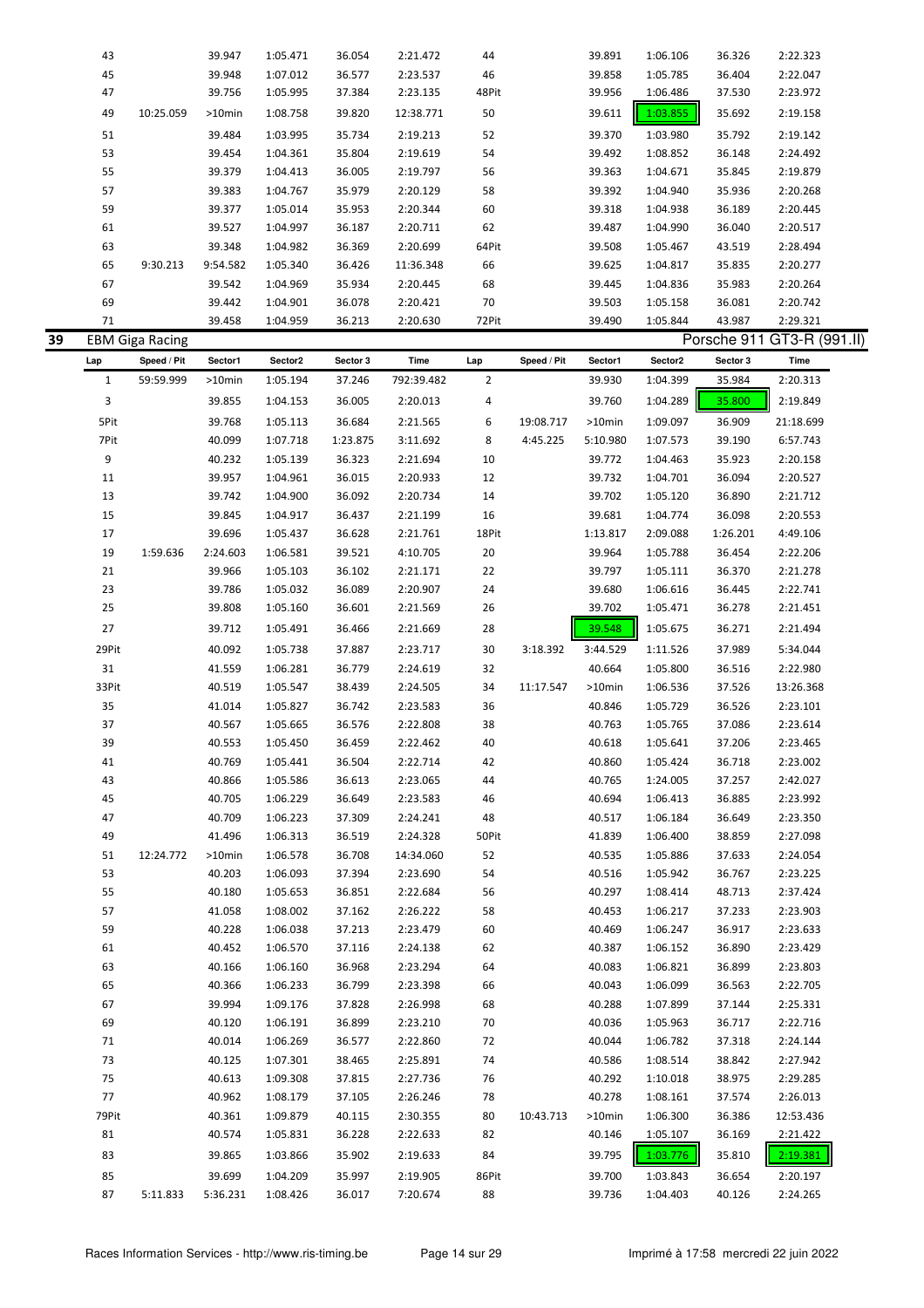|    | 89             |             | 39.641           | 1:05.124             | 36.054           | 2:20.819             | 90Pit          |             | 39.672           | 1:04.404             | 1:06.721         | 2:50.797                   |
|----|----------------|-------------|------------------|----------------------|------------------|----------------------|----------------|-------------|------------------|----------------------|------------------|----------------------------|
| 46 | Team WRT       |             |                  |                      |                  |                      |                |             |                  |                      |                  | Audi R8 LMS evo II GT3     |
|    | Lap            | Speed / Pit | Sector1          | Sector2              | Sector 3         | Time                 | Lap            | Speed / Pit | Sector1          | Sector2              | Sector 3         | Time                       |
|    | $\mathbf{1}$   | 59:59.999   | >10min           | 1:05.397             | 35.990           | 804:17.116           | $\overline{2}$ |             | 39.788           | 1:04.666             | 36.191           | 2:20.645                   |
|    | 3              |             | 39.708           | 1:04.282             | 35.825           | 2:19.815             | 4              |             | 39.806           | 1:04.534             | 36.256           | 2:20.596                   |
|    | 5              |             | 39.908           | 1:04.742             | 36.052           | 2:20.702             | 6              |             | 39.785           | 1:04.843             | 36.654           | 2:21.282                   |
|    | $\overline{7}$ |             | 39.973           | 1:04.889             | 36.011           | 2:20.873             | 8              |             | 39.731           | 1:04.513             | 35.381           | 2:19.625                   |
|    | 9Pit           |             | 39.810           | 7:33.978             | 1:02.179         | 9:15.967             | 10             | 32:08.453   | >10min           | 1:06.908             | 36.586           | 34:16.800                  |
|    | 11             |             | 40.219           | 1:05.257             | 36.155           | 2:21.631             | 12             |             | 39.714           | 1:05.044             | 35.852           | 2:20.610                   |
|    | 13             |             | 39.984           | 1:04.967             | 36.873           | 2:21.824             | 14             |             | 39.751           | 1:05.666             | 36.361           | 2:21.778                   |
|    | 15             |             | 39.761           | 1:04.832             | 36.100           | 2:20.693             | 16             |             | 39.960           | 1:04.909             | 36.135           | 2:21.004                   |
|    | 17             |             | 39.605           | 1:06.357             | 39.706           | 2:25.668             | 18             |             | 39.751           | 1:05.423             | 36.424           | 2:21.598                   |
|    | 19             |             | 39.749           | 1:05.322             | 37.424           | 2:22.495             | 20             |             | 39.683           | 1:05.342             | 36.100           | 2:21.125                   |
|    | 21Pit          |             | 39.759           | 1:09.052             | 38.427           | 2:27.238             | 22             | 1:51.842    | 2:16.711         | 1:07.202             | 36.109           | 4:00.022                   |
|    | 23             |             | 39.508           | 1:04.959             | 35.919           | 2:20.386             | 24             |             | 39.583           | 1:04.724             | 35.899           | 2:20.206                   |
|    | 25Pit          |             | 39.530           | 1:05.005             | 1:25.499         | 3:10.034             | 26             | 25:56.407   | >10min           | 1:11.108             | 37.721           | 28:10.846                  |
|    | 27             |             | 39.984           | 1:04.536             | 35.802           | 2:20.322             | 28             |             | 39.684           | 1:04.078             | 35.632           | 2:19.394                   |
|    | 29             |             | 39.704           | 1:03.996             | 35.882           | 2:19.582             | 30             |             | 39.683           | 1:04.135             | 36.147           | 2:19.965                   |
|    | 31Pit          |             | 39.785           | 1:04.973             | 38.022           | 2:22.780             | 32             | 3:14.007    | 3:38.759         | 1:05.478             | 37.146           | 5:21.383                   |
|    | 33             |             | 39.925           | 1:04.874             | 36.720           | 2:21.519             | 34             |             | 39.771           | 1:04.227             | 35.735           | 2:19.733                   |
|    | 35Pit          |             | 39.869           | 1:51.324             | 1:24.704         | 3:55.897             | 36             | 10:34.111   | >10min           | 1:05.987             | 38.365           | 12:43.217                  |
|    | 37             |             | 39.652           | 1:05.287             | 36.139           | 2:21.078             | 38             |             | 39.483           | 1:04.576             | 36.092           | 2:20.151                   |
|    | 39             |             | 39.627           | 1:04.607             | 35.889           | 2:20.123             | 40             |             | 39.733           | 1:04.966             | 36.087           | 2:20.786                   |
|    | 41             |             | 39.679           | 1:07.161             | 36.123           | 2:22.963             | 42             |             | 39.658           | 1:04.487             | 35.797           | 2:19.942                   |
|    | 43             |             | 39.520           | 1:04.898             | 36.027           | 2:20.445             | 44             |             | 39.499           | 1:06.248             | 36.331           | 2:22.078                   |
|    | 45<br>47       |             | 39.648           | 1:04.352             | 35.939           | 2:19.939             | 46<br>48       |             | 39.591           | 1:04.765             | 35.832           | 2:20.188                   |
|    | 49             |             | 39.510<br>39.542 | 1:04.597<br>1:05.090 | 35.801<br>36.464 | 2:19.908<br>2:21.096 | 50             |             | 39.542<br>39.597 | 1:05.175<br>1:04.605 | 37.054<br>35.838 | 2:21.771<br>2:20.040       |
|    | 51             |             | 39.715           | 1:04.822             | 35.996           | 2:20.533             | 52Pit          |             | 39.689           | 1:04.781             | 36.636           | 2:21.106                   |
|    | 53             | 16:29.723   | >10min           | 1:06.528             | 36.538           | 18:37.627            | 54             |             | 40.110           | 1:05.621             | 36.616           | 2:22.347                   |
|    | 55             |             | 40.103           | 1:05.672             | 36.379           | 2:22.154             | 56             |             | 39.884           | 1:04.836             | 35.986           | 2:20.706                   |
|    | 57             |             | 39.789           | 1:05.158             | 36.215           | 2:21.162             | 58Pit          |             | 39.985           | 1:04.806             | 47.650           | 2:32.441                   |
|    | 59             | 11:31.174   | >10min           | 1:07.274             | 36.863           | 13:40.155            | 60             |             | 40.094           | 1:05.380             | 36.722           | 2:22.196                   |
|    | 61             |             | 40.547           | 1:05.838             | 36.805           | 2:23.190             | 62             |             | 39.905           | 1:05.343             | 36.680           | 2:21.928                   |
|    | 63             |             | 40.074           | 1:05.303             | 36.838           | 2:22.215             | 64             |             | 40.020           | 1:05.337             | 36.469           | 2:21.826                   |
|    | 65             |             | 41.601           | 1:05.426             | 36.533           | 2:23.560             | 66             |             | 39.720           | 1:05.377             | 36.381           | 2:21.478                   |
|    | 67             |             | 39.688           | 1:05.490             | 36.345           | 2:21.523             | 68             |             | 39.930           | 1:05.457             | 36.487           | 2:21.874                   |
|    | 69             |             | 39.959           | 1:05.514             | 36.481           | 2:21.954             | 70Pit          |             | 39.873           | 1:05.545             | 1:06.286         | 2:51.704                   |
| 47 | <b>KCMG</b>    |             |                  |                      |                  |                      |                |             |                  |                      |                  | Porsche 911 GT3-R (991.II) |
|    | Lap            | Speed / Pit | Sector1          | Sector2              | Sector 3         | Time                 | Lap            | Speed / Pit | Sector1          | Sector2              | Sector 3         | Time                       |
|    | $\mathbf{1}$   | 59:59.999   | >10min           | >10min               | >10min           | 782:13.334           | $\overline{2}$ |             | 39.453           | >10min               | >10min           | 2:19.343                   |
|    | 3              |             | 39.360           | >10min               | >10min           | 2:19.066             | 4              |             | 39.338           | >10min               | >10min           | 2:19.026                   |
|    | 5Pit           |             | 39.343           | >10min               | >10min           | 2:20.566             | 6              | 19:20.794   | >10min           | >10min               | $>10$ min        | 21:26.962                  |
|    | $\overline{7}$ |             | 39.438           | >10min               | $>10$ min        | 2:18.955             | 8              |             | 39.049           | >10min               | >10min           | 2:18.250                   |
|    | 9              |             | 39.709           | >10min               | $>10$ min        | 2:20.363             | 10             |             | 39.438           | 1:03.721             | 35.597           | 2:18.756                   |
|    | 11             |             | 39.087           | 1:03.721             | >10min           | 2:18.334             | 12             |             | 40.252           | 1:03.721             | $>10$ min        | 4:12.372                   |
|    | 13             |             | 54.336           | 1:03.721             | $>10$ min        | 2:38.564             | 14             |             | 39.320           | 1:03.721             | >10min           | 2:19.127                   |
|    | 15             |             | 38.910           | 1:03.721             | $>10$ min        | 2:18.583             | 16             |             | 39.042           | 1:03.721             | >10min           | 2:19.084                   |
|    | 17             |             | 38.979           | 1:03.721             | $>10$ min        | 2:19.702             | 18             |             | 39.142           | 1:03.721             | >10min           | 2:19.407                   |
|    | 19             |             | 39.203           | 1:03.721             | >10min           | 2:19.918             | 20             |             | 39.149           | 1:04.919             | 35.741           | 2:19.809                   |
|    | 21             |             | 40.317           | 1:04.919             | $>10$ min        | 2:21.377             | 22             | 922:41.956  | >10min           | 1:04.919             | >10min           | 74:50.923                  |
|    | 23             |             | 39.456           | 1:05.196             | 35.765           | 2:20.417             | 24             |             | 39.141           | 1:05.196             | >10min           | 2:18.399                   |
|    | 25             |             | 39.565           | 1:04.750             | 36.193           | 2:20.508             | 26             |             | 39.482           | 1:04.750             | >10min           | 2:20.494                   |
|    | 27             |             | 39.344           | 1:04.750             | >10min           | 2:19.155             | 28             |             | 39.340           | 1:04.750             | >10min           | 2:18.902                   |
|    | 29             |             | 39.277           | 1:04.750             | >10min           | 2:19.294             | 30             |             | 39.430           | 1:04.750             | >10min           | 2:20.807                   |
|    | 31             |             | 39.257           | 1:04.750             | >10min           | 2:20.347             | 32             |             | 39.340           | 1:04.750             | >10min           | 2:19.566                   |
|    | 33<br>35Pit    |             | 39.437<br>48.141 | 1:04.750             | >10min<br>>10min | 2:21.132<br>3:20.044 | 34<br>36       | 14:31.802   | 39.635<br>>10min | 1:04.750             | >10min           | 2:20.634<br>16:40.289      |
|    | 37             |             | 40.388           | 1:04.750<br>1:04.750 | >10min           | 2:23.334             | 38             |             | 40.145           | 1:04.750<br>1:04.750 | >10min<br>>10min | 2:22.104                   |
|    | 39             |             | 39.607           | 1:04.698             | 36.080           | 2:20.385             | 40             |             | 39.235           | 1:05.009             | 35.591           | 2:19.835                   |
|    |                |             |                  |                      |                  |                      |                |             |                  |                      |                  |                            |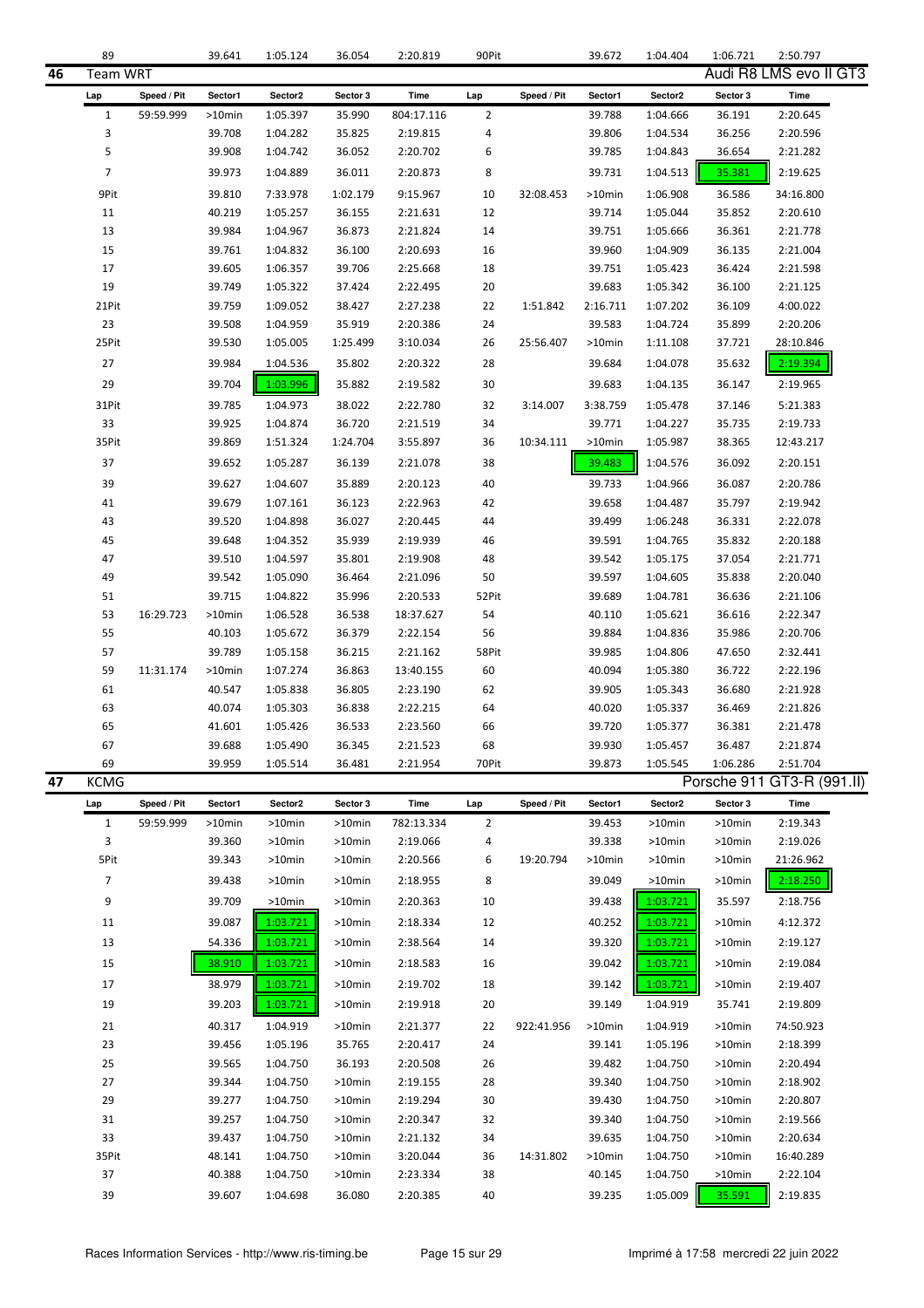| 50 | Rowe Racing |        |          |           |          |    |          |          |          |           | BMW M4 GT3 |
|----|-------------|--------|----------|-----------|----------|----|----------|----------|----------|-----------|------------|
|    | 59          | 39.472 | 1:04.474 | $>10$ min | 2:19.929 | 60 |          | 39.535   | 1:04.555 | 36.049    | 2:20.139   |
|    | 57          | 39.386 | 1:04.171 | $>10$ min | 2:19.323 | 58 |          | 39.396   | 1:04.474 | 35.855    | 2:19.725   |
|    | 55          | 39.566 | 1:04.171 | $>10$ min | 2:19.191 | 56 |          | 39.390   | 1:04.171 | $>10$ min | 2:19.395   |
|    | 53          | 39.446 | 1:04.171 | $>10$ min | 2:18.805 | 54 |          | 39.446   | 1:04.171 | $>10$ min | 2:19.720   |
|    | 51          | 39.426 | 1:04.171 | $>10$ min | 2:18.672 | 52 |          | 39.374   | 1:04.171 | $>10$ min | 2:19.296   |
|    | 49          | 39.578 | 1:04.171 | 35.662    | 2:19.411 | 50 |          | 39.455   | 1:04.171 | $>10$ min | 2:19.258   |
|    | 47Pit       | 39.526 | 1:05.009 | $>10$ min | 2:21.783 | 48 | 2:51.274 | 3:16.072 | 1:05.009 | $>10$ min | 4:56.744   |
|    | 45          | 39.280 | 1:05.009 | $>10$ min | 2:20.652 | 46 |          | 39.319   | 1:05.009 | $>10$ min | 2:19.455   |
|    | 43          | 39.417 | 1:05.009 | $>10$ min | 2:20.371 | 44 |          | 39.430   | 1:05.009 | $>10$ min | 2:20.252   |
|    | 41          | 39.124 | 1:05.009 | $>10$ min | 2:19.798 | 42 |          | 39.345   | 1:05.009 | $>10$ min | 2:20.436   |
|    |             |        |          |           |          |    |          |          |          |           |            |

**Lap Speed / Pit Sector1 Sector2 Sector 3 Time Lap Speed / Pit Sector1 Sector2 Sector 3 Time 51** Iron Lynx Ferrari 488 GT3 Lap Speed / Pit Sector1 Sector2 Sector 3 Time Lap Speed / Pit Sector1 Sector2 Sector 3 Time 1 59:59.999 >10min 1:11.023 38.319 803:37.224 2 41.829 1:07.206 38.758 2:27.793 3 40.489 1:06.731 37.008 2:24.228 4Pit 40.095 1:05.933 38.667 2:24.695 5 1:52.969 2:18.462 1:05.903 36.691 4:01.056 6 40.159 1:05.776 36.567 2:22.502 7 40.024 1:05.281 36.400 2:21.705 8 39.842 1:04.986 36.314 2:21.142 9Pit 39.654 1:05.259 37.683 2:22.596 10 4:49.499 5:15.199 1:05.825 38.092 6:59.116 11 39.797 1:06.144 36.562 2:22.503 12 39.794 1:04.901 36.307 2:21.002 13 39.715 1:04.970 36.210 2:20.895 14Pit 39.758 1:05.418 1:07.846 2:53.022 15 22:54.801 >10min 1:07.495 36.639 25:04.961 16 39.881 1:03.640 35.689 2:19.210 17 39.576 1:03.600 35.481 2:18.657 18 39.456 1:04.624 46.075 2:30.155 19 39.790 1:03.520 35.619 2:18.929 20Pit 39.577 1:03.729 37.101 2:20.407 21 3:02.880 3:28.101 1:06.289 36.624 5:11.014 22 39.624 1:03.865 35.862 2:19.351 23 39.457 1:03.781 35.711 2:18.949 24 39.436 1:04.434 35.842 2:19.712 25 39.450 1:03.786 35.762 2:18.998 26 39.345 1:04.198 35.931 2:19.474 27 39.379 1:03.915 35.865 2:19.159 28Pit 39.430 1:04.165 38.456 2:22.051 29 21:39.950 >10min 1:16.563 42.188 24:06.047 30 43.283 1:09.408 38.053 2:30.744 31Pit 41.090 1:07.912 43.542 2:32.544 32 1:50.416 2:15.235 1:07.625 41.174 4:04.034 33 40.248 1:06.029 36.770 2:23.047 34Pit 39.953 1:05.904 39.273 2:25.130 35 1:46.743 2:13.012 1:05.849 36.420 3:55.281 36 39.971 1:06.810 37.532 2:24.313 37 39.968 1:04.495 35.823 2:20.286 38Pit 39.746 1:04.560 43.295 2:27.601 39 18:49.873 >10min 1:10.228 38.218 21:03.531 40 39.710 1:03.605 35.530 2:18.845 41 41.510 1:06.175 36.878 2:24.563 42 39.707 1:03.510 35.502 2:18.719 43 39.690 1:03.681 35.427 2:18.798 44Pit 39.608 1:05.528 39.191 2:24.327 45 5:00.368 5:26.389 1:05.840 36.548 7:08.777 46 39.836 1:04.617 35.936 2:20.389 47 39.748 1:06.233 36.551 2:22.532 48 39.780 1:04.980 36.056 2:20.816 49 39.764 1:04.547 35.920 2:20.231 50 39.662 1:04.799 36.059 2:20.520 51Pit 39.789 1:05.151 41.083 2:26.023

| 52 | AF Corse |                    |           |          |          |            |       |             |          |                     |          | Ferrari 488 GT3            |
|----|----------|--------------------|-----------|----------|----------|------------|-------|-------------|----------|---------------------|----------|----------------------------|
|    | Lap      | Speed / Pit        | Sector1   | Sector2  | Sector 3 | Time       | Lap   | Speed / Pit | Sector1  | Sector <sub>2</sub> | Sector 3 | Time                       |
|    |          | 59:59.999          | $>10$ min | 1:07.482 | 36.661   | 815:01.522 | 2     |             | 40.095   | 1:06.025            | 36.836   | 2:22.956                   |
|    | 3        |                    | 39.811    | 1:06.111 | 36.453   | 2:22.375   | 4Pit  |             | 40.014   | 1:09.379            | 39.928   | 2:29.321                   |
|    | 5        | 5:08.155           | 6:03.951  | 1:33.259 | 37.933   | 8:15.143   | 6     |             | 39.565   | 1:04.483            | 36.009   | 2:20.057                   |
|    | 7        |                    | 39.395    | 1:04.543 | 35.954   | 2:19.892   | 8     |             | 39.494   | 1:04.535            | 35.925   | 2:19.954                   |
|    | 9        |                    | 39.660    | 1:04.906 | 35.905   | 2:20.471   | 10    |             | 39.624   | 1:05.056            | 36.096   | 2:20.776                   |
|    | 11       |                    | 39.587    | 1:04.952 | 36.018   | 2:20.557   | 12    |             | 39.659   | 1:04.851            | 35.997   | 2:20.507                   |
|    | 13       |                    | 39.508    | 1:05.157 | 36.226   | 2:20.891   | 14Pit |             | 39.778   | 1:05.893            | 39.814   | 2:25.485                   |
|    | 15       | 4:10.074           | 5:04.844  | 2:08.726 | 1:24.464 | 8:38.034   | 16    |             | 1:09.644 | 1:07.499            | 37.501   | 2:54.644                   |
|    | 17       |                    | 40.435    | 1:06.927 | 37.249   | 2:24.611   | 18Pit |             | 40.395   | 1:09.240            | 41.300   | 2:30.935                   |
| 54 |          | Dinamic Motorsport |           |          |          |            |       |             |          |                     |          | Porsche 911 GT3-R (991.II) |

| Lap  | Speed / Pit | Sector1   | Sector <sub>2</sub> | Sector 3 | Time       | Lap   | Speed / Pit | Sector1   | Sector <sub>2</sub> | Sector 3 | Time      |
|------|-------------|-----------|---------------------|----------|------------|-------|-------------|-----------|---------------------|----------|-----------|
| 1Pit | 59:59.999   | $>10$ min | 1:07.943            | 38.388   | 787:23.922 |       | 1:49.667    | 2:15.805  | 1:12.125            | 36.674   | 4:04.604  |
| 3    |             | 39.599    | 1:03.408            | 35.646   | 2:18.653   | 4     |             | 39.540    | 1:03.464            | 35.678   | 2:18.682  |
| 5    |             | 39.532    | 1:03.828            | 35.761   | 2:19.121   | 6     |             | 39.403    | 1:03.517            | 35.572   | 2:18.492  |
|      |             | 39.605    | 1:03.991            | 35.655   | 2:19.251   | 8     |             | 39.557    | 1:03.899            | 35.715   | 2:19.171  |
| 9Pit |             | 39.657    | 1:05.534            | 36.621   | 2:21.812   | 10    | 84:41.034   | $>10$ min | 1:07.218            | 36.504   | 86:49.748 |
| 11   |             | 39.638    | 1:04.836            | 35.987   | 2:20.461   | 12Pit |             | 39.605    | 1:04.781            | 42.054   | 2:26.440  |
| 13   | 12:36.195   | $>10$ min | 1:15.779            | 41.063   | 15:04.842  | 14    |             | 43.659    | 1:08.380            | 36.857   | 2:28.896  |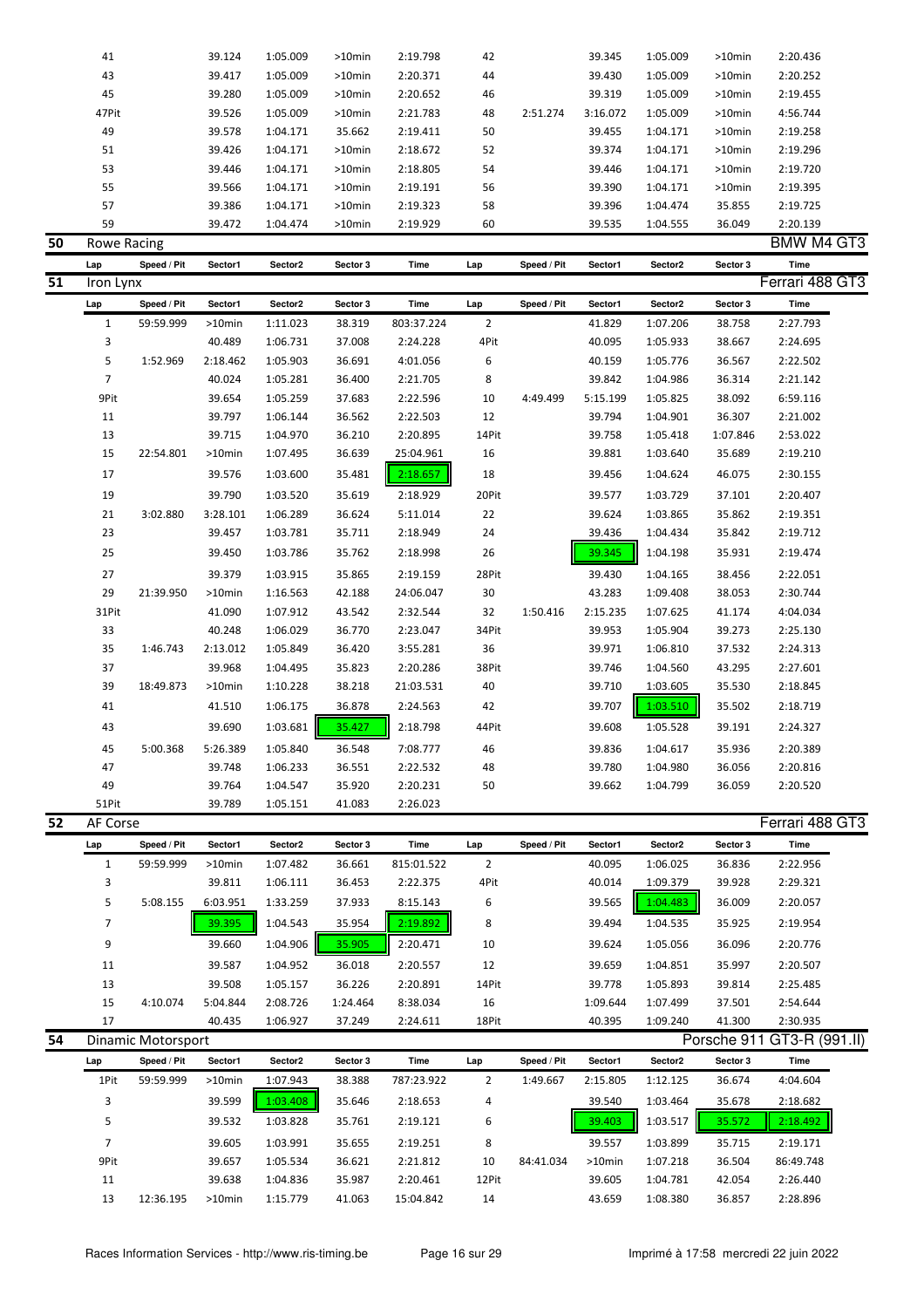| 15    |          | 39.761   | 1:04.563 | 35.780 | 2:20.104  | 16    |             | 39.627    | 1:04.309 | 35.791 | 2:19.727  |  |
|-------|----------|----------|----------|--------|-----------|-------|-------------|-----------|----------|--------|-----------|--|
| 17    |          | 39.504   | 1:04.098 | 35.803 | 2:19.405  | 18Pit |             | 39.662    | 1:12.185 | 47.990 | 2:39.837  |  |
| 19    | 8:31.479 | 8:58.675 | 1:16.954 | 42.284 | 10:57.913 | 20    |             | 43.708    | 1:08.049 | 37.190 | 2:28.947  |  |
| 21    |          | 41.016   | 1:05.282 | 36.000 | 2:22.298  | 22    |             | 39.760    | 1:04.383 | 35.613 | 2:19.756  |  |
| 23    |          | 39.680   | 1:04.276 | 35.794 | 2:19.750  | 24    | 1001:29.033 | $>10$ min | 1:08.700 | 37.522 | 56:40.701 |  |
| 25    |          | 40.211   | 1:07.600 | 38.041 | 2:25.852  | 26    |             | 40.248    | 1:06.469 | 37.559 | 2:24.276  |  |
| 27Pit |          | 40.210   | 1:05.828 | 41.907 | 2:27.945  |       |             |           |          |        |           |  |

| 55 |                | AMG Team GruppeM Racing |          |          |          |            |                |             |          |          |          | Mercedes-AMG GT3           |
|----|----------------|-------------------------|----------|----------|----------|------------|----------------|-------------|----------|----------|----------|----------------------------|
|    | Lap            | Speed / Pit             | Sector1  | Sector2  | Sector 3 | Time       | Lap            | Speed / Pit | Sector1  | Sector2  | Sector 3 | Time                       |
|    | 1              | 59:59.999               | >10min   | 1:05.821 | 36.388   | 791:53.216 | $\overline{2}$ |             | 39.741   | 1:03.890 | 35.774   | 2:19.405                   |
|    | 3              |                         | 39.538   | 1:03.678 | 35.656   | 2:18.872   | 4Pit           |             | 39.476   | 1:04.026 | 36.737   | 2:20.239                   |
|    | 5              | 9:04.076                | 9:30.224 | 1:06.669 | 38.234   | 11:15.127  | 6              |             | 39.920   | 1:04.367 | 35.831   | 2:20.118                   |
|    | $\overline{7}$ |                         | 39.518   | 1:04.008 | 35.666   | 2:19.192   | 8              |             | 39.594   | 1:03.858 | 35.749   | 2:19.201                   |
|    | 9              |                         | 39.638   | 1:03.989 | 35.783   | 2:19.410   | 10             |             | 39.625   | 1:04.168 | 35.971   | 2:19.764                   |
|    | 11             |                         | 39.493   | 1:04.162 | 35.830   | 2:19.485   | 12             |             | 39.556   | 1:48.763 | 1:25.278 | 3:53.597                   |
|    | 13             |                         | 1:22.220 | 1:05.390 | 35.750   | 3:03.360   | 14             |             | 39.456   | 1:04.244 | 36.124   | 2:19.824                   |
|    | 15             |                         | 39.519   | 1:04.043 | 35.837   | 2:19.399   | 16             |             | 39.590   | 1:04.158 | 35.885   | 2:19.633                   |
|    | 17             |                         | 39.449   | 1:04.345 | 35.792   | 2:19.586   | 18             |             | 39.489   | 1:04.335 | 35.816   | 2:19.640                   |
|    | 19             |                         | 39.640   | 1:04.239 | 35.984   | 2:19.863   | 20             |             | 39.508   | 1:04.662 | 35.898   | 2:20.068                   |
|    | 21             |                         | 39.557   | 1:04.430 | 35.997   | 2:19.984   | 22             |             | 39.486   | 1:04.408 | 35.942   | 2:19.836                   |
|    | 23             |                         | 39.528   | 1:04.757 | 36.014   | 2:20.299   | 24             |             | 39.639   | 2:01.039 | 1:25.349 | 4:06.027                   |
|    | 25             |                         | 1:40.753 | 1:34.861 | 36.551   | 3:52.165   | 26             |             | 39.696   | 1:04.665 | 36.377   | 2:20.738                   |
|    | 27             |                         | 39.481   | 1:04.951 | 36.187   | 2:20.619   | 28             |             | 39.469   | 1:05.447 | 36.025   | 2:20.941                   |
|    | 29Pit          |                         | 39.482   | 1:04.991 | 36.858   | 2:21.331   | 30             | 10:31.926   | >10min   | 1:05.414 | 36.279   | 12:38.637                  |
|    | 31             |                         | 39.692   | 1:03.790 | 35.698   | 2:19.180   | 32             |             | 39.527   | 1:03.653 | 35.713   | 2:18.893                   |
|    | 33             |                         | 39.464   | 1:03.919 | 35.772   | 2:19.155   | 34             |             | 39.386   | 1:04.133 | 35.780   | 2:19.299                   |
|    | 35             |                         | 39.322   | 1:03.921 | 35.758   | 2:19.001   | 36Pit          |             | 39.460   | 1:05.193 | 37.221   | 2:21.874                   |
|    | 37             | 13:58.432               | >10min   | 1:05.459 | 36.066   | 16:04.266  | 38             |             | 39.742   | 1:04.020 | 35.891   | 2:19.653                   |
|    | 39             |                         | 39.610   | 1:04.482 | 35.829   | 2:19.921   | 40             |             | 39.484   | 1:04.666 | 37.182   | 2:21.332                   |
|    | 41             |                         | 39.586   | 1:04.295 | 35.958   | 2:19.839   | 42             |             | 39.622   | 1:04.270 | 35.771   | 2:19.663                   |
|    | 43             |                         | 39.664   | 1:05.101 | 35.960   | 2:20.725   | 44             |             | 39.652   | 1:04.306 | 35.868   | 2:19.826                   |
|    | 45             |                         | 39.615   | 1:04.323 | 35.876   | 2:19.814   | 46             |             | 39.397   | 1:04.963 | 36.200   | 2:20.560                   |
|    | 47             |                         | 39.512   | 1:05.028 | 36.162   | 2:20.702   | 48             |             | 39.566   | 1:04.709 | 36.027   | 2:20.302                   |
|    | 49             |                         | 39.589   | 1:05.214 | 35.956   | 2:20.759   | 50             |             | 39.702   | 1:04.647 | 35.793   | 2:20.142                   |
|    | 51             |                         | 39.678   | 1:04.374 | 35.841   | 2:19.893   | 52             |             | 39.645   | 1:04.443 | 35.896   | 2:19.984                   |
|    | 53             |                         | 39.630   | 1:04.746 | 35.763   | 2:20.139   | 54Pit          |             | 39.819   | 1:04.777 | 53.391   | 2:37.987                   |
|    | 55             | 12:18.645               | >10min   | 1:09.504 | 36.741   | 14:31.188  | 56             |             | 40.282   | 1:04.793 | 36.084   | 2:21.159                   |
|    | 57Pit          |                         | 39.885   | 1:04.686 | 36.600   | 2:21.171   | 58             | 26:26.701   | >10min   | 1:07.444 | 37.010   | 28:36.344                  |
|    | 59             |                         | 40.150   | 1:05.698 | 36.221   | 2:22.069   | 60             |             | 40.065   | 1:04.386 | 35.927   | 2:20.378                   |
|    | 61             |                         | 39.720   | 1:04.554 | 35.924   | 2:20.198   | 62Pit          |             | 39.886   | 1:05.167 | 37.057   | 2:22.110                   |
|    | 63             | 8:17.904                | 8:44.162 | 1:05.863 | 36.310   | 10:26.335  | 64             |             | 39.920   | 1:04.113 | 35.863   | 2:19.896                   |
|    | 65             |                         | 39.858   | 1:04.103 | 35.896   | 2:19.857   | 66             |             | 39.803   | 1:04.128 | 35.872   | 2:19.803                   |
|    | 67             |                         | 39.771   | 1:04.257 | 35.974   | 2:20.002   | 68             |             | 39.774   | 1:04.301 | 35.924   | 2:19.999                   |
|    | 69             |                         | 39.876   | 1:04.624 | 35.994   | 2:20.494   | 70Pit          |             | 1:33.536 | 2:09.844 | 1:24.755 | 5:08.135                   |
|    | 71             | 7:29.575                | 7:54.530 | 1:05.352 | 37.433   | 9:37.315   | 72             |             | 39.634   | 1:03.577 | 35.660   | 2:18.871                   |
|    | 73             |                         | 39.498   | 1:03.666 | 35.734   | 2:18.898   | 74             |             | 39.548   | 1:03.724 | 35.765   | 2:19.037                   |
|    | 75             |                         | 39.372   | 1:04.197 | 35.986   | 2:19.555   | 76             |             | 39.545   | 1:04.209 | 36.352   | 2:20.106                   |
|    | 77             |                         | 39.672   | 1:04.478 | 35.988   | 2:20.138   | 78             |             | 39.418   | 1:04.883 | 36.332   | 2:20.633                   |
|    | 79             |                         | 39.619   | 1:04.514 | 35.985   | 2:20.118   | 80             |             | 39.611   | 1:04.567 | 36.166   | 2:20.344                   |
|    | 81             |                         | 39.467   | 1:04.688 | 41.012   | 2:25.167   | 82Pit          |             | 39.559   | 1:04.146 | 1:06.022 | 2:49.727                   |
| 56 |                | Dinamic Motorsport      |          |          |          |            |                |             |          |          |          | Porsche 911 GT3-R (991.II) |
|    | Lap            | Speed / Pit             | Sector1  | Sector2  | Sector 3 | Time       | Lap            | Speed / Pit | Sector1  | Sector2  | Sector 3 | Time                       |
| 57 |                | <b>Winward Racing</b>   |          |          |          |            |                |             |          |          |          | Mercedes-AMG GT3           |

| 57 |     | <b>Winward Racing</b> |           |          |          |            |       |             |         |          |          | Mercedes-AMG GT3 |  |
|----|-----|-----------------------|-----------|----------|----------|------------|-------|-------------|---------|----------|----------|------------------|--|
|    | Lap | Speed / Pit           | Sector1   | Sector2  | Sector 3 | Time       | Lap   | Speed / Pit | Sector1 | Sector2  | Sector 3 | Time             |  |
|    |     | 59:59.999             | $>10$ min | 1:09.317 | 36.708   | 805:16.539 | 2     |             | 39.657  | 1:04.918 | 36.104   | 2:20.679         |  |
|    | 3   |                       | 39.605    | 1:04.536 | 40.276   | 2:24.417   | 4     |             | 39.931  | 1:04.800 | 37.134   | 2:21.865         |  |
|    | 5   |                       | 40.407    | 1:05.186 | 39.494   | 2:25.087   | 6     |             | 39.613  | 1:05.020 | 36.004   | 2:20.637         |  |
|    |     |                       | 39.701    | 1:05.067 | 37.572   | 2:22.340   | 8     |             | 39.887  | 1:04.926 | 37.437   | 2:22.250         |  |
|    | 9   |                       | 39.887    | 1:04.793 | 36.248   | 2:20.928   | 10Pit |             | 39.663  | 2:01.281 | 1:28.421 | 4:09.365         |  |
|    | 11  | 11:23.255             | $>10$ min | 1:07.272 | 37.549   | 13:35.139  | 12    |             | 39.627  | 1:04.205 | 35.866   | 2:19.698         |  |
|    | 13  |                       | 39.542    | 1:04.157 | 35.833   | 2:19.532   | 14    |             | 39.536  | 1:04.102 | 35.828   | 2:19.466         |  |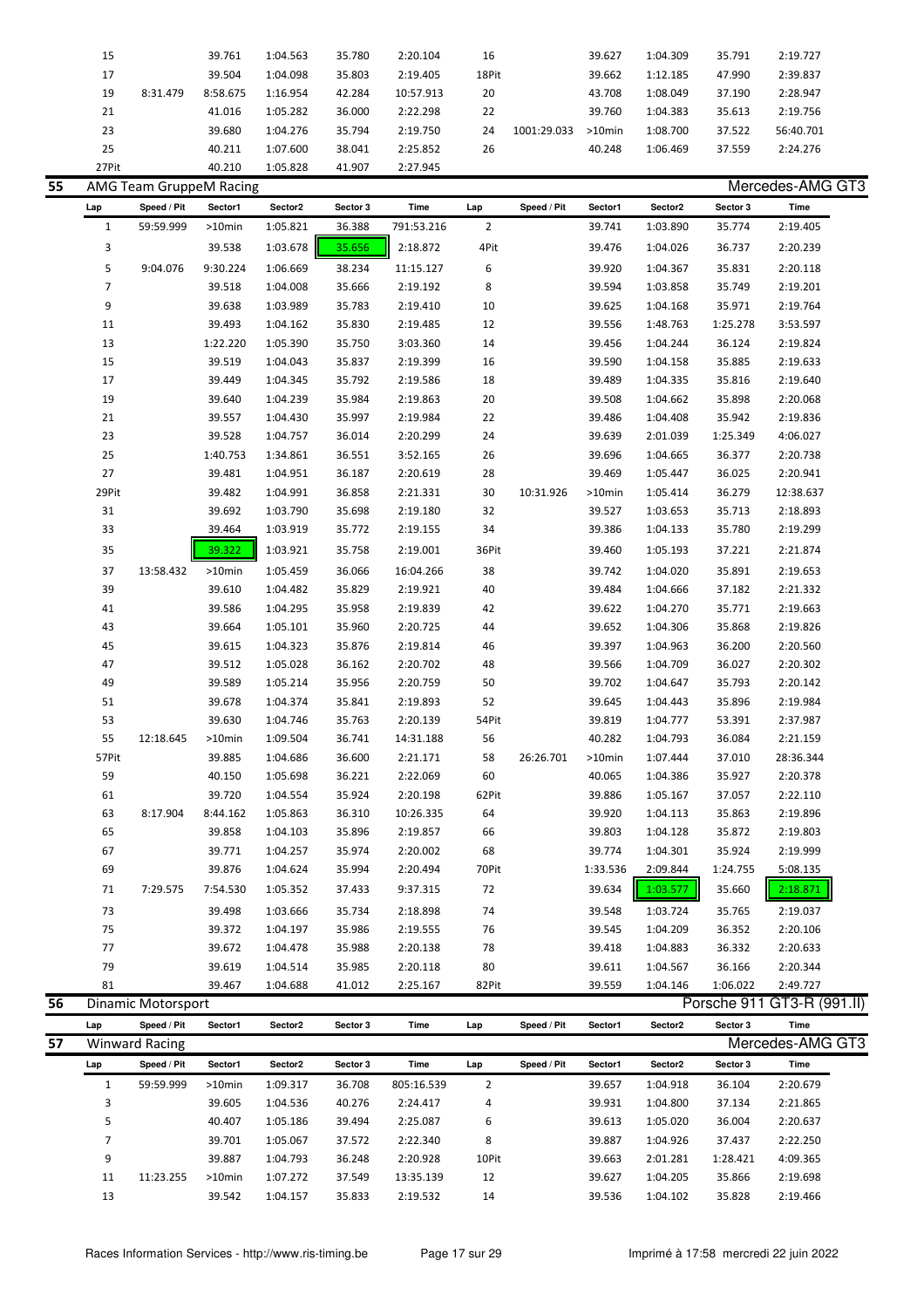|    | 15             |                         | 39.551           | 1:04.280 | 36.782   | 2:20.613   | 16             |             | 39.468    | 1:04.413 | 36.020   | 2:19.901                    |
|----|----------------|-------------------------|------------------|----------|----------|------------|----------------|-------------|-----------|----------|----------|-----------------------------|
|    | 17Pit          |                         | 39.520           | 1:19.844 | 1:27.204 | 3:26.568   | 18             | 2:51.003    | 3:46.581  | 1:13.311 | 36.676   | 5:36.568                    |
|    | 19             |                         | 39.801           | 1:04.735 | 36.106   | 2:20.642   | 20             |             | 39.657    | 1:04.822 | 36.273   | 2:20.752                    |
|    | 21             |                         | 39.516           | 1:04.704 | 35.870   | 2:20.090   | 22             |             | 39.577    | 1:04.808 | 36.186   | 2:20.571                    |
|    | 23             |                         | 39.507           | 1:05.564 | 37.277   | 2:22.348   | 24             |             | 39.532    | 1:04.901 | 36.931   | 2:21.364                    |
|    | 25             |                         | 39.761           | 1:05.062 | 37.579   | 2:22.402   | 26             |             | 39.716    | 1:04.542 | 35.996   | 2:20.254                    |
|    | 27             |                         | 39.702           | 1:04.689 | 36.368   | 2:20.759   | 28             |             | 39.515    | 1:06.940 | 37.871   | 2:24.326                    |
|    | 29             |                         | 39.623           |          | 36.938   | 2:22.029   | $30\,$         |             |           | 1:04.825 | 36.467   | 2:20.693                    |
|    |                |                         |                  | 1:05.468 |          |            |                |             | 39.401    |          |          |                             |
|    | 31             |                         | 39.407           | 1:04.827 | 37.659   | 2:21.893   | 32             |             | 39.410    | 1:04.893 | 36.038   | 2:20.341                    |
|    | 33Pit          |                         | 39.510           | 1:05.010 | 37.388   | 2:21.908   | 34             | 21:53.033   | $>10$ min | 1:10.581 | 37.650   | 24:06.881                   |
|    | 35             |                         | 40.172           | 1:08.043 | 36.757   | 2:24.972   | 36             |             | 40.483    | 1:05.684 | 36.348   | 2:22.515                    |
|    | 37             |                         | 39.910           | 1:05.917 | 36.508   | 2:22.335   | 38             |             | 40.113    | 1:06.306 | 36.418   | 2:22.837                    |
|    | 39             |                         | 40.138           | 1:05.742 | 36.563   | 2:22.443   | 40             |             | 40.038    | 1:05.355 | 36.596   | 2:21.989                    |
|    | 41             |                         | 39.723           | 1:05.108 | 36.113   | 2:20.944   | 42             |             | 39.814    | 1:05.467 | 36.287   | 2:21.568                    |
|    | 43             |                         | 40.252           |          | 36.923   |            |                |             | 40.085    |          |          | 2:21.803                    |
|    |                |                         |                  | 1:06.771 |          | 2:23.946   | 44             |             |           | 1:05.532 | 36.186   |                             |
|    | 45             |                         | 39.992           | 1:05.667 | 36.182   | 2:21.841   | 46             |             | 39.712    | 1:05.217 | 36.040   | 2:20.969                    |
|    | 47Pit          |                         | 40.181           | 1:24.498 | 40.848   | 2:45.527   | 48             | 19:22.308   | $>10$ min | 1:07.652 | 37.667   | 21:33.296                   |
|    | 49             |                         | 40.578           | 1:07.015 | 37.070   | 2:24.663   | 50             |             | 40.330    | 1:07.121 | 36.413   | 2:23.864                    |
|    | 51             |                         | 39.796           | 1:09.646 | 37.928   | 2:27.370   | 52             |             | 40.064    | 1:05.398 | 36.197   | 2:21.659                    |
|    | 53             |                         | 39.898           | 1:05.604 | 36.239   | 2:21.741   | 54             |             | 40.186    | 1:05.222 | 36.289   | 2:21.697                    |
|    | 55             |                         | 39.724           | 1:05.176 | 36.114   | 2:21.014   | 56             |             | 39.778    | 1:06.563 | 36.606   | 2:22.947                    |
|    | 57             |                         | 40.318           | 1:05.960 | 36.576   | 2:22.854   | 58             |             | 39.894    | 1:05.594 | 36.492   | 2:21.980                    |
|    |                |                         |                  |          |          |            |                |             |           |          |          |                             |
|    | 59Pit          |                         | 40.087           | 1:05.807 | 38.723   | 2:24.617   | 60             | 8:42.852    | 9:10.032  | 1:06.384 | 41.726   | 10:58.142                   |
|    | 61             |                         | 39.820           | 1:08.661 | 38.734   | 2:27.215   | 62             |             | 39.649    | 1:04.071 | 35.888   | 2:19.608                    |
|    | 63             |                         | 39.578           | 1:03.980 | 35.820   | 2:19.378   | 64             |             | 39.521    | 1:04.156 | 37.606   | 2:21.283                    |
|    | 65             |                         | 39.657           | 1:04.194 | 35.834   | 2:19.685   | 66             |             | 39.612    | 1:04.606 | 35.821   | 2:20.039                    |
|    | 67Pit          |                         | 39.619           | 1:04.720 | 38.514   | 2:22.853   | 68             | 2:36.850    | 3:01.153  | 1:06.556 | 36.423   | 4:44.132                    |
|    | 69             |                         | 40.152           | 1:05.244 | 36.156   | 2:21.552   | 70Pit          |             | 41.553    | 1:08.677 | 1:24.431 | 3:14.661                    |
| 63 |                | <b>Emil Frey Racing</b> |                  |          |          |            |                |             |           |          |          | Lamborghini Huracan GT3 Evo |
|    |                |                         |                  |          |          |            |                |             |           |          |          |                             |
|    | Lap            | Speed / Pit             | Sector1          | Sector2  | Sector 3 | Time       | Lap            | Speed / Pit | Sector1   | Sector2  | Sector 3 | Time                        |
|    |                |                         |                  |          |          |            |                |             |           |          |          |                             |
|    | $\mathbf{1}$   | 59:59.999               | >10min           | 1:05.261 | 36.120   | 812:20.737 | $\overline{2}$ |             | 39.965    | 1:03.851 | 35.957   | 2:19.773                    |
|    | 3Pit           |                         | 39.894           | 1:09.144 | 45.533   | 2:34.571   | 4              | 3:46.982    | 4:12.217  | 1:06.156 | 36.277   | 5:54.650                    |
|    | 5              |                         | 39.722           | 1:03.866 | 1:13.146 | 2:56.734   | 6              |             | 1:39.458  | 1:46.514 | 36.598   | 4:02.570                    |
|    |                |                         |                  |          |          |            |                |             |           |          |          |                             |
|    | $\overline{7}$ |                         | 40.272           | 1:04.290 | 35.926   | 2:20.488   | 8              |             | 39.580    | 1:03.938 | 35.707   | 2:19.225                    |
|    | 9              |                         | 39.455           | 1:04.298 | 35.800   | 2:19.553   | 10             |             | 39.561    | 1:04.709 | 36.254   | 2:20.524                    |
|    | 11             |                         | 39.640           | 1:04.424 | 35.988   | 2:20.052   | 12             |             | 39.805    | 1:04.306 | 35.965   | 2:20.076                    |
|    | 13             |                         | 39.801           | 1:04.458 | 35.993   | 2:20.252   | 14             |             | 39.845    | 1:04.637 | 36.266   | 2:20.748                    |
|    | 15             |                         | 39.768           | 1:04.529 | 35.894   | 2:20.191   | 16             |             | 39.674    | 1:04.512 | 35.983   | 2:20.169                    |
|    | 17             |                         | 39.439           | 1:14.513 | 1:24.536 | 3:18.488   | 18             |             | 1:39.770  | 2:08.962 | 56.316   | 4:45.048                    |
|    |                |                         |                  |          |          |            |                |             |           |          |          |                             |
|    | 19             |                         | 40.418           | 1:05.165 | 36.393   | 2:21.976   | 20             |             | 39.797    | 1:05.299 | 36.013   | 2:21.109                    |
|    | 21             |                         | 39.829           | 1:05.013 | 35.898   | 2:20.740   | 22             |             | 39.733    | 1:05.281 | 36.495   | 2:21.509                    |
|    | 23             |                         | 39.675           | 1:04.643 | 36.001   | 2:20.319   | 24             |             | 39.591    | 1:04.529 | 36.143   | 2:20.263                    |
|    | 25             |                         | 39.570           | 1:05.017 | 37.536   | 2:22.123   | 26             |             | 39.533    | 1:05.654 | 36.281   | 2:21.468                    |
|    | 27Pit          |                         | 39.856           | 1:06.001 | 38.082   | 2:23.939   | 28             | 59:21.156   | >10min    | 1:05.849 | 36.756   | 61:28.488                   |
|    | 29             |                         | 40.142           | 1:04.956 | 36.423   | 2:21.521   | 30             |             | 39.894    | 1:04.433 | 36.229   | 2:20.556                    |
|    | 31             |                         | 39.938           | 1:04.861 | 36.633   | 2:21.432   | 32Pit          |             | 39.884    | 1:05.265 | 1:14.465 | 2:59.614                    |
|    | 33             | 9:53.834                | >10min           | 1:07.174 | 37.061   | 12:02.818  | 34             |             | 40.245    | 1:04.841 | 36.476   | 2:21.562                    |
|    |                |                         |                  |          |          |            |                |             |           |          |          |                             |
|    | 35             |                         | 39.833           | 1:04.597 | 36.077   | 2:20.507   | 36             |             | 39.794    | 1:04.924 | 36.313   | 2:21.031                    |
|    | 37             |                         | 39.929           | 1:04.486 | 36.379   | 2:20.794   | 38             |             | 40.357    | 1:05.064 | 36.391   | 2:21.812                    |
|    | 39             |                         | 39.877           | 1:04.599 | 36.167   | 2:20.643   | 40             |             | 39.934    | 1:04.538 | 36.138   | 2:20.610                    |
|    | 41             |                         | 39.928           | 1:04.647 | 36.052   | 2:20.627   | 42             |             | 39.885    | 1:04.600 | 36.055   | 2:20.540                    |
|    | 43             |                         | 40.014           | 1:04.611 | 36.148   | 2:20.773   | 44             |             | 39.845    | 1:04.428 | 36.016   | 2:20.289                    |
|    | 45             |                         | 39.901           | 1:04.481 | 36.107   | 2:20.489   | 46             |             | 39.859    | 1:04.808 | 36.274   | 2:20.941                    |
|    | 47             |                         | 39.833           | 1:05.001 | 36.295   | 2:21.129   | 48Pit          |             | 39.963    | 1:04.833 | 36.962   | 2:21.758                    |
| 66 |                | <b>Attempto Racing</b>  |                  |          |          |            |                |             |           |          |          | Audi R8 LMS evo II GT3      |
|    | Lap            | Speed / Pit             | Sector1          | Sector2  | Sector 3 | Time       | Lap            | Speed / Pit | Sector1   | Sector2  | Sector 3 | Time                        |
|    | $\mathbf{1}$   | 59:59.999               | >10min           | 1:19.911 | 37.999   | 812:25.241 | 2              |             | 39.857    | 1:05.067 | 37.233   | 2:22.157                    |
|    |                |                         |                  |          |          |            |                |             |           |          |          |                             |
|    | 3              |                         | 39.898           | 1:04.711 | 36.324   | 2:20.933   | 4              |             | 39.797    | 1:04.940 | 36.395   | 2:21.132                    |
|    | 5Pit           |                         | 39.777           | 1:05.324 | 37.323   | 2:22.424   | 6              | 10:55.985   | >10min    | 1:05.619 | 36.265   | 13:02.644                   |
|    | $\overline{7}$ |                         | 39.772<br>39.606 | 1:03.744 | 35.793   | 2:19.309   | 8              |             | 39.544    | 1:03.886 | 39.290   | 2:22.720                    |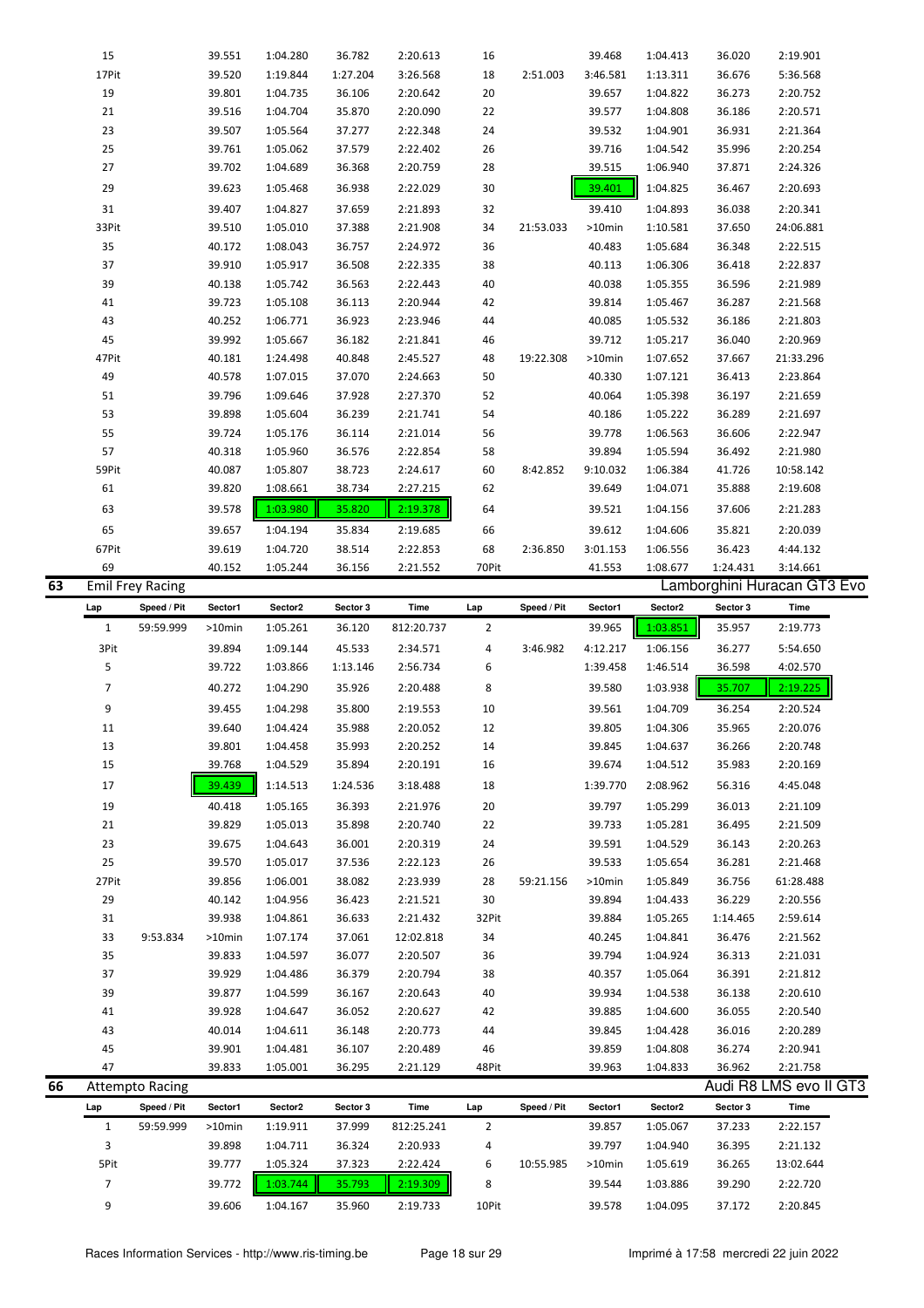|    | 11             | 20:17.345                 | >10min    | 1:05.177 | 36.226   | 22:23.577  | 12             |             | 39.853    | 1:04.256 | 35.928   | 2:20.037                    |
|----|----------------|---------------------------|-----------|----------|----------|------------|----------------|-------------|-----------|----------|----------|-----------------------------|
|    |                |                           |           |          |          |            |                |             |           |          |          | 2:20.199                    |
|    | 13             |                           | 39.749    | 1:04.267 | 35.927   | 2:19.943   | 14             |             | 39.727    | 1:04.405 | 36.067   |                             |
|    | 15             |                           | 39.524    | 1:04.397 | 35.965   | 2:19.886   | 16             |             | 39.720    | 1:04.737 | 36.118   | 2:20.575                    |
|    | 17             |                           | 39.485    | 1:07.840 | 36.687   | 2:24.012   | 18             |             | 40.000    | 1:04.742 | 36.253   | 2:20.995                    |
|    | 19             |                           | 39.796    | 1:04.924 | 36.247   | 2:20.967   | 20Pit          |             | 39.908    | 1:05.092 | 36.973   | 2:21.973                    |
|    | 21             | 4:01.550                  | 4:26.640  | 1:08.991 | 37.684   | 6:13.315   | 22             |             | 39.856    | 1:05.350 | 36.334   | 2:21.540                    |
|    | 23             |                           | 39.795    | 1:05.174 | 36.110   | 2:21.079   | 24Pit          |             | 39.702    | 1:05.027 | 49.752   | 2:34.481                    |
|    | 25             | 12:10.426                 | $>10$ min | 1:07.015 | 36.426   | 14:19.085  | 26             |             | 39.738    | 1:05.058 | 36.221   | 2:21.017                    |
|    |                |                           |           |          |          |            |                |             |           |          |          |                             |
|    | 27             |                           | 39.594    | 1:05.193 | 36.246   | 2:21.033   | 28             |             | 39.691    | 1:05.043 | 36.459   | 2:21.193                    |
|    | 29Pit          |                           | 40.993    | 1:05.704 | 39.152   | 2:25.849   | 30             | 8:34.730    | 9:01.849  | 1:15.373 | 42.524   | 10:59.746                   |
|    | 31             |                           | 44.507    | 1:16.638 | 42.007   | 2:43.152   | 32Pit          |             | 42.037    | 1:11.540 | 39.753   | 2:33.330                    |
| 74 |                | <b>EMA Motorsport</b>     |           |          |          |            |                |             |           |          |          | Porsche 911 GT3-R (991.II)  |
|    | Lap            | Speed / Pit               | Sector1   | Sector2  | Sector 3 | Time       | Lap            | Speed / Pit | Sector1   | Sector2  | Sector 3 | Time                        |
|    | $\mathbf{1}$   | 59:59.999                 | $>10$ min | 1:06.579 | 36.267   | 800:11.643 | $\mathbf 2$    |             | 39.689    | 1:03.720 | 35.441   | 2:18.850                    |
|    | 3              |                           | 39.661    | 1:03.119 | 35.289   | 2:18.069   | 4              |             | 39.658    | 1:03.619 | 35.805   | 2:19.082                    |
|    | 5Pit           |                           |           |          |          |            | 6              | 11:28.274   | $>10$ min |          |          |                             |
|    |                |                           | 39.672    | 1:04.320 | 37.355   | 2:21.347   |                |             |           | 1:09.942 | 36.959   | 13:39.963                   |
|    | 7Pit           |                           | 39.759    | 1:06.529 | 1:11.504 | 2:57.792   | 8              | 7:09.203    | 7:33.379  | 1:05.960 | 36.173   | 9:15.512                    |
|    | 9              |                           | 39.609    | 1:03.383 | 35.442   | 2:18.434   | 10             |             | 39.710    | 1:03.268 | 35.469   | 2:18.447                    |
|    | 11Pit          |                           | 39.580    | 1:04.792 | 37.503   | 2:21.875   | 12             | 4:59.142    | 5:23.343  | 1:05.423 | 35.911   | 7:04.677                    |
|    | 13             |                           | 39.458    | 1:03.902 | 35.693   | 2:19.053   | 14             |             | 39.770    | 1:04.058 | 35.724   | 2:19.552                    |
|    | 15Pit          |                           | 39.513    | 1:48.138 | 1:23.345 | 3:50.996   | 16             | 18:44.091   | >10min    | 1:05.484 | 36.767   | 20:50.784                   |
|    | 17             |                           | 39.688    | 1:03.737 | 35.541   | 2:18.966   | 18             |             | 39.736    | 1:03.651 | 35.645   | 2:19.032                    |
|    | 19             |                           | 39.497    | 1:04.024 | 35.599   | 2:19.120   | 20Pit          |             | 39.522    | 1:04.732 | 36.958   | 2:21.212                    |
|    | 21             | 24:16.690                 | >10min    | 1:04.934 | 41.023   | 26:27.084  | 22             |             | 40.282    | 1:04.369 | 36.015   | 2:20.666                    |
|    | 23             |                           | 39.686    | 1:04.093 | 35.812   | 2:19.591   | 24             |             | 39.564    | 1:04.208 | 35.770   | 2:19.542                    |
|    | 25             |                           | 39.515    | 1:04.287 |          |            | 26             |             |           | 1:05.148 | 36.849   |                             |
|    |                |                           |           |          | 35.835   | 2:19.637   |                |             | 39.428    |          |          | 2:21.425                    |
|    | 27             |                           | 39.610    | 1:04.475 | 35.816   | 2:19.901   | 28             |             | 39.592    | 1:04.352 | 35.678   | 2:19.622                    |
|    | 29             |                           | 39.628    | 1:04.388 | 35.917   | 2:19.933   | 30             |             | 39.463    | 1:04.614 | 36.087   | 2:20.164                    |
|    | 31             |                           | 39.551    | 1:04.783 | 35.884   | 2:20.218   | 32             |             | 39.535    | 1:04.707 | 35.798   | 2:20.040                    |
|    | 33             |                           | 39.594    | 1:04.799 | 35.784   | 2:20.177   | 34             |             | 39.590    | 1:04.536 | 36.045   | 2:20.171                    |
|    | 35             |                           | 39.585    | 1:05.651 | 36.551   | 2:21.787   | 36             |             | 40.521    | 1:04.728 | 35.822   | 2:21.071                    |
|    | 37Pit          |                           | 39.743    | 1:04.687 | 37.122   | 2:21.552   | 38             | 32:09.197   | $>10$ min | 1:06.373 | 37.979   | 34:19.092                   |
|    | 39             |                           | 40.563    | 1:05.895 | 38.272   | 2:24.730   | 40             |             | 40.550    | 1:05.150 | 35.946   | 2:21.646                    |
|    | 41             |                           | 39.898    | 1:05.008 | 38.209   | 2:23.115   | 42Pit          |             | 39.978    | 1:05.598 | 38.319   | 2:23.895                    |
|    | 43             | 13:04.817                 | >10min    | 1:07.017 | 36.961   | 15:14.147  | 44             |             | 39.926    | 1:04.799 | 35.736   | 2:20.461                    |
|    | 45             |                           |           |          |          |            |                |             | 39.586    |          |          |                             |
|    |                |                           | 39.598    | 1:03.729 | 35.586   | 2:18.913   | 46             |             |           | 1:03.898 | 35.626   | 2:19.110                    |
|    | 47Pit          |                           | 39.642    | 1:03.802 | 37.667   | 2:21.111   | 48             | 8:11.067    | 8:37.011  | 1:06.381 | 36.414   | 10:19.806                   |
|    | 49             |                           | 40.268    | 1:05.193 | 36.163   | 2:21.624   | 50             |             | 40.172    | 1:04.957 | 36.125   | 2:21.254                    |
|    | 51Pit          |                           | 39.804    | 1:06.266 | 40.599   | 2:26.669   | 52             | 8:21.711    | 8:46.578  | 1:05.923 | 36.557   | 10:29.058                   |
|    | 53             |                           | 39.835    | 1:05.024 | 36.008   | 2:20.867   | 54             |             | 39.675    | 1:04.469 | 35.853   | 2:19.997                    |
|    | 55             |                           | 39.650    | 1:04.696 | 35.916   | 2:20.262   | 56             |             | 39.636    | 1:04.568 | 35.873   | 2:20.077                    |
|    | 57             |                           | 39.551    | 1:04.593 | 36.383   | 2:20.527   | 58             |             | 39.613    | 1:05.653 | 36.206   | 2:21.472                    |
|    | 59             |                           | 39.732    | 1:04.575 | 35.841   | 2:20.148   | 60             |             | 39.574    | 1:05.069 | 36.046   | 2:20.689                    |
|    | 61             |                           | 39.640    | 1:04.599 | 35.818   | 2:20.057   | 62             |             | 39.803    | 1:04.648 | 35.958   | 2:20.409                    |
|    | 63             |                           | 39.569    | 1:04.891 | 36.491   | 2:20.951   | 64Pit          |             | 39.520    | 1:05.024 | 59.728   | 2:44.272                    |
| 75 |                | SunEnergy1- by SPS        |           |          |          |            |                |             |           |          |          | Mercedes-AMG GT3            |
|    |                | Speed / Pit               | Sector1   | Sector2  | Sector 3 | Time       | Lap            | Speed / Pit | Sector1   | Sector2  | Sector 3 | Time                        |
|    | Lap            |                           |           |          |          |            |                |             |           |          |          |                             |
|    | $\mathbf{1}$   | 59:59.999                 | >10min    | 1:05.995 | 39.531   | 805:04.226 | $\overline{2}$ |             | 40.211    | 1:04.762 | 36.231   | 2:21.204                    |
|    | 3              |                           | 40.191    | 1:04.945 | 40.883   | 2:26.019   | 4              |             | 40.299    | 1:04.623 | 36.235   | 2:21.157                    |
|    | 5Pit           |                           | 40.271    | 1:05.235 | 37.666   | 2:23.172   |                |             |           |          |          |                             |
| 77 |                | <b>Barwell Motorsport</b> |           |          |          |            |                |             |           |          |          | Lamborghini Huracan GT3 Evo |
|    | Lap            | Speed / Pit               | Sector1   | Sector2  | Sector 3 | Time       | Lap            | Speed / Pit | Sector1   | Sector2  | Sector 3 | Time                        |
|    | $\mathbf{1}$   | 59:59.999                 | >10min    | 1:06.043 | 37.611   | 823:21.653 | 2Pit           |             | 39.697    | 1:06.749 | 1:24.791 | 3:11.237                    |
|    | 3              | 4:45.131                  | 5:10.471  | 1:09.508 | 37.452   | 6:57.431   | 4              |             | 40.225    | 1:05.545 | 36.393   | 2:22.163                    |
|    | 5              |                           | 40.024    | 1:04.886 | 36.164   | 2:21.074   | 6              |             | 39.845    | 1:04.882 | 36.058   | 2:20.785                    |
|    | $\overline{7}$ |                           | 39.918    | 1:04.831 | 36.246   | 2:20.995   | 8              |             | 39.902    | 1:04.946 | 36.227   | 2:21.075                    |
|    | 9              |                           | 39.814    | 1:04.752 | 36.226   | 2:20.792   | 10             |             | 39.900    | 1:04.659 | 36.087   | 2:20.646                    |
|    | 11             |                           | 39.798    | 1:04.919 | 36.349   | 2:21.066   | 12             |             | 39.808    | 1:05.700 | 36.543   | 2:22.051                    |
|    | 13             |                           | 1:27.556  | 2:10.036 | 1:26.747 | 5:04.339   | 14             |             | 1:28.933  | 1:06.421 | 36.402   | 3:11.756                    |
|    |                |                           | 39.867    | 1:04.928 |          |            |                |             |           |          | 36.409   |                             |
|    | 15             |                           |           |          | 36.290   | 2:21.085   | 16             |             | 39.747    | 1:19.435 |          | 2:35.591                    |
|    | 17             |                           | 40.002    | 1:05.204 | 35.995   | 2:21.201   | 18             |             | 39.915    | 1:04.839 | 36.111   | 2:20.865                    |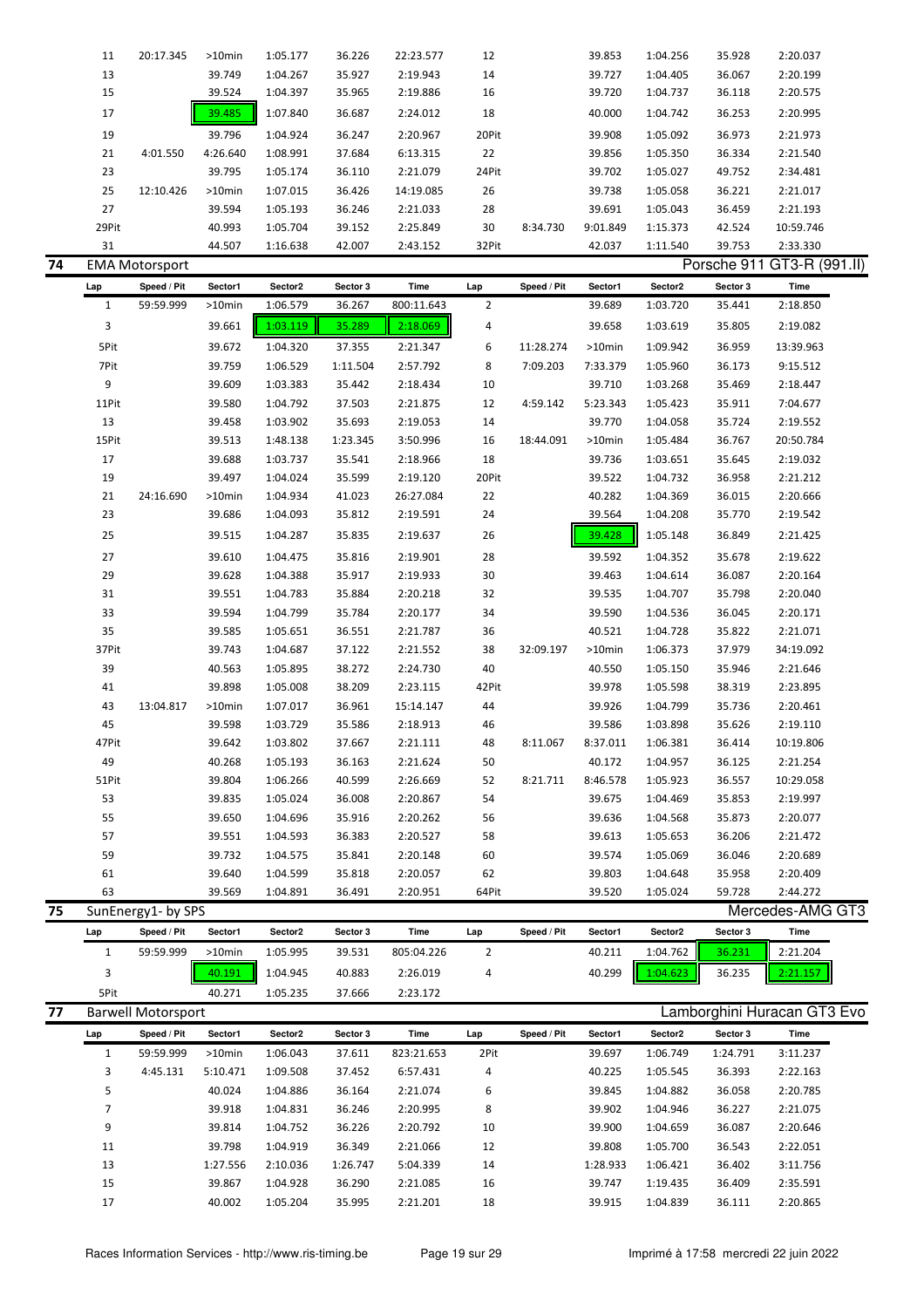| 19    |           | 39.798    | 1:04.714 | 36.133 | 2:20.645  | 20    |           | 40.023    | 1:04.758 | 36.225 | 2:21.006  |
|-------|-----------|-----------|----------|--------|-----------|-------|-----------|-----------|----------|--------|-----------|
| 21    |           | 39.850    | 1:04.840 | 36.203 | 2:20.893  | 22    |           | 39.967    | 1:05.029 | 36.274 | 2:21.270  |
| 23    |           | 39.990    | 1:05.685 | 36.294 | 2:21.969  | 24    |           | 39.775    | 1:05.679 | 36.384 | 2:21.838  |
| 25    |           | 39.827    | 1:05.354 | 36.421 | 2:21.602  | 26    |           | 39.795    | 1:05.044 | 36.547 | 2:21.386  |
| 27    |           | 39.762    | 1:04.993 | 36.392 | 2:21.147  | 28Pit |           | 39.864    | 1:06.927 | 40.199 | 2:26.990  |
| 29    | 31:21.745 | $>10$ min | 1:08.500 | 37.719 | 33:33.690 | 30    |           | 40.911    | 1:06.900 | 36.828 | 2:24.639  |
| 31    |           | 40.718    | 1:07.640 | 37.959 | 2:26.317  | 32    |           | 40.727    | 1:07.412 | 36.903 | 2:25.042  |
| 33    |           | 40.651    | 1:06.636 | 37.245 | 2:24.532  | 34    |           | 41.881    | 1:10.044 | 39.102 | 2:31.027  |
| 35    |           | 40.757    | 1:06.758 | 38.854 | 2:26.369  | 36    |           | 40.844    | 1:07.220 | 36.548 | 2:24.612  |
| 37    |           | 40.885    | 1:06.996 | 38.002 | 2:25.883  | 38Pit |           | 41.110    | 1:07.422 | 48.587 | 2:37.119  |
| 39    | 15:18.824 | $>10$ min | 1:05.610 | 36.406 | 17:26.114 | 40    |           | 40.010    | 1:04.508 | 35.916 | 2:20.434  |
| 41    |           | 39.705    | 1:04.223 | 35.891 | 2:19.819  | 42Pit |           | 39.733    | 1:04.459 | 37.326 | 2:21.518  |
| 43    | 2:46.167  | 3:13.354  | 1:08.097 | 39.839 | 5:01.290  | 44    |           | 40.658    | 1:07.809 | 36.726 | 2:25.193  |
| 45    |           | 40.314    | 1:06.029 | 36.935 | 2:23.278  | 46    |           | 40.743    | 1:08.585 | 36.750 | 2:26.078  |
| 47    |           | 40.457    | 1:05.701 | 36.728 | 2:22.886  | 48    |           | 40.059    | 1:05.561 | 36.447 | 2:22.067  |
| 49    |           | 39.979    | 1:05.495 | 36.425 | 2:21.899  | 50    |           | 40.306    | 1:05.612 | 36.529 | 2:22.447  |
| 51    |           | 40.183    | 1:06.596 | 36.447 | 2:23.226  | 52    |           | 40.202    | 1:05.614 | 41.148 | 2:26.964  |
| 53Pit |           | 40.071    | 1:06.042 | 40.156 | 2:26.269  | 54    | 21:06.925 | $>10$ min | 1:07.045 | 36.295 | 23:15.758 |
| 55    |           | 39.776    | 1:04.282 | 35.958 | 2:20.016  | 56    |           | 39.715    | 1:04.167 | 35.857 | 2:19.739  |
| 57Pit |           | 39.662    | 1:04.365 | 36.909 | 2:20.936  | 58    | 10:24.866 | >10min    | 1:04.845 | 37.110 | 12:31.745 |
| 59    |           | 39.640    | 1:04.325 | 35.875 | 2:19.840  | 60    |           | 39.471    | 1:03.983 | 35.714 | 2:19.168  |
| 61    |           | 39.454    | 1:04.103 | 35.908 | 2:19.465  | 62Pit |           | 39.691    | 1:03.940 | 40.280 | 2:23.911  |
| 63    | 4:34.739  | 5:01.528  | 1:08.152 | 39.613 | 6:49.293  | 64    |           | 45.000    | 1:06.835 | 42.402 | 2:34.237  |
| 65Pit |           | 46.348    | 1:13.207 | 45.775 | 2:45.330  |       |           |           |          |        |           |

| 78 |                | <b>Barwell Motorsport</b> |          |          |          |            |       |             |          |          |          | Lamborghini Huracan GT3 Evo |
|----|----------------|---------------------------|----------|----------|----------|------------|-------|-------------|----------|----------|----------|-----------------------------|
|    | Lap            | Speed / Pit               | Sector1  | Sector2  | Sector 3 | Time       | Lap   | Speed / Pit | Sector1  | Sector2  | Sector 3 | Time                        |
| 83 | Iron Dames     |                           |          |          |          |            |       |             |          |          |          | Ferrari 488 GT3             |
|    | Lap            | Speed / Pit               | Sector1  | Sector2  | Sector 3 | Time       | Lap   | Speed / Pit | Sector1  | Sector2  | Sector 3 | Time                        |
|    | $\mathbf{1}$   | 59:59.999                 | >10min   | 1:05.488 | 36.449   | 794:41.257 | 2     |             | 40.101   | 1:04.345 | 36.050   | 2:20.496                    |
|    | 3              |                           | 39.742   | 1:04.166 | 35.921   | 2:19.829   | 4     |             | 39.469   | 1:05.336 | 36.315   | 2:21.120                    |
|    | 5              |                           | 39.546   | 1:04.713 | 35.868   | 2:20.127   | 6Pit  |             | 39.474   | 1:04.412 | 37.264   | 2:21.150                    |
|    | $\overline{7}$ | 1:58.870                  | 2:24.553 | 1:11.920 | 37.619   | 4:14.092   | 8     |             | 40.697   | 1:08.558 | 38.002   | 2:27.257                    |
|    | 9              |                           | 40.377   | 1:05.481 | 36.417   | 2:22.275   | 10    |             | 39.928   | 1:05.216 | 36.462   | 2:21.606                    |
|    | 11             |                           | 39.672   | 1:05.400 | 36.286   | 2:21.358   | 12Pit |             | 39.856   | 1:05.424 | 37.528   | 2:22.808                    |
|    | 13             | 2:03.253                  | 2:30.956 | 2:07.572 | 1:24.760 | 6:03.288   | 14    |             | 58.126   | 1:06.181 | 37.448   | 2:41.755                    |
|    | 15             |                           | 39.898   | 1:04.884 | 36.009   | 2:20.791   | 16    |             | 39.623   | 1:04.746 | 35.875   | 2:20.244                    |
|    | 17             |                           | 39.642   | 1:04.695 | 35.981   | 2:20.318   | 18    |             | 39.718   | 1:05.985 | 36.345   | 2:22.048                    |
|    | 19             |                           | 39.783   | 1:04.828 | 36.227   | 2:20.838   | 20    |             | 39.684   | 1:04.694 | 36.230   | 2:20.608                    |
|    | 21             |                           | 39.693   | 1:04.874 | 36.435   | 2:21.002   | 22    |             | 39.735   | 1:05.898 | 36.189   | 2:21.822                    |
|    | 23             |                           | 39.758   | 1:05.864 | 36.240   | 2:21.862   | 24Pit |             | 39.717   | 1:06.361 | 37.791   | 2:23.869                    |
|    | 25             | 19:21.114                 | >10min   | 1:06.490 | 38.208   | 21:31.596  | 26    |             | 40.002   | 1:05.664 | 38.674   | 2:24.340                    |
|    | 27             |                           | 40.279   | 1:05.834 | 36.719   | 2:22.832   | 28    |             | 39.854   | 1:05.487 | 36.602   | 2:21.943                    |
|    | 29             |                           | 39.934   | 1:05.275 | 36.482   | 2:21.691   | 30    |             | 39.918   | 1:05.372 | 36.788   | 2:22.078                    |
|    | 31             |                           | 39.971   | 1:06.027 | 36.654   | 2:22.652   | 32    |             | 39.701   | 1:06.243 | 36.660   | 2:22.604                    |
|    | 33             |                           | 39.779   | 1:05.505 | 36.583   | 2:21.867   | 34    | 966:01.697  | >10min   | 1:07.690 | 37.696   | 72:50.575                   |
|    | 35             |                           | 40.397   | 1:05.428 | 36.296   | 2:22.121   | 36    |             | 39.713   | 1:04.734 | 36.138   | 2:20.585                    |
|    | 37Pit          |                           | 40.081   | 1:05.440 | 37.969   | 2:23.490   | 38    | 1:59.020    | 2:24.779 | 1:05.457 | 36.262   | 4:06.498                    |
|    | 39             |                           | 39.740   | 1:03.562 | 35.718   | 2:19.020   | 40    |             | 39.567   | 1:03.538 | 36.467   | 2:19.572                    |
|    | 41             |                           | 39.728   | 1:03.674 | 35.672   | 2:19.074   | 42    |             | 39.613   | 1:04.079 | 35.977   | 2:19.669                    |
|    | 43Pit          |                           | 39.643   | 1:04.351 | 36.809   | 2:20.803   | 44    | 1:58.079    | 2:23.080 | 1:06.701 | 37.192   | 4:06.973                    |
|    | 45             |                           | 39.948   | 1:05.846 | 36.717   | 2:22.511   | 46    |             | 39.847   | 1:05.489 | 36.395   | 2:21.731                    |
|    | 47Pit          | 1000:18.349               | 39.787   | 1:05.361 | 39.069   | 2:24.217   | 48    | 3:01.771    | 3:26.925 | 1:06.994 | 37.019   | 5:10.938                    |
|    | 49             |                           | 39.743   | 1:04.474 | 36.317   | 2:20.534   | 50    |             | 39.637   | 1:04.272 | 36.029   | 2:19.938                    |
|    | 51             |                           | 39.599   | 1:04.870 | 36.336   | 2:20.805   | 52    |             | 39.715   | 1:04.388 | 35.979   | 2:20.082                    |
|    | 53             |                           | 39.689   | 1:04.474 | 36.000   | 2:20.163   | 54    |             | 39.639   | 1:04.154 | 36.018   | 2:19.811                    |
|    | 55Pit          |                           | 39.737   | 1:04.995 | 37.280   | 2:22.012   | 56    | 3:32.360    | 3:59.388 | 1:07.315 | 43.936   | 5:50.639                    |
|    | 57             |                           | 41.109   | 1:06.896 | 37.031   | 2:25.036   | 58    |             | 39.812   | 1:05.504 | 38.976   | 2:24.292                    |
|    | 59Pit          |                           | 39.787   | 1:05.709 | 41.285   | 2:26.781   | 60    | 10:21.801   | >10min   | 1:06.110 | 38.074   | 12:32.517                   |
|    | 61             |                           | 39.854   | 1:05.459 | 36.203   | 2:21.516   | 62    |             | 39.717   | 1:05.231 | 36.878   | 2:21.826                    |
|    | 63             |                           | 39.593   | 1:05.124 | 36.156   | 2:20.873   | 64Pit |             | 39.677   | 2:44.420 | 1:10.137 | 4:34.234                    |
|    | 65             | 4:40.833                  | 5:06.522 | 1:06.044 | 37.940   | 6:50.506   | 66    |             | 40.436   | 1:05.897 | 36.380   | 2:22.713                    |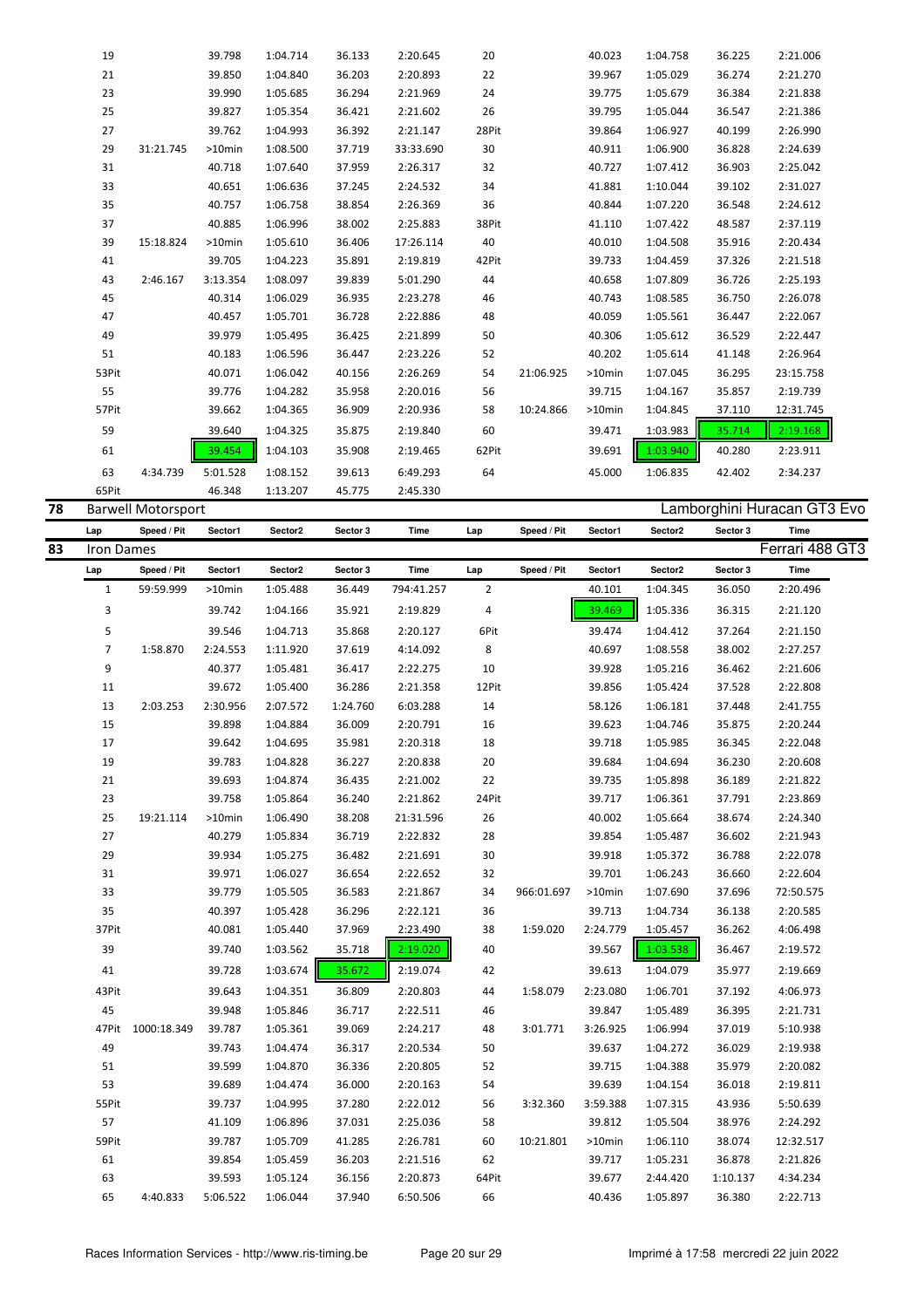|    | 67             |                         | 39.896   | 1:04.583 | 36.150   | 2:20.629    | 68             | 1073:08.394 | 39.655   | 1:04.661 | 36.224   | 2:20.540         |
|----|----------------|-------------------------|----------|----------|----------|-------------|----------------|-------------|----------|----------|----------|------------------|
|    | 69Pit          |                         | 39.709   | 1:05.074 | 1:01.694 | 2:46.477    |                |             |          |          |          |                  |
| 87 |                | <b>AKKODIS ASP Team</b> |          |          |          |             |                |             |          |          |          | Mercedes-AMG GT3 |
|    |                | Speed / Pit             | Sector1  | Sector2  | Sector 3 | <b>Time</b> | Lap            | Speed / Pit | Sector1  | Sector2  | Sector 3 | Time             |
|    | Lap            |                         |          |          |          |             |                |             |          |          |          |                  |
|    | $1\,$          | 59:59.999               | >10min   | 1:09.239 | 37.355   | 800:30.876  | $\overline{2}$ |             | 39.958   | 1:04.813 | 36.364   | 2:21.135         |
|    | 3              |                         | 39.758   | 1:04.794 | 35.952   | 2:20.504    | 4              |             | 39.826   | 1:06.642 | 36.443   | 2:22.911         |
|    | 5Pit           |                         | 39.860   | 1:04.959 | 38.662   | 2:23.481    | 6              | 3:51.496    | 4:18.337 | 1:07.378 | 37.078   | 6:02.793         |
|    | $\overline{7}$ |                         | 39.758   | 1:04.127 | 38.205   | 2:22.090    | 8              |             | 39.603   | 1:03.908 | 35.786   | 2:19.297         |
|    | 9              |                         | 39.682   | 1:04.083 | 35.681   | 2:19.446    | 10Pit          |             | 39.687   | 1:06.002 | 55.796   | 2:41.485         |
|    | 11             | 3:24.607                | 3:51.335 | 1:05.954 | 36.441   | 5:33.730    | 12             |             | 39.638   | 1:04.130 | 35.982   | 2:19.750         |
|    | 13             |                         | 39.558   | 1:04.076 | 35.802   | 2:19.436    | 14             |             | 39.627   | 1:04.365 | 35.807   | 2:19.799         |
|    | 15             |                         | 39.722   | 1:04.380 | 37.486   | 2:21.588    | 16             |             | 39.826   | 1:04.472 | 36.015   | 2:20.313         |
|    | 17             |                         | 39.709   | 1:04.548 | 37.265   | 2:21.522    | 18             |             | 39.674   | 1:04.772 | 35.950   | 2:20.396         |
|    | 19             |                         | 39.568   | 1:05.569 |          |             | 20             |             | 39.774   | 1:05.052 | 36.896   |                  |
|    |                |                         |          |          | 36.147   | 2:21.284    |                |             |          |          |          | 2:21.722         |
|    | 21             |                         | 39.649   | 1:04.732 | 36.167   | 2:20.548    | 22             |             | 1:23.620 | 2:10.436 | 1:26.367 | 5:00.423         |
|    | 23             |                         | 1:29.158 | 1:06.067 | 36.648   | 3:11.873    | 24             |             | 39.747   | 1:05.040 | 36.043   | 2:20.830         |
|    | 25             |                         | 39.723   | 1:04.574 | 36.260   | 2:20.557    | 26             |             | 39.666   | 1:04.859 | 36.065   | 2:20.590         |
|    | 27             |                         | 39.641   | 1:04.772 | 36.101   | 2:20.514    | 28             |             | 39.687   | 1:04.769 | 36.343   | 2:20.799         |
|    | 29             |                         | 39.715   | 1:07.244 | 36.726   | 2:23.685    | 30             |             | 39.621   | 1:04.940 | 36.281   | 2:20.842         |
|    | 31Pit          |                         | 39.672   | 1:05.084 | 37.735   | 2:22.491    | 32             | 6:06.411    | 6:31.490 | 1:06.824 | 37.140   | 8:15.454         |
|    | 33             |                         | 39.599   | 1:05.015 | 36.429   | 2:21.043    | 34             |             | 39.626   | 1:04.920 | 36.273   | 2:20.819         |
|    | 35             |                         | 39.564   | 1:04.923 | 36.127   | 2:20.614    | 36Pit          |             | 39.608   | 1:05.934 | 38.151   | 2:23.693         |
|    | 37             | 12:14.879               | >10min   | 1:06.200 | 39.186   | 14:25.086   | 38             |             | 39.801   | 1:04.826 | 36.328   | 2:20.955         |
|    | 39             |                         | 39.678   | 1:04.891 | 36.193   | 2:20.762    | 40             |             | 39.597   | 1:04.743 | 36.302   | 2:20.642         |
|    | 41Pit          |                         | 39.603   | 1:05.012 | 37.042   | 2:21.657    | 42             | 3:48.161    | 4:13.358 | 1:06.298 | 36.529   | 5:56.185         |
|    | 43             |                         | 39.826   | 1:05.133 | 36.244   | 2:21.203    | 44             |             | 39.819   | 1:06.141 | 37.149   | 2:23.109         |
|    | 45             |                         | 39.654   | 1:05.786 | 36.437   | 2:21.877    | 46             |             | 39.744   | 1:08.053 | 37.619   | 2:25.416         |
|    | 47             |                         | 39.703   | 1:05.753 | 36.368   | 2:21.824    | 48             |             | 39.643   | 1:05.785 | 36.267   | 2:21.695         |
|    | 49             |                         | 39.857   | 1:05.244 | 38.248   | 2:23.349    | 50             |             | 39.906   | 1:05.258 | 36.396   | 2:21.560         |
|    | 51             |                         | 39.866   | 1:05.226 | 36.260   | 2:21.352    | 52Pit          |             | 39.912   | 1:05.455 | 37.347   | 2:22.714         |
|    |                |                         |          |          |          |             |                |             |          |          |          |                  |
| 88 |                | AMG Team AKKODIS ASP    |          |          |          |             |                |             |          |          |          | Mercedes-AMG GT3 |
|    | Lap            | Speed / Pit             | Sector1  | Sector2  | Sector 3 | <b>Time</b> | Lap            | Speed / Pit | Sector1  | Sector2  | Sector 3 | Time             |
|    | $\mathbf 1$    | 59:59.999               | >10min   | 1:11.336 | 36.765   | 869:26.348  | $\overline{2}$ |             | 39.871   | 1:04.635 | 36.176   | 2:20.682         |
|    |                |                         |          |          |          |             |                |             |          |          |          |                  |
|    | 3              |                         | 39.592   | 1:04.372 | 35.822   | 2:19.786    | 4              |             | 39.538   | 1:04.386 | 35.812   | 2:19.736         |
|    | 5Pit           |                         | 39.555   | 1:05.060 | 38.142   | 2:22.757    | 6              | 7:39.064    | 8:06.100 | 1:06.552 | 39.882   | 9:52.534         |
|    | $\overline{7}$ |                         | 39.933   | 1:04.386 | 36.433   | 2:20.752    | 8              |             | 39.539   | 1:04.690 | 37.580   | 2:21.809         |
|    | 9              |                         | 39.625   | 1:03.632 | 35.641   | 2:18.898    | 10Pit          |             | 39.583   | 1:03.946 | 37.630   | 2:21.159         |
|    | 11             | 17:48.383               | >10min   | 1:06.708 | 39.884   | 20:00.562   | 12             |             | 39.653   | 1:04.098 | 35.775   | 2:19.526         |
|    | 13             |                         | 39.548   | 1:03.803 | 35.612   | 2:18.963    | 14             |             | 39.347   | 1:03.913 | 35.656   | 2:18.916         |
|    | 15             |                         | 39.629   | 1:03.690 | 35.672   | 2:18.991    | 16             |             | 39.529   | 1:03.725 | 35.610   | 2:18.864         |
|    | 17             |                         | 39.527   | 1:03.883 | 35.827   | 2:19.237    | 18             |             | 39.485   | 1:05.353 | 37.406   | 2:22.244         |
|    | 19             |                         | 39.609   | 1:03.978 | 35.808   | 2:19.395    | 20Pit          |             | 39.503   | 1:03.989 | 36.517   | 2:20.009         |
|    | 21Pit          | 3:34.185                | 3:59.064 | 1:04.777 | 36.523   | 5:40.364    | 22             | 19:44.936   | >10min   | 1:06.151 | 36.125   | 21:52.558        |
|    | 23             |                         | 39.865   | 1:05.364 | 36.086   | 2:21.315    | 24             |             | 39.650   | 1:04.608 | 35.752   | 2:20.010         |
|    | 25Pit          |                         | 39.572   | 1:05.084 | 36.656   | 2:21.312    |                |             |          |          |          |                  |
| 90 |                |                         |          |          |          |             |                |             |          |          |          |                  |
|    |                | Madpanda Motorsport     |          |          |          |             |                |             |          |          |          | Mercedes-AMG GT3 |
|    | Lap            | Speed / Pit             | Sector1  | Sector2  | Sector 3 | Time        | Lap            | Speed / Pit | Sector1  | Sector2  | Sector 3 | Time             |
|    | $\mathbf{1}$   | 59:59.999               | >10min   | 1:09.098 | 36.928   | 796:10.757  | $\overline{2}$ |             | 40.767   | 1:05.157 | 36.585   | 2:22.509         |
|    | 3              |                         | 40.026   | 1:04.781 | 36.272   | 2:21.079    | 4              |             | 40.172   | 1:04.865 | 36.551   | 2:21.588         |
|    | 5              |                         | 39.977   | 1:04.869 | 36.491   | 2:21.337    | 6Pit           |             | 39.966   | 1:05.105 | 39.023   | 2:24.094         |
|    | $\overline{7}$ | 6:25.949                | 6:52.109 | 1:06.016 | 36.671   | 8:34.796    | 8              |             | 40.177   | 1:04.737 | 36.630   | 2:21.544         |
|    | 9Pit           |                         | 39.873   | 1:05.356 | 38.356   | 2:23.585    | 10             | 9:48.937    | >10min   | 1:06.835 | 36.895   | 11:58.798        |
|    | 11             |                         | 39.833   | 1:08.252 | 38.950   | 2:27.035    | 12             |             | 39.773   | 1:04.016 | 35.862   | 2:19.651         |
|    | 13             |                         | 39.565   | 1:04.401 | 36.060   | 2:20.026    | 14             |             | 39.682   | 1:04.885 | 37.129   | 2:21.696         |
|    | 15Pit          |                         | 39.816   | 1:04.488 | 37.645   | 2:21.949    | 16             | 3:01.628    | 3:27.477 | 1:05.715 | 36.600   | 5:09.792         |
|    | 17             |                         | 39.811   | 1:05.929 | 36.437   | 2:22.177    | 18             |             | 39.926   | 1:04.828 | 36.430   | 2:21.184         |
|    | 19Pit          |                         | 1:32.594 | 2:08.240 | 1:28.911 | 5:09.745    | 20             | 1:11.293    | 1:36.907 | 1:06.357 | 36.526   | 3:19.790         |
|    | 21             |                         | 39.938   | 1:04.972 | 36.239   | 2:21.149    | 22             |             | 39.948   | 1:04.641 | 36.412   | 2:21.001         |
|    | 23             |                         | 39.955   | 1:05.118 | 36.266   | 2:21.339    | 24             |             | 39.853   | 1:06.104 | 36.215   | 2:22.172         |
|    | 25             |                         | 39.918   | 1:04.962 | 36.399   | 2:21.279    | 26             |             | 39.881   | 1:04.782 | 36.323   | 2:20.986         |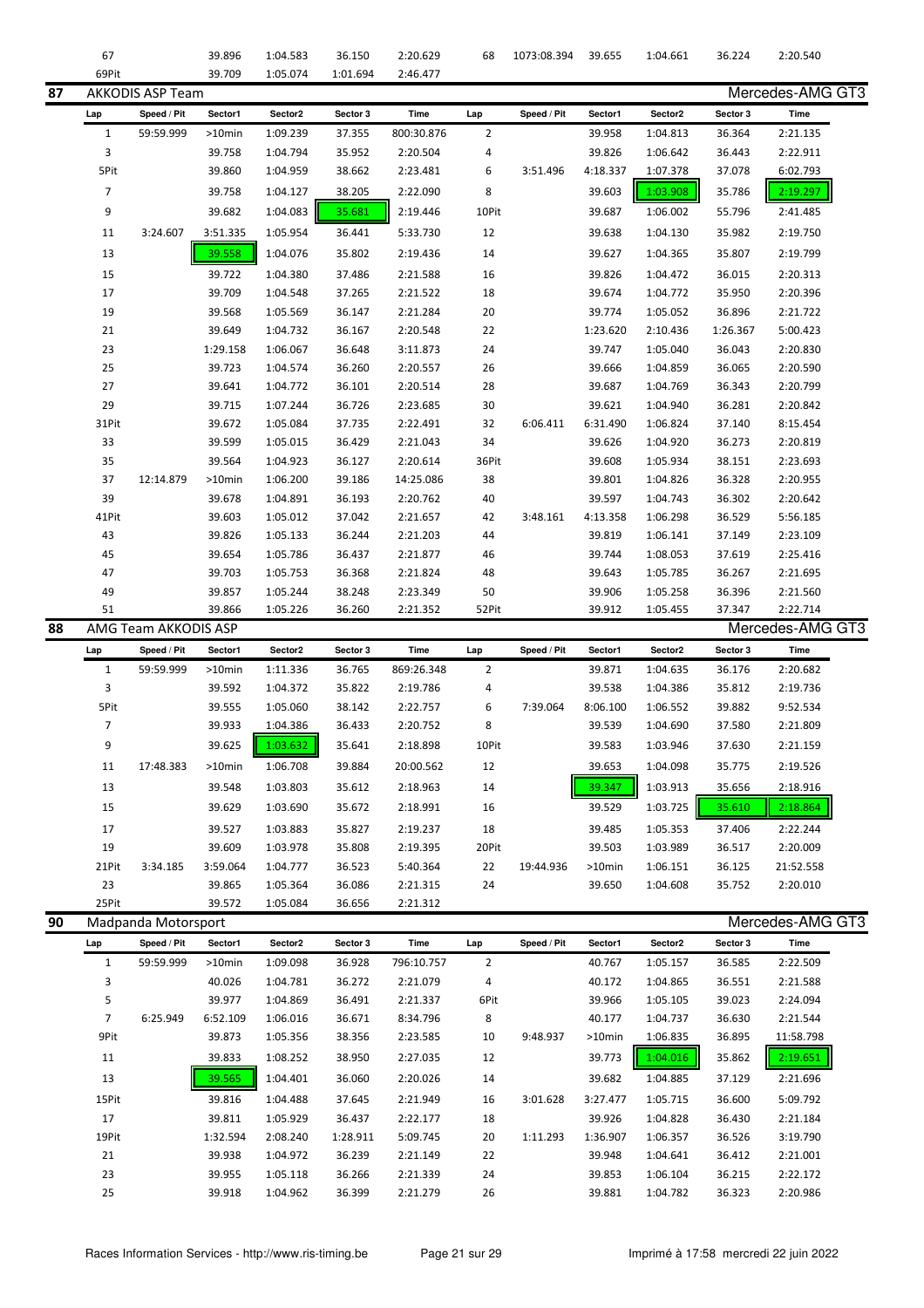|    | 27                   |             | 39.900             | 1:05.092             | 36.364           | 2:21.356             | 28             |             | 39.959           | 1:05.011             | 36.250           | 2:21.220                   |  |
|----|----------------------|-------------|--------------------|----------------------|------------------|----------------------|----------------|-------------|------------------|----------------------|------------------|----------------------------|--|
|    | 29                   |             | 39.940             | 1:05.172             | 36.462           | 2:21.574             | 30             |             | 39.915           | 1:05.115             | 36.545           | 2:21.575                   |  |
|    | 31Pit                |             | 39.829             | 1:05.305             | 38.588           | 2:23.722             | 32             | 3:17.125    | 3:43.194         | 1:08.120             | 40.618           | 5:31.932                   |  |
|    | 33                   |             | 40.393             | 1:06.260             | 36.762           | 2:23.415             | 34Pit          |             | 40.181           | 1:05.861             | 38.631           | 2:24.673                   |  |
|    | 35                   | 11:22.822   | >10min             | 1:07.464             | 36.776           | 13:32.565            | 36             |             | 40.130           | 1:05.723             | 36.638           | 2:22.491                   |  |
|    | 37                   |             | 39.931             | 1:05.671             | 36.373           | 2:21.975             | 38             |             | 39.747           | 1:05.472             | 36.413           | 2:21.632                   |  |
|    | 39                   |             | 39.790             | 1:05.335             | 36.342           | 2:21.467             | 40Pit          |             | 39.798           | 1:05.461             | 37.837           | 2:23.096                   |  |
|    | 41                   | 3:11.432    | 3:37.214           | 1:08.965             | 38.216           | 5:24.395             | 42             |             | 40.074           | 1:04.708             | 36.171           | 2:20.953                   |  |
|    | 43                   |             | 39.637             | 1:04.550             | 36.997           | 2:21.184             | 44             |             | 40.076           | 1:06.272             | 37.947           | 2:24.295                   |  |
|    | 45                   |             | 39.678             | 1:04.747             | 36.092           | 2:20.517             | 46             |             | 39.801           | 1:05.406             | 37.984           | 2:23.191                   |  |
|    | 47                   |             | 39.832             |                      |                  |                      |                |             |                  |                      |                  |                            |  |
|    |                      |             |                    | 1:06.164             | 40.334           | 2:26.330             | 48             |             | 40.049           | 1:06.011             | 38.252           | 2:24.312                   |  |
|    | 49                   |             | 40.089             | 1:07.010             | 36.448           | 2:23.547             | 50Pit          |             | 40.152           | 1:09.232             | 39.316           | 2:28.700                   |  |
|    | 51                   | 12:39.634   | >10min             | 1:06.494             | 36.684           | 14:47.921            | 52             |             | 40.011           | 1:05.371             | 36.384           | 2:21.766                   |  |
|    | 53                   |             | 39.889             | 1:05.329             | 36.353           | 2:21.571             | 54             |             | 39.974           | 1:05.426             | 36.140           | 2:21.540                   |  |
|    | 55                   |             | 39.899             | 1:04.844             | 36.271           | 2:21.014             | 56             |             | 40.106           | 1:05.282             | 36.782           | 2:22.170                   |  |
|    | 57Pit                |             | 39.942             | 1:05.485             | 37.850           | 2:23.277             | 58             | 4:30.582    | 4:55.435         | 1:06.011             | 36.328           | 6:37.774                   |  |
|    | 59Pit                |             | 39.689             | 1:05.993             | 41.663           | 2:27.345             | 60             | 7:01.585    | 7:26.854         | 1:05.998             | 36.873           | 9:09.725                   |  |
|    | 61                   |             | 39.851             | 1:05.439             | 36.245           | 2:21.535             | 62Pit          |             | 39.852           | 1:05.237             | 37.679           | 2:22.768                   |  |
|    | 63                   | 1:57.366    | 2:24.617           | 1:09.064             | 36.852           | 4:10.533             | 64             |             | 39.855           | 1:05.008             | 38.598           | 2:23.461                   |  |
|    | 65                   |             | 39.931             | 1:04.664             | 36.281           | 2:20.876             | 66             |             | 39.868           | 1:04.494             | 36.242           | 2:20.604                   |  |
|    | 67                   |             | 39.783             | 1:04.478             | 36.100           | 2:20.361             | 68             |             | 39.903           | 1:04.827             | 36.209           | 2:20.939                   |  |
|    | 69                   |             | 39.911             | 1:04.844             | 36.330           | 2:21.085             | 70             |             | 39.772           | 1:05.536             | 37.424           | 2:22.732                   |  |
|    | 71                   |             | 40.201             | 1:06.192             | 36.483           | 2:22.876             | 72Pit          |             | 39.796           | 1:05.738             | 37.475           | 2:23.009                   |  |
|    | 73Pit                | 4:16.023    | 4:41.554           | 1:05.935             | 38.337           | 6:25.826             | 74             | 11:00.712   | >10min           | 1:05.453             | 36.400           | 13:07.288                  |  |
|    | 75                   |             | 39.715             | 1:04.988             | 36.049           | 2:20.752             | 76             |             | 39.661           | 1:04.616             | 36.180           | 2:20.457                   |  |
|    | 77                   |             | 39.624             | 1:04.836             | 36.165           | 2:20.625             | 78             |             | 39.688           | 1:04.894             | 36.230           | 2:20.812                   |  |
|    | 79                   |             | 39.598             | 1:05.177             | 36.848           | 2:21.623             | 80             |             | 39.744           | 1:05.457             | 36.302           | 2:21.503                   |  |
|    | 81                   |             | 39.641             | 1:05.599             | 36.539           | 2:21.779             | 82             |             | 39.573           | 1:05.618             | 36.821           | 2:22.012                   |  |
|    | 83                   |             | 39.758             | 1:05.075             | 36.230           | 2:21.063             | 84             |             | 39.761           | 1:05.132             | 35.730           | 2:20.623                   |  |
|    | 85                   |             | 39.670             | 1:05.191             | 36.259           | 2:21.120             | 86Pit          |             | 39.778           | 1:06.362             | 1:02.130         | 2:48.270                   |  |
| 91 | <b>Allied Racing</b> |             |                    |                      |                  |                      |                |             |                  |                      |                  | Porsche 911 GT3-R (991.II) |  |
|    |                      |             |                    |                      |                  |                      |                |             |                  |                      |                  |                            |  |
|    |                      |             |                    |                      |                  |                      |                |             |                  |                      |                  |                            |  |
|    | Lap                  | Speed / Pit | Sector1            | Sector2              | Sector 3         | Time                 | Lap            | Speed / Pit | Sector1          | Sector2              | Sector 3         | Time                       |  |
|    | $\mathbf{1}$         | 59:59.999   | $>10$ min          | 1:07.635             | 36.743           | 805:27.803           | $\overline{2}$ |             | 39.744           | 1:04.567             | 35.812           | 2:20.123                   |  |
|    | 3                    |             | 39.694             | 1:04.791             | 36.087           | 2:20.572             | 4Pit           |             | 39.892           | 1:04.748             | 37.590           | 2:22.230                   |  |
|    | 5                    | 5:30.077    | 5:55.549           | 1:09.342             | 36.988           | 7:41.879             | 6              |             | 41.764           | 1:05.884             | 37.261           | 2:24.909                   |  |
|    | $\overline{7}$       |             | 39.672             | 1:03.665             | 35.599           | 2:18.936             | 8              |             | 1:31.121         | 2:09.198             | 56.809           | 4:37.128                   |  |
|    | 9                    |             | 39.934             | 1:05.081             | 36.433           | 2:21.448             | 10             |             | 39.624           | 1:03.866             | 35.623           | 2:19.113                   |  |
|    | 11Pit                |             | 39.406             | 1:04.535             | 37.206           | 2:21.147             | 12             | 9:46.084    | >10min           | 1:06.583             | 37.049           | 11:54.134                  |  |
|    | 13                   |             | 39.899             | 1:05.298             | 36.167           | 2:21.364             | 14             |             | 39.612           | 1:05.873             | 38.549           | 2:24.034                   |  |
|    | 15Pit                |             | 39.763             | 1:06.088             | 1:08.851         | 2:54.702             | 16             | 6:19.159    | 6:50.812         | 1:11.917             | 37.713           | 8:40.442                   |  |
|    | 17                   |             | 41.151             | 1:07.387             | 37.446           | 2:25.984             | 18             |             | 40.475           | 1:07.119             | 36.687           | 2:24.281                   |  |
|    | 19Pit                |             | 45.965             | 1:09.389             | 39.596           | 2:34.950             | 20             | 5:51.981    | 6:18.013         | 1:07.102             | 36.885           | 8:02.000                   |  |
|    | 21                   |             | 39.935             | 1:06.445             | 36.523           | 2:22.903             | 22             |             | 40.045           | 1:06.536             | 39.473           | 2:26.054                   |  |
|    | 23                   |             | 39.955             | 1:06.136             | 36.450           | 2:22.541             | 24             |             | 39.771           | 1:06.438             | 36.428           | 2:22.637                   |  |
|    | 25                   |             | 39.769             | 1:06.932             | 36.263           | 2:22.964             | 26             |             | 39.878           | 1:09.979             | 36.840           | 2:26.697                   |  |
|    | 27                   |             | 39.725             | 1:06.085             | 36.311           | 2:22.121             | 28Pit          |             | 39.563           | 1:11.677             | 41.655           | 2:32.895                   |  |
|    | 29                   | 16:52.838   | $>10$ min          | 1:07.957             | 37.413           | 19:07.162            | 30             |             | 39.681           | 1:05.532             | 36.049           | 2:21.262                   |  |
|    | 31                   |             |                    |                      | 36.027           |                      | 32             |             |                  |                      |                  |                            |  |
|    |                      |             | 39.568             | 1:05.745             | 36.000           | 2:21.340             |                |             | 39.888           | 1:05.223             | 36.045           | 2:21.156                   |  |
|    | 33                   |             | 39.835             | 1:05.008             |                  | 2:20.843             | 34             |             | 39.879           | 1:05.398             | 36.370           | 2:21.647                   |  |
|    | 35                   |             | 39.844             | 1:05.485             | 36.230           | 2:21.559             | 36Pit          |             | 39.950           | 1:07.070             | 38.362           | 2:25.382                   |  |
|    | 37                   | 9:06.969    | 9:31.403           | 1:07.382             | 37.458           | 11:16.243            | 38             |             | 39.743           | 1:05.304             | 36.387           | 2:21.434                   |  |
|    | 39                   |             | 39.821             | 1:04.597             | 36.085           | 2:20.503             | 40Pit          |             | 39.832           | 1:05.797             | 49.392           | 2:35.021                   |  |
|    | 41                   | 10:33.246   | >10min             | 1:06.183             | 36.792           | 12:40.802            | 42             |             | 39.674           | 1:04.688             | 36.241           | 2:20.603                   |  |
|    | 43                   |             | 39.803             | 1:04.747             | 35.844           | 2:20.394             | 44             |             | 39.761           | 1:04.760             | 36.158           | 2:20.679                   |  |
|    | 45                   |             | 39.842             | 1:05.395             | 36.442           | 2:21.679             | 46             |             | 39.775           | 1:05.065             | 36.716           | 2:21.556                   |  |
|    | 47                   |             | 39.730             | 1:04.663             | 35.764           | 2:20.157             | 48Pit          |             | 39.610           | 1:06.053             | 38.498           | 2:24.161                   |  |
|    | 49                   | 4:53.068    | 5:18.839           | 1:08.807             | 38.496           | 7:06.142             | 50             |             | 41.393           | 1:06.976             | 36.239           | 2:24.608                   |  |
|    | 51                   |             | 39.994             | 1:04.099             | 35.878           | 2:19.971             | 52             |             | 39.550           | 1:04.161             | 36.423           | 2:20.134                   |  |
|    | 53                   |             | 39.431             | 1:03.736             | 35.582           | 2:18.749             | 54Pit          |             | 39.569           | 1:06.587             | 41.768           | 2:27.924                   |  |
|    | 55<br>57             | 6:03.608    | 6:28.902<br>41.202 | 1:07.989<br>1:09.072 | 38.305<br>37.637 | 8:15.196<br>2:27.911 | 56<br>58       |             | 40.798<br>40.404 | 1:07.525<br>1:07.530 | 38.097<br>37.394 | 2:26.420<br>2:25.328       |  |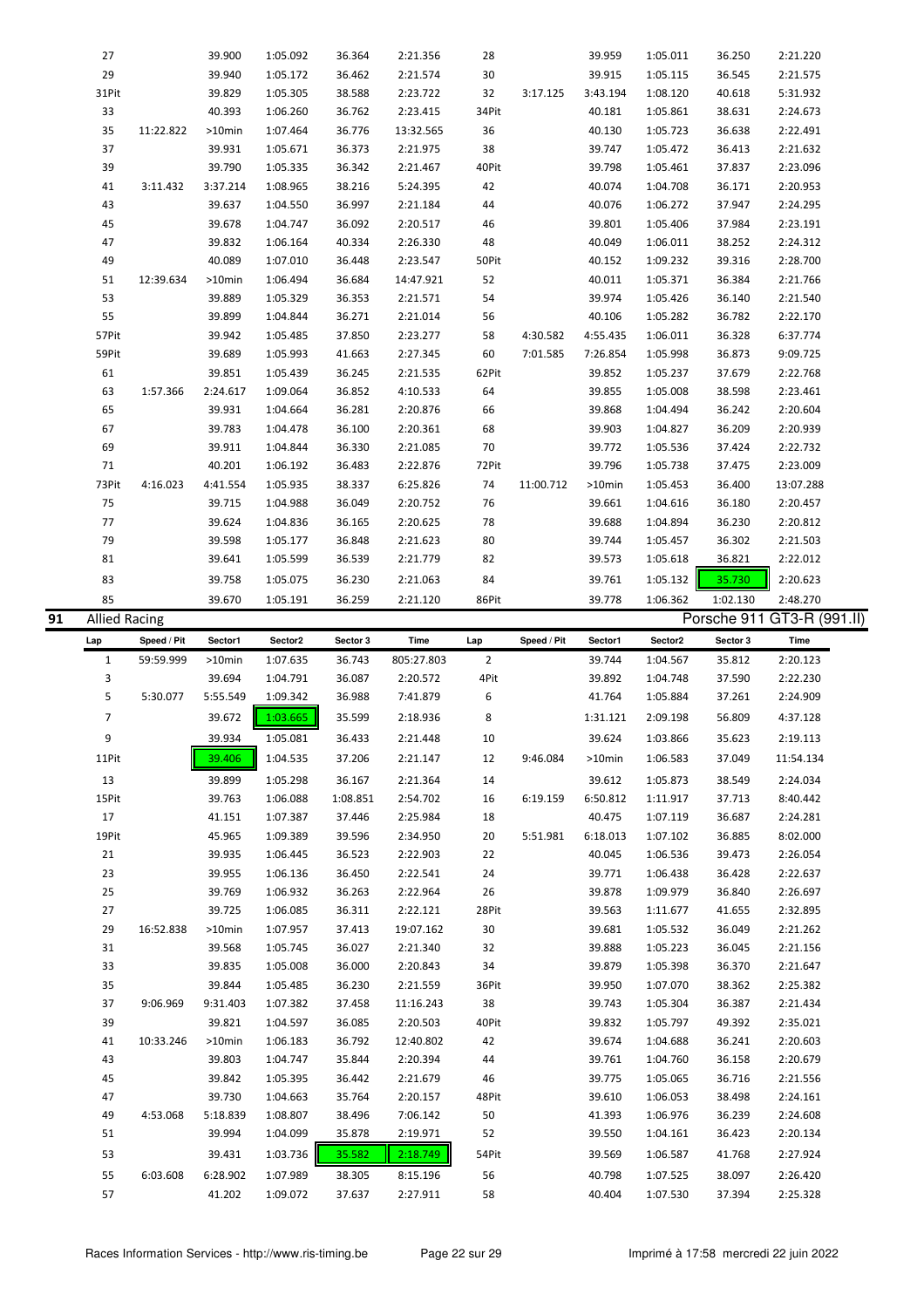| 59    |          | 41.381   | 1:06.714 | 36.864   | 2:24.959  | 60    |          | 41.330   | 1:07.990 | 37.041 | 2:26.361 |
|-------|----------|----------|----------|----------|-----------|-------|----------|----------|----------|--------|----------|
| 61    |          | 41.663   | 1:07.658 | 37.539   | 2:26.860  | 62    |          | 42.151   | 1:06.922 | 36.862 | 2:25.935 |
| 63    |          | 40.412   | 1:08.567 | 37.467   | 2:26.446  | 64    |          | 40.257   | 1:06.219 | 36.610 | 2:23.086 |
| 65    |          | 40.979   | 1:07.441 | 36.851   | 2:25.271  | 66Pit |          | 40.503   | 1:07.174 | 40.860 | 2:28.537 |
| 67    | 8:29.122 | 8:53.789 | 1:05.983 | 36.622   | 10:36.394 | 68    |          | 39.929   | 1:04.856 | 36.140 | 2:20.925 |
| 69    |          | 39.631   | 1:04.798 | 36.001   | 2:20.430  | 70    |          | 39.759   | 1:04.789 | 37.027 | 2:21.575 |
| 71Pit |          | 39.907   | 1:04.781 | 37.136   | 2:21.824  | 72    | 5:03.475 | 5:27.805 | 1:05.824 | 36.747 | 7:10.376 |
| 73    |          | 39.898   | 1:04.518 | 35.814   | 2:20.230  | 74    |          | 39.570   | 1:04.195 | 35.983 | 2:19.748 |
| 75    |          | 39.588   | 1:04.693 | 36.621   | 2:20.902  | 76    |          | 39.616   | 1:04.387 | 36.003 | 2:20.006 |
| 77Pit |          | 39.601   | 1:04.743 | 1:07.186 | 2:51.530  |       |          |          |          |        |          |

|              | SKY - Tempesta Racing |           |           |           |            |                |             |           |          |           | Mercedes-AMG GT3 |
|--------------|-----------------------|-----------|-----------|-----------|------------|----------------|-------------|-----------|----------|-----------|------------------|
| Lap          | Speed / Pit           | Sector1   | Sector2   | Sector 3  | Time       | Lap            | Speed / Pit | Sector1   | Sector2  | Sector 3  | Time             |
| $\mathbf{1}$ | 59:59.999             | $>10$ min | 1:07.174  | 36.476    | 818:15.036 | $\overline{2}$ |             | 40.037    | 1:04.649 | 36.056    | 2:20.742         |
| 3            |                       | 39.945    | 1:04.587  | 36.136    | 2:20.668   | 4Pit           |             | 40.036    | 1:04.815 | 42.080    | 2:26.931         |
| 5            | 9:28.755              | 9:53.644  | 1:05.727  | 36.107    | 11:35.478  | 6              |             | 39.630    | 1:05.126 | 35.997    | 2:20.753         |
| 7Pit         |                       | 39.808    | 1:05.321  | 36.651    | 2:21.780   | 8              | 7:14.732    | 7:39.481  | 1:06.329 | 36.216    | 9:22.026         |
| 9            |                       | 39.807    | 1:04.496  | 36.032    | 2:20.335   | 10Pit          |             | 39.752    | 1:05.145 | 1:27.696  | 3:12.593         |
| 11           | 10:51.772             | $>10$ min | 1:06.975  | 38.020    | 13:01.752  | 12             |             | 39.591    | 1:04.794 | 40.310    | 2:24.695         |
| 13           |                       | 39.425    | 1:04.383  | 35.741    | 2:19.549   | 14Pit          |             | 39.835    | 1:05.123 | 38.595    | 2:23.553         |
| 15           | 6:17.363              | 6:43.211  | 1:07.458  | 36.902    | 8:27.571   | 16             |             | 40.163    | 1:05.154 | 36.321    | 2:21.638         |
| 17           |                       | 39.646    | 1:04.422  | 36.293    | 2:20.361   | 18             |             | 39.861    | 1:04.535 | 36.259    | 2:20.655         |
| 19           |                       | 39.803    | 1:04.843  | 36.100    | 2:20.746   | 20             |             | 39.753    | 1:04.843 | $>10$ min | 72:41.724        |
| 21           |                       | 39.753    | 1:04.843  | $>10$ min | 2:21.452   | 22             |             | 39.753    | 1:04.843 | $>10$ min | 2:20.499         |
| 23           |                       | 39.753    | $>10$ min | 38.234    | 2:22.481   | 24Pit          |             | 39.954    | 1:05.026 | 38.737    | 2:23.717         |
| 25           | 6:21.299              | 6:46.789  | 1:08.203  | 37.314    | 8:32.306   | 26             |             | 40.328    | 1:05.430 | 36.951    | 2:22.709         |
| 27Pit        |                       | 39.844    | 1:05.000  | 38.232    | 2:23.076   | 28             | 8:01.870    | 8:27.370  | 1:06.069 | 36.105    | 10:09.544        |
| 29           |                       | 39.789    | 1:03.561  | 35.629    | 2:18.979   | 30             |             | 39.512    | 1:03.414 | 35.696    | 2:18.622         |
| 31Pit        |                       | 39.692    | 1:05.503  | 37.661    | 2:22.856   | 32             | 14:21.871   | $>10$ min | 1:04.541 | 36.030    | 16:27.291        |
| 33           |                       | 39.504    | 1:03.952  | 35.655    | 2:19.111   | 34             |             | 39.560    | 1:03.527 | 35.658    | 2:18.745         |
| 35Pit        |                       | 39.672    | 1:03.810  | 36.020    | 2:19.502   | 36             | 16:30.428   | $>10$ min | 1:05.201 | 36.140    | 18:36.493        |
| 37           |                       | 39.458    | 1:04.299  | 35.830    | 2:19.587   | 38             |             | 39.567    | 1:04.299 | 35.986    | 2:19.852         |
| 39Pit        |                       | 39.562    | 1:04.114  | 36.243    | 2:19.919   | 40             | 9:09.312    | 9:33.853  | 1:05.148 | 36.046    | 11:15.047        |
| 41           |                       | 39.634    | 1:04.627  | 36.109    | 2:20.370   | 42             |             | 39.508    | 1:04.416 | 35.954    | 2:19.878         |
| 43Pit        |                       | 39.431    | 1:04.848  | 36.327    | 2:20.606   |                |             |           |          |           |                  |

| 95 |              | Beechdean AMR |           |          |          |            |                |             |           |          | Aston Martin Vantage AMR GT3 |           |  |
|----|--------------|---------------|-----------|----------|----------|------------|----------------|-------------|-----------|----------|------------------------------|-----------|--|
|    | Lap          | Speed / Pit   | Sector1   | Sector2  | Sector 3 | Time       | Lap            | Speed / Pit | Sector1   | Sector2  | Sector 3                     | Time      |  |
| 97 |              | Beechdean AMR |           |          |          |            |                |             |           |          | Aston Martin Vantage AMR GT3 |           |  |
|    | Lap          | Speed / Pit   | Sector1   | Sector2  | Sector 3 | Time       | Lap            | Speed / Pit | Sector1   | Sector2  | Sector 3                     | Time      |  |
|    | $\mathbf{1}$ | 59:59.999     | $>10$ min | 1:09.490 | 37.442   | 802:34.635 | $\overline{2}$ |             | 40.816    | 1:06.650 | 37.306                       | 2:24.772  |  |
|    | 3            |               | 40.938    | 1:06.529 | 36.735   | 2:24.202   | 4              |             | 40.532    | 1:06.144 | 36.532                       | 2:23.208  |  |
|    | 5            |               | 40.446    | 1:06.401 | 36.655   | 2:23.502   | 6              |             | 40.127    | 1:06.496 | 36.609                       | 2:23.232  |  |
|    | 7Pit         |               | 40.125    | 1:06.472 | 41.519   | 2:28.116   | 8              | 3:00.895    | 3:27.021  | 1:06.194 | 36.333                       | 5:09.548  |  |
|    | 9            |               | 39.785    | 1:04.675 | 36.089   | 2:20.549   | 10             |             | 40.485    | 2:06.953 | 1:24.462                     | 4:11.900  |  |
|    | 11           |               | 56.447    | 1:09.088 | 39.075   | 2:44.610   | 12             |             | 39.674    | 1:04.866 | 36.093                       | 2:20.633  |  |
|    | 13           |               | 39.429    | 1:04.638 | 35.950   | 2:20.017   | 14             |             | 39.548    | 1:04.788 | 36.004                       | 2:20.340  |  |
|    | 15           |               | 39.507    | 1:04.813 | 36.024   | 2:20.344   | 16             |             | 39.657    | 1:04.928 | 36.071                       | 2:20.656  |  |
|    | 17Pit        |               | 39.624    | 1:05.056 | 37.317   | 2:21.997   | 18             | 4:03.128    | 4:30.044  | 1:10.176 | 37.855                       | 6:18.075  |  |
|    | 19           |               | 41.162    | 1:09.607 | 37.647   | 2:28.416   | 20Pit          |             | 41.467    | 2:03.595 | 1:26.573                     | 4:11.635  |  |
|    | 21           | 3:51.703      | 4:18.527  | 1:09.717 | 40.237   | 6:08.481   | 22             |             | 41.088    | 1:08.903 | 38.103                       | 2:28.094  |  |
|    | 23           |               | 40.663    | 1:06.992 | 37.174   | 2:24.829   | 24             |             | 40.453    | 1:06.771 | 36.753                       | 2:23.977  |  |
|    | 25           |               | 40.369    | 1:06.504 | 36.481   | 2:23.354   | 26             |             | 40.228    | 1:08.032 | 41.376                       | 2:29.636  |  |
|    | 27           |               | 40.405    | 1:06.391 | 36.406   | 2:23.202   | 28Pit          |             | 40.776    | 1:06.957 | 39.536                       | 2:27.269  |  |
|    | 29           | 2:38.156      | 3:02.985  | 1:05.630 | 36.423   | 4:45.038   | 30             |             | 39.495    | 1:04.338 | 36.068                       | 2:19.901  |  |
|    | 31           |               | 39.396    | 1:04.503 | 35.763   | 2:19.662   | 32             |             | 39.415    | 1:04.788 | 36.885                       | 2:21.088  |  |
|    | 33           |               | 39.375    | 1:04.678 | 35.952   | 2:20.005   | 34             |             | 39.420    | 1:04.591 | 35.838                       | 2:19.849  |  |
|    | 35Pit        |               | 39.499    | 1:04.583 | 37.669   | 2:21.751   | 36             | 11:52.930   | $>10$ min | 1:05.614 | 36.392                       | 13:59.442 |  |
|    | 37           |               | 39.763    | 1:04.656 | 36.296   | 2:20.715   | 38Pit          |             | 39.584    | 1:04.829 | 37.052                       | 2:21.465  |  |
|    | 39           | 2:45.838      | 3:11.927  | 1:05.347 | 36.471   | 4:53.745   | 40             |             | 39.816    | 1:05.006 | 36.204                       | 2:21.026  |  |
|    | 41           |               | 39.889    | 1:05.071 | 36.346   | 2:21.306   | 42             |             | 39.779    | 1:05.100 | 36.235                       | 2:21.114  |  |
|    | 43Pit        |               | 39.741    | 1:05.186 | 38.759   | 2:23.686   | 44             | 16:38.433   | $>10$ min | 1:08.279 | 36.673                       | 18:51.786 |  |
|    | 45Pit        |               | 40.992    | 1:35.523 | 1:30.180 | 3:46.695   | 46             | 9:48.816    | $>10$ min | 1:06.396 | 36.464                       | 11:56.780 |  |
|    |              |               |           |          |          |            |                |             |           |          |                              |           |  |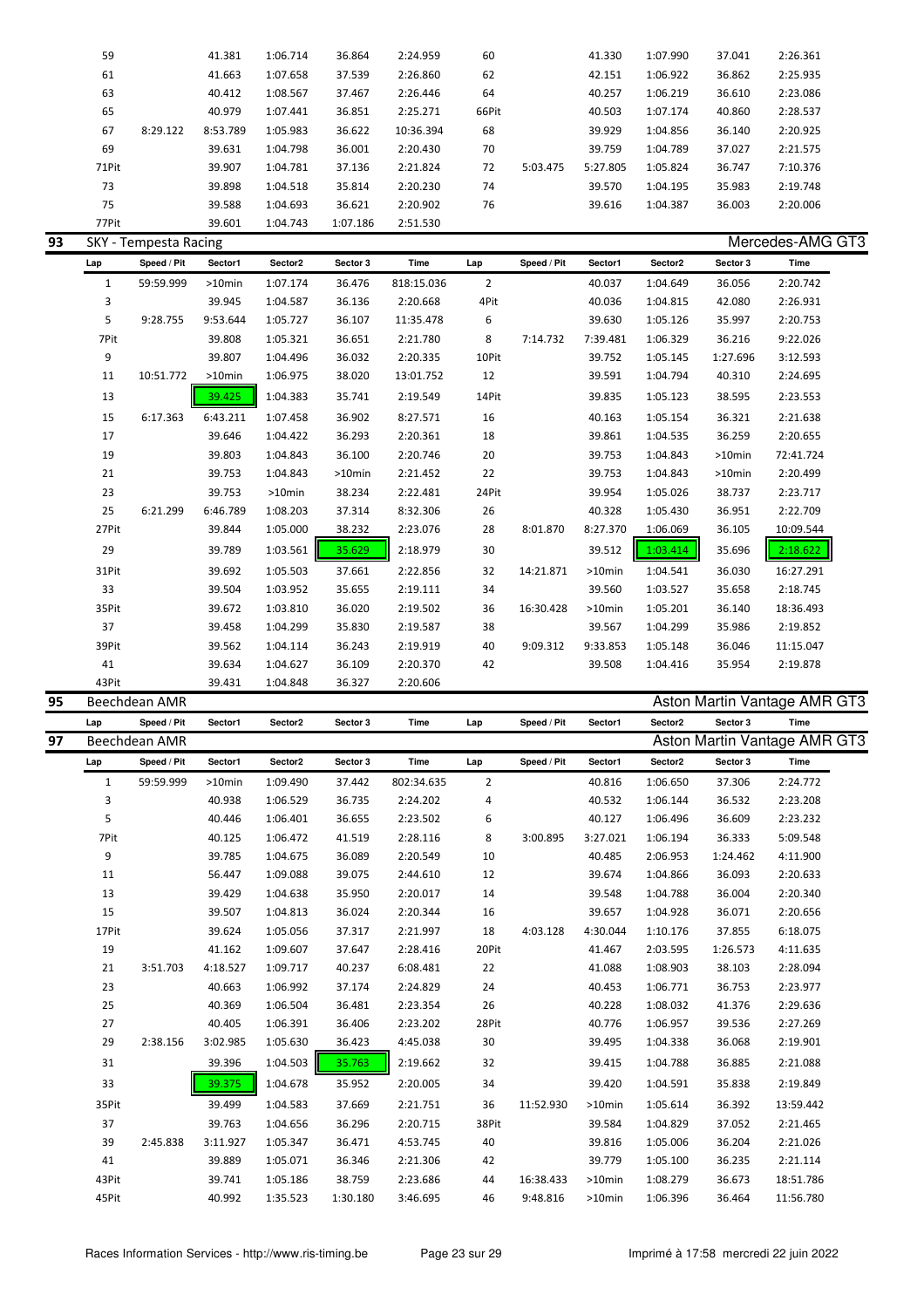| 47    |          | 39.846    | 1:04.906 | 36.307 | 2:21.059  | 48    |          | 39.789   | 1:04.976 | 36.096 | 2:20.861 |
|-------|----------|-----------|----------|--------|-----------|-------|----------|----------|----------|--------|----------|
| 49    |          | 39.851    | 1:04.954 | 36.332 | 2:21.137  | 50Pit |          | 39.929   | 1:05.090 | 37.629 | 2:22.648 |
| 51    | 5:55.288 | 6:20.602  | 1:07.195 | 36.930 | 8:04.727  | 52    |          | 40.326   | 1:05.675 | 36.491 | 2:22.492 |
| 53    |          | 40.141    | 1:05.572 | 36.460 | 2:22.173  | 54    |          | 40.049   | 1:05.451 | 36.139 | 2:21.639 |
| 55    |          | 39.997    | 1:05.748 | 36.507 | 2:22.252  | 56Pit |          | 40.057   | 1:08.935 | 38.487 | 2:27.479 |
| 57    | 3:00.302 | 3:27.522  | 1:10.200 | 37.084 | 5:14.806  | 58    |          | 39.864   | 1:04.590 | 35.832 | 2:20.286 |
| 59    |          | 39.879    | 1:04.116 | 35.860 | 2:19.855  | 60    |          | 39.615   | 1:04.096 | 35.792 | 2:19.503 |
| 61    |          | 39.766    | 1:04.117 | 35.789 | 2:19.672  | 62    |          | 39.639   | 1:04.544 | 35.932 | 2:20.115 |
| 63    |          | 39.774    | 1:04.654 | 35.942 | 2:20.370  | 64Pit |          | 39.818   | 1:04.912 | 37.097 | 2:21.827 |
| 65    | 3:36.512 | 4:02.768  | 1:06.550 | 41.117 | 5:50.435  | 66    |          | 39.951   | 1:05.199 | 36.297 | 2:21.447 |
| 67    |          | 39.733    | 1:05.402 | 35.952 | 2:21.087  | 68    |          | 39.699   | 1:04.993 | 36.042 | 2:20.734 |
| 69    |          | 39.782    | 1:05.241 | 36.148 | 2:21.171  | 70Pit |          | 39.646   | 1:05.231 | 47.373 | 2:32.250 |
| 71    | 9:52.437 | $>10$ min | 1:06.228 | 36.794 | 12:00.717 | 72    |          | 39.550   | 1:05.301 | 36.205 | 2:21.056 |
| 73Pit |          | 39.530    | 1:05.042 | 37.203 | 2:21.775  | 74    | 2:14.851 | 2:39.370 | 1:05.458 | 36.223 | 4:21.051 |
| 75    |          | 39.710    | 1:04.970 | 36.063 | 2:20.743  | 76    |          | 39.589   | 1:05.017 | 36.302 | 2:20.908 |
| 77    |          | 39.680    | 1:04.812 | 36.167 | 2:20.659  | 78    |          | 39.537   | 1:04.817 | 36.273 | 2:20.627 |
| 79    |          | 39.668    | 1:04.982 | 36.311 | 2:20.961  | 80    |          | 39.564   | 1:04.985 | 36.772 | 2:21.321 |
| 81Pit |          | 39.713    | 1:05.116 | 38.219 | 2:23.048  |       |          |          |          |        |          |

| <b>Rowe Racing</b> |             |           |          |          |            |                |             |           |          |          | BMW M4 GT3 |  |
|--------------------|-------------|-----------|----------|----------|------------|----------------|-------------|-----------|----------|----------|------------|--|
| Lap                | Speed / Pit | Sector1   | Sector2  | Sector 3 | Time       | Lap            | Speed / Pit | Sector1   | Sector2  | Sector 3 | Time       |  |
| $\mathbf{1}$       | 59:59.999   | $>10$ min | 1:10.774 | 41.556   | 816:04.263 | $\overline{2}$ |             | 40.261    | 1:07.973 | 37.821   | 2:26.055   |  |
| 3                  |             | 39.412    | 1:03.836 | 35.670   | 2:18.918   | 4              |             | 39.262    | 1:06.020 | 37.743   | 2:23.025   |  |
| 5Pit               |             | 39.539    | 1:05.070 | 1:28.477 | 3:13.086   | 6              | 5:22.412    | 5:48.409  | 1:06.625 | 37.325   | 7:32.359   |  |
| $\overline{7}$     |             | 39.387    | 1:04.133 | 35.612   | 2:19.132   | 8              |             | 39.445    | 1:04.739 | 38.186   | 2:22.370   |  |
| 9Pit               |             | 39.470    | 1:04.080 | 40.058   | 2:23.608   | 10             | 6:31.322    | 6:57.678  | 1:07.115 | 37.377   | 8:42.170   |  |
| 11                 |             | 39.760    | 1:05.195 | 36.425   | 2:21.380   | 12             |             | 39.604    | 1:08.078 | 37.005   | 2:24.687   |  |
| 13Pit              |             | 57.183    | 2:08.371 | 1:24.724 | 4:30.278   | 14             | 6:20.662    | 6:45.041  | 1:06.195 | 42.308   | 8:33.544   |  |
| 15                 |             | 39.714    | 1:04.881 | 35.850   | 2:20.445   | 16             |             | 39.338    | 1:04.627 | 35.970   | 2:19.935   |  |
| 17                 |             | 39.369    | 1:04.782 | 36.086   | 2:20.237   | 18             |             | 39.455    | 1:04.534 | 36.262   | 2:20.251   |  |
| 19Pit              |             | 39.349    | 1:04.819 | 37.598   | 2:21.766   | 20             | 64:01.962   | $>10$ min | 1:05.331 | 36.219   | 66:07.914  |  |
| 21                 |             | 39.556    | 1:04.411 | 36.229   | 2:20.196   | 22             |             | 39.570    | 1:04.841 | 36.006   | 2:20.417   |  |
| 23                 |             | 39.457    | 1:04.875 | 35.952   | 2:20.284   | 24Pit          |             | 41.562    | 1:47.690 | 1:13.138 | 3:42.390   |  |
| 25                 | 10:16.776   | $>10$ min | 1:06.576 | 36.661   | 12:24.270  | 26             |             | 39.501    | 1:05.253 | 36.077   | 2:20.831   |  |
| 27                 |             | 39.395    | 1:04.938 | 36.034   | 2:20.367   | 28Pit          |             | 39.447    | 1:05.169 | 37.310   | 2:21.926   |  |
| 29                 | 7:39.368    | 8:03.287  | 1:05.453 | 39.744   | 9:48.484   | 30             |             | 39.545    | 1:05.571 | 36.054   | 2:21.170   |  |
| 31                 |             | 39.503    | 1:05.383 | 36.377   | 2:21.263   | 32Pit          |             | 39.529    | 1:05.175 | 38.051   | 2:22.755   |  |
| 33                 | 6:16.924    | 6:41.196  | 1:09.524 | 36.491   | 8:27.211   | 34             |             | 39.693    | 1:03.899 | 35.780   | 2:19.372   |  |
| 35                 |             | 39.466    | 1:03.963 | 35.539   | 2:18.968   | 36             |             | 39.311    | 1:04.443 | 36.263   | 2:20.017   |  |
| 37                 |             | 39.394    | 1:04.687 | 38.062   | 2:22.143   | 38             |             | 39.487    | 1:04.652 | 36.257   | 2:20.396   |  |
| 39                 |             | 39.520    | 1:04.728 | 35.859   | 2:20.107   | 40Pit          |             | 39.531    | 1:04.642 | 37.301   | 2:21.474   |  |
| 41                 | 6:41.972    | 7:08.152  | 1:09.084 | 37.507   | 8:54.743   | 42             |             | 40.892    | 1:08.490 | 36.756   | 2:26.138   |  |
| 43                 |             | 39.890    | 1:06.491 | 36.719   | 2:23.100   | 44             |             | 40.605    | 1:06.287 | 36.663   | 2:23.555   |  |
| 45                 |             | 39.789    | 1:05.922 | 36.365   | 2:22.076   | 46Pit          |             | 46.578    | 1:11.461 | 1:14.728 | 3:12.767   |  |
| 47                 | 13:20.719   | $>10$ min | 1:07.094 | 37.698   | 15:31.585  | 48             |             | 39.383    | 1:04.680 | 35.828   | 2:19.891   |  |
| 49                 |             | 39.372    | 1:04.370 | 35.862   | 2:19.604   | 50             |             | 39.781    | 1:04.844 | 36.659   | 2:21.284   |  |
| 51                 |             | 39.455    | 1:04.453 | 35.797   | 2:19.705   | 52             |             | 39.427    | 1:04.442 | 35.964   | 2:19.833   |  |
| 53                 |             | 39.490    | 1:04.374 | 35.863   | 2:19.727   | 54             |             | 39.427    | 1:04.679 | 35.851   | 2:19.957   |  |
| 55Pit              |             | 39.462    | 1:04.885 | 38.974   | 2:23.321   |                |             |           |          |          |            |  |

| 99 |       | <b>Attempto Racing</b> |           |          |          |            |       |             |           |          |          | Audi R8 LMS evo II GT3 |  |
|----|-------|------------------------|-----------|----------|----------|------------|-------|-------------|-----------|----------|----------|------------------------|--|
|    | Lap   | Speed / Pit            | Sector1   | Sector2  | Sector 3 | Time       | Lap   | Speed / Pit | Sector1   | Sector2  | Sector 3 | Time                   |  |
|    |       | 59:59.999              | $>10$ min | 1:24.099 | 39.895   | 787:49.046 | 2     |             | 43.534    | 1:13.960 | 39.873   | 2:37.367               |  |
|    | 3     |                        | 41.267    | 1:08.650 | 37.019   | 2:26.936   | 4     |             | 40.186    | 1:05.678 | 36.499   | 2:22.363               |  |
|    | 5Pit  |                        | 39.703    | 1:04.954 | 37.365   | 2:22.022   | 6     | 9:20.528    | 9:45.462  | 1:06.747 | 36.941   | 11:29.150              |  |
|    |       |                        | 39.734    | 1:05.375 | 36.621   | 2:21.730   | 8     |             | 39.653    | 1:04.637 | 36.052   | 2:20.342               |  |
|    | 9     |                        | 39.570    | 1:04.715 | 36.114   | 2:20.399   | 10    |             | 39.396    | 1:06.733 | 37.884   | 2:24.013               |  |
|    | 11Pit |                        | 40.233    | 1:06.155 | 37.046   | 2:23.434   | 12    | 12:09.299   | $>10$ min | 1:06.523 | 36.152   | 14:16.860              |  |
|    | 13    |                        | 39.452    | 1:04.810 | 36.178   | 2:20.440   | 14    |             | 39.425    | 1:04.864 | 35.964   | 2:20.253               |  |
|    | 15    |                        | 39.406    | 1:04.834 | 36.108   | 2:20.348   | 16    |             | 39.519    | 1:05.241 | 36.722   | 2:21.482               |  |
|    | 17Pit |                        | 39.364    | 1:05.065 | 38.194   | 2:22.623   | 18Pit | 7:52.949    | 8:37.815  | 2:09.585 | 1:24.598 | 12:11.998              |  |
|    | 19    | 2:26.039               | 2:50.830  | 1:06.512 | 37.098   | 4:34.440   | 20    |             | 39.970    | 1:05.581 | 37.172   | 2:22.723               |  |
|    | 21    |                        | 39.543    | 1:05.760 | 41.346   | 2:26.649   | 22    |             | 39.767    | 1:05.367 | 36.510   | 2:21.644               |  |
|    |       |                        |           |          |          |            |       |             |           |          |          |                        |  |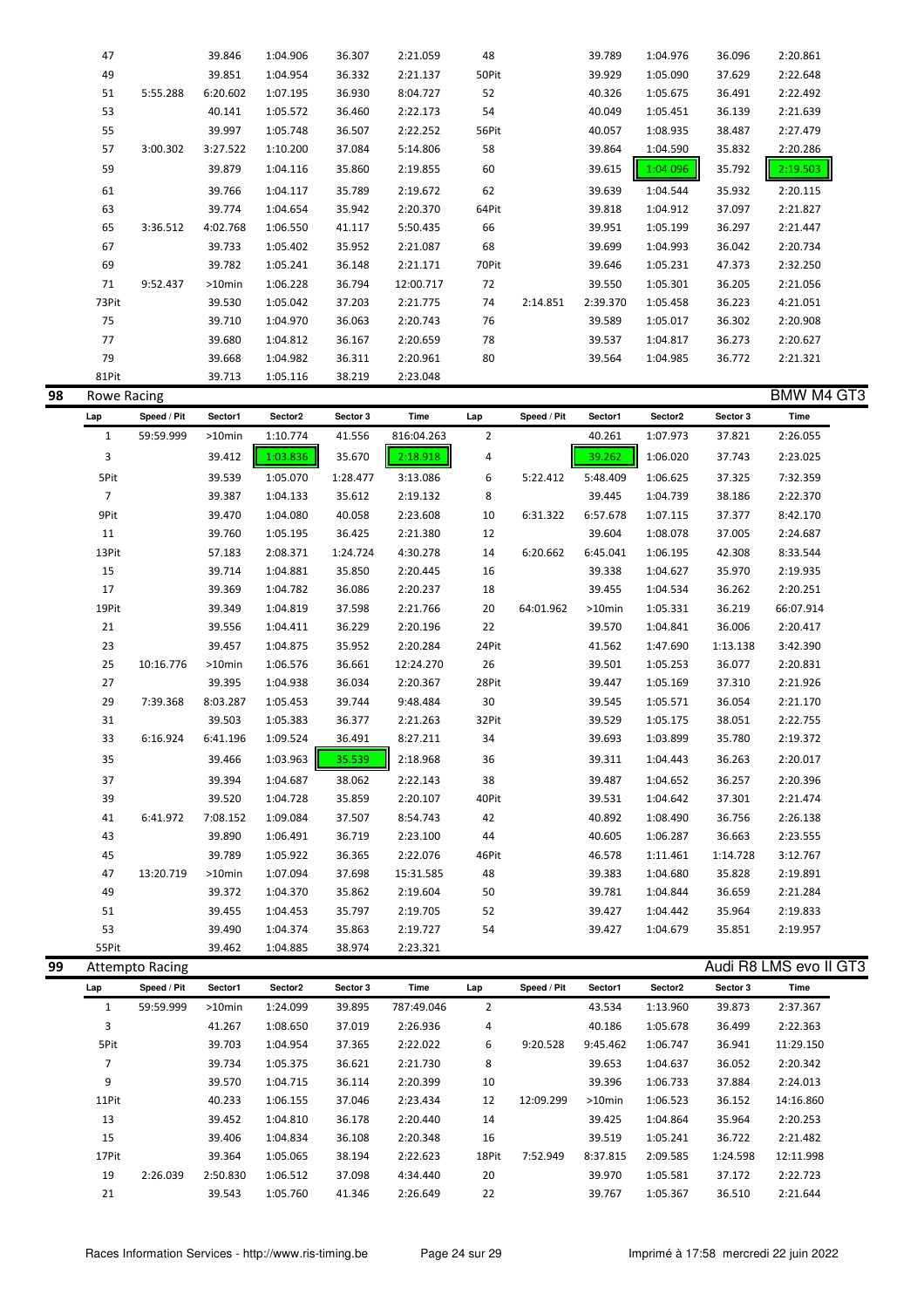|     | 23Pit               |           | 39.999    | 1:05.791 | 37.365 | 2:23.155  | 24    | 7:09.804  | 7:35.057  | 1:06.558 | 37.847 | 9:19.462                   |
|-----|---------------------|-----------|-----------|----------|--------|-----------|-------|-----------|-----------|----------|--------|----------------------------|
|     | 25                  |           | 42.016    | 1:09.311 | 39.351 | 2:30.678  | 26    |           | 39.706    | 1:03.845 | 35.928 | 2:19.479                   |
|     | 27                  |           | 39.302    | 1:03.732 | 35.807 | 2:18.841  | 28    |           | 39.367    | 1:03.817 | 35.559 | 2:18.743                   |
|     | 29Pit               |           | 40.326    | 1:04.316 | 38.048 | 2:22.690  | 30    | 18:29.368 | $>10$ min | 1:08.454 | 40.244 | 20:43.937                  |
|     | 31                  |           | 39.787    | 1:04.556 | 36.060 | 2:20.403  | 32    |           | 39.507    | 1:04.471 | 36.188 | 2:20.166                   |
|     | 33Pit               |           | 39.620    | 1:05.751 | 38.710 | 2:24.081  | 34    | 6:35.922  | 7:00.500  | 1:05.681 | 36.492 | 8:42.673                   |
|     | 35                  |           | 39.661    | 1:05.436 | 36.098 | 2:21.195  | 36    |           | 39.643    | 1:04.732 | 36.050 | 2:20.425                   |
|     | 37                  |           | 39.605    | 1:04.595 | 37.260 | 2:21.460  | 38Pit |           | 39.909    | 1:04.940 | 36.889 | 2:21.738                   |
|     | 39                  | 25:49.248 | $>10$ min | 1:05.717 | 37.158 | 28:20.032 | 40    |           | 39.760    | 1:05.371 | 36.021 | 2:21.152                   |
|     | 41                  |           | 39.710    | 1:05.539 | 36.348 | 2:21.597  | 42Pit |           | 39.710    | 1:04.961 | 36.709 | 2:21.380                   |
| 100 | <b>Toksport WRT</b> |           |           |          |        |           |       |           |           |          |        | Porsche 911 GT3-R (991.II) |

| Lap         | Speed / Pit | Sector1   | Sector2  | Sector 3 | Time       | Lap            | Speed / Pit | Sector1  | Sector2  | Sector 3 | Time      |
|-------------|-------------|-----------|----------|----------|------------|----------------|-------------|----------|----------|----------|-----------|
| $\mathbf 1$ | 59:59.999   | $>10$ min | 1:06.550 | 36.498   | 800:34.022 | $\overline{2}$ |             | 39.547   | 1:05.145 | 35.878   | 2:20.570  |
| 3           |             | 39.334    | 1:04.788 | 35.611   | 2:19.733   | 4              |             | 39.341   | 1:04.608 | 35.750   | 2:19.699  |
| 5           |             | 39.549    | 1:04.614 | 35.961   | 2:20.124   | 6Pit           |             | 39.543   | 1:05.559 | 37.594   | 2:22.696  |
| 7           | 3:58.174    | 4:25.027  | 1:07.167 | 36.904   | 6:09.098   | 8              |             | 39.934   | 1:04.973 | 36.273   | 2:21.180  |
| 9           |             | 39.449    | 1:03.810 | 35.568   | 2:18.827   | 10Pit          |             | 39.376   | 1:04.163 | 56.824   | 2:40.363  |
| $11\,$      | 2:32.981    | 3:23.964  | 1:05.497 | 35.811   | 5:05.272   | 12             |             | 39.463   | 1:03.739 | 35.572   | 2:18.774  |
| 13          |             | 39.412    | 1:03.892 | 35.602   | 2:18.906   | 14             |             | 39.329   | 1:04.129 | 35.582   | 2:19.040  |
| 15          |             | 39.396    | 1:04.054 | 35.561   | 2:19.011   | 16             |             | 39.419   | 1:04.447 | 36.020   | 2:19.886  |
| 17          |             | 39.511    | 1:04.660 | 36.003   | 2:20.174   | 18             |             | 39.417   | 1:04.465 | 35.909   | 2:19.791  |
| 19          |             | 39.362    | 1:04.515 | 35.832   | 2:19.709   | 20             |             | 39.194   | 1:04.832 | 35.914   | 2:19.940  |
| 21          |             | 39.385    | 1:04.998 | 35.910   | 2:20.293   | 22             |             | 39.249   | 1:52.073 | 1:25.006 | 3:56.328  |
| 23          |             | 1:40.151  | 1:47.242 | 37.253   | 4:04.646   | 24             |             | 40.378   | 1:07.686 | 38.422   | 2:26.486  |
| 25          |             | 40.606    | 1:05.773 | 36.354   | 2:22.733   | 26             |             | 39.543   | 1:06.121 | 35.775   | 2:21.439  |
| 27          |             | 39.305    | 1:04.832 | 35.575   | 2:19.712   | 28             |             | 39.257   | 1:04.356 | 35.624   | 2:19.237  |
| 29          |             | 39.245    | 1:04.988 | 35.860   | 2:20.093   | $30\,$         |             | 39.267   | 1:04.847 | 35.768   | 2:19.882  |
| 31          |             | 39.307    | 1:05.063 | 35.767   | 2:20.137   | 32             |             | 39.270   | 1:05.337 | 36.199   | 2:20.806  |
| 33Pit       |             | 39.344    | 1:05.381 | 37.368   | 2:22.093   | 34             | 29:47.925   | >10min   | 1:05.530 | 36.566   | 31:55.310 |
| 35          |             | 39.750    | 1:04.831 | 36.159   | 2:20.740   | 36Pit          |             | 39.620   | 1:05.498 | 37.571   | 2:22.689  |
| 37          | 3:30.704    | 3:55.749  | 1:05.217 | 36.447   | 5:37.413   | 38             |             | 39.601   | 1:03.679 | 35.636   | 2:18.916  |
| 39          |             | 39.612    | 1:03.419 | 35.516   | 2:18.547   | 40             |             | 41.085   | 1:10.649 | 37.039   | 2:28.773  |
| 41          |             | 39.378    | 1:03.495 | 35.430   | 2:18.303   | 42Pit          |             | 39.431   | 1:03.825 | 38.541   | 2:21.797  |
| 43          | 5:07.334    | 5:31.881  | 1:05.020 | 36.007   | 7:12.908   | 44             |             | 39.439   | 1:03.874 | 36.530   | 2:19.843  |
| 45Pit       |             | 39.469    | 1:04.191 | 37.853   | 2:21.513   | 46             | 55:27.835   | >10min   | 1:05.765 | 35.984   | 57:35.187 |
| 47          |             | 39.560    | 1:03.675 | 35.556   | 2:18.791   | 48             |             | 39.452   | 1:03.365 | 35.405   | 2:18.222  |
| 49          |             | 39.408    | 1:03.665 | 35.548   | 2:18.621   | 50             |             | 39.394   | 1:04.940 | 36.385   | 2:20.719  |
| 51Pit       |             | 39.602    | 1:04.305 | 36.982   | 2:20.889   | 52             | 6:19.626    | 6:43.870 | 1:05.011 | 36.199   | 8:25.080  |
| 53          |             | 39.476    | 1:03.985 | 35.712   | 2:19.173   | 54             |             | 39.475   | 1:03.916 | 35.817   | 2:19.208  |
| 55Pit       |             | 39.524    | 1:04.066 | 39.498   | 2:23.088   | 56             | 12:14.803   | >10min   | 1:04.847 | 36.013   | 14:19.812 |
| 57          |             | 39.347    | 1:04.084 | 35.804   | 2:19.235   | 58             |             | 39.369   | 1:04.076 | 35.666   | 2:19.111  |
| 59          |             | 39.305    | 1:04.113 | 36.237   | 2:19.655   | 60             |             | 39.371   | 1:04.540 | 35.782   | 2:19.693  |
| 61          |             | 39.271    | 1:04.140 | 35.835   | 2:19.246   | 62             |             | 39.303   | 1:04.373 | 35.736   | 2:19.412  |
| 63          |             | 39.255    | 1:04.647 | 35.692   | 2:19.594   | 64             |             | 39.336   | 1:04.299 | 36.058   | 2:19.693  |
| 65Pit       |             | 39.289    | 1:36.319 | 1:47.481 | 4:03.089   |                |             |          |          |          |           |

| 107 | <b>CMR</b> |             |           |          |          |            |       |             |          |          |          | <b>Bentley Continental GT3</b> |  |
|-----|------------|-------------|-----------|----------|----------|------------|-------|-------------|----------|----------|----------|--------------------------------|--|
|     | Lap        | Speed / Pit | Sector1   | Sector2  | Sector 3 | Time       | Lap   | Speed / Pit | Sector1  | Sector2  | Sector 3 | Time                           |  |
|     | 1          | 59:59.999   | $>10$ min | 1:15.578 | 42.260   | 847:37.521 | 2     |             | 42.320   | 1:14.153 | 40.448   | 2:36.921                       |  |
|     | 3          |             | 41.551    | 1:12.128 | 38.942   | 2:32.621   | 4     |             | 41.925   | 1:10.458 | 44.169   | 2:36.552                       |  |
|     | 5Pit       |             | 1:39.424  | 2:08.412 | 1:25.073 | 5:12.909   | 6     | 2:35.116    | 3:02.529 | 1:12.401 | 39.126   | 4:54.056                       |  |
|     | 7          |             | 41.532    | 1:11.117 | 39.197   | 2:31.846   | 8     |             | 41.266   | 1:09.969 | 38.482   | 2:29.717                       |  |
|     | 9          |             | 40.962    | 1:10.030 | 37.828   | 2:28.820   | 10    |             | 40.681   | 1:10.612 | 37.921   | 2:29.214                       |  |
|     | 11Pit      |             | 41.042    | 1:10.024 | 41.652   | 2:32.718   | 12    | 8:10.478    | 8:37.392 | 1:11.523 | 38.424   | 10:27.339                      |  |
|     | 13         |             | 40.793    | 1:09.000 | 37.657   | 2:27.450   | 14    |             | 40.662   | 1:08.297 | 39.622   | 2:28.581                       |  |
|     | 15         |             | 39.948    | 1:08.019 | 37.559   | 2:25.526   | 16Pit |             | 40.288   | 1:12.203 | 40.888   | 2:33.379                       |  |
|     | 17         | 15:56.363   | >10min    | 1:07.378 | 37.229   | 18:06.519  | 18    |             | 40.315   | 1:05.390 | 37.001   | 2:22.706                       |  |
|     | 19         |             | 41.002    | 1:04.986 | 36.439   | 2:22.427   | 20    |             | 40.097   | 1:05.308 | 36.247   | 2:21.652                       |  |
|     | 21         |             | 39.924    | 1:05.239 | 36.344   | 2:21.507   | 22Pit |             | 40.091   | 1:07.179 | 38.374   | 2:25.644                       |  |
|     | 23Pit      | 69:08.322   | >10min    | 1:26.930 | 1:00.196 | 72:03.128  | 24    | 2:32.551    | 2:59.826 | 1:14.000 | 40.651   | 4:54.477                       |  |
|     | 25         |             | 41.687    | 1:13.131 | 40.709   | 2:35.527   | 26    |             | 41.240   | 1:11.266 | 38.871   | 2:31.377                       |  |
|     | 27         |             | 41.319    | 1:11.696 | 40.264   | 2:33.279   | 28    |             | 41.697   | 1:11.605 | 38.406   | 2:31.708                       |  |
|     |            |             |           |          |          |            |       |             |          |          |          |                                |  |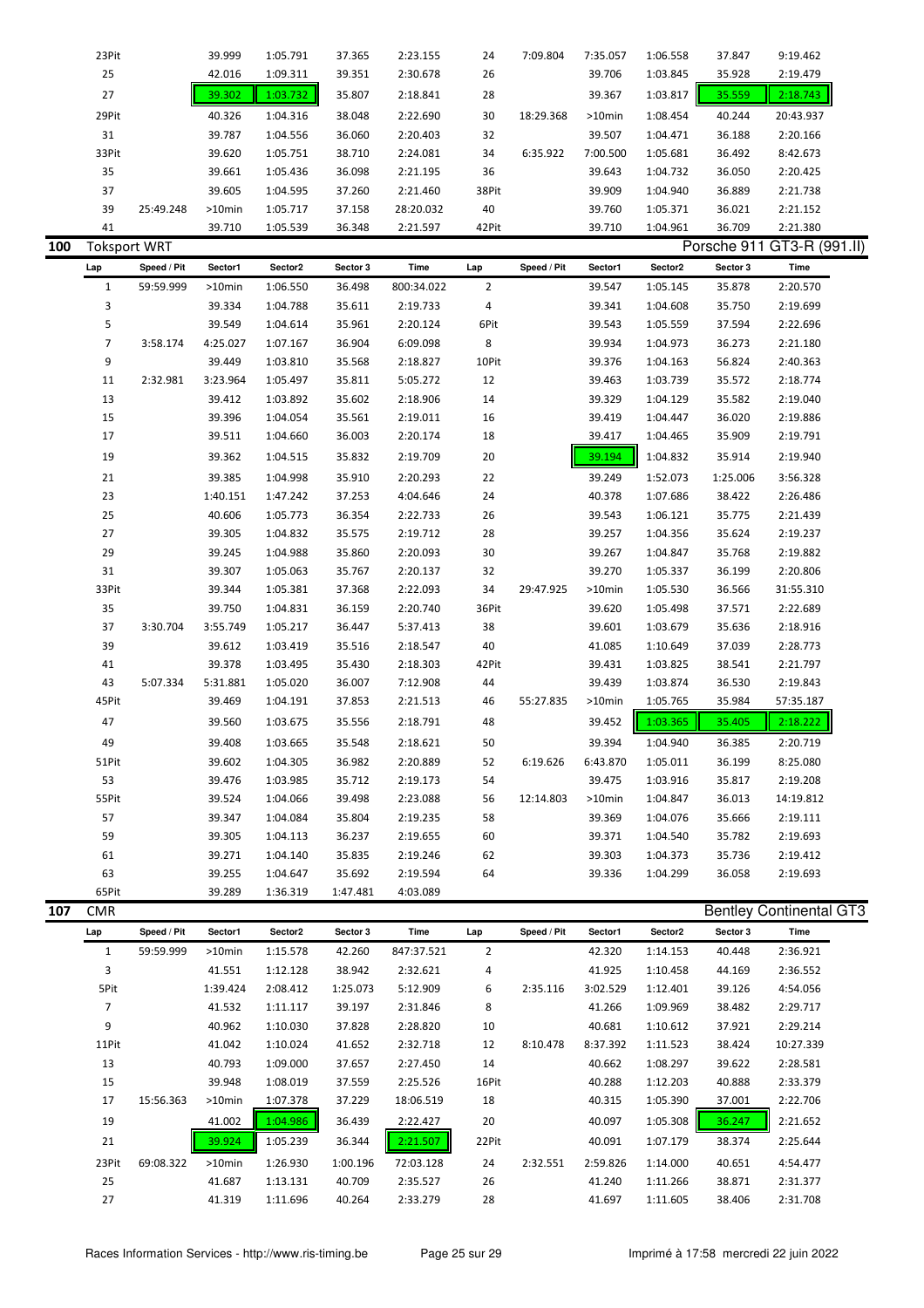|     | 29           |             | 41.643   | 1:10.732 | 39.026   | 2:31.401   | 30             |             | 41.124    | 1:11.263 | 39.739   | 2:32.126                    |
|-----|--------------|-------------|----------|----------|----------|------------|----------------|-------------|-----------|----------|----------|-----------------------------|
|     | 31           |             | 41.382   | 1:10.571 | 38.980   | 2:30.933   | 32Pit          |             | 41.253    | 1:11.948 | 41.489   | 2:34.690                    |
| 159 | Garage 59    |             |          |          |          |            |                |             |           |          |          | McLaren 720 S GT3           |
|     |              |             |          |          |          |            |                |             |           |          |          |                             |
|     | Lap          | Speed / Pit | Sector1  | Sector2  | Sector 3 | Time       | Lap            | Speed / Pit | Sector1   | Sector2  | Sector 3 | <b>Time</b>                 |
|     | $\mathbf{1}$ | 59:59.999   | >10min   | 1:07.036 | 36.268   | 808:18.737 | 2              |             | 39.515    | 1:04.436 | 39.315   | 2:23.266                    |
|     | 3            |             | 39.568   | 1:05.020 | 36.029   | 2:20.617   | 4              |             | 39.399    | 1:04.198 | 35.755   | 2:19.352                    |
|     | 5            |             | 39.302   | 1:04.438 | 39.892   | 2:23.632   | 6              |             | 39.405    | 1:04.129 | 35.544   | 2:19.078                    |
|     | 7Pit         |             | 39.343   | 1:04.800 | 37.800   | 2:21.943   | 8              | 14:03.769   | >10min    | 1:06.592 | 38.993   | 16:14.457                   |
|     | 9            |             | 39.583   | 1:04.541 | 35.902   | 2:20.026   | 10             |             | 39.546    | 1:04.263 | 35.830   | 2:19.639                    |
|     | 11           |             | 39.461   | 1:04.341 | 36.179   | 2:19.981   | 12Pit          |             | 39.437    | 1:04.548 | 37.210   | 2:21.195                    |
|     | 13           |             |          |          |          |            |                |             |           |          |          |                             |
|     |              | 5:25.738    | 5:51.333 | 1:06.803 | 1:08.260 | 8:06.396   | 14             |             | 1:40.071  | 2:09.509 | 1:24.536 | 5:14.116                    |
|     | 15           |             | 40.958   | 1:07.274 | 37.274   | 2:25.506   | 16             |             | 40.104    | 1:05.612 | 36.100   | 2:21.816                    |
|     | 17           |             | 39.689   | 1:05.275 | 36.518   | 2:21.482   | 18             |             | 39.893    | 1:05.751 | 36.353   | 2:21.997                    |
|     | 19           |             | 39.713   | 1:05.456 | 36.540   | 2:21.709   | 20             |             | 39.766    | 1:05.407 | 36.490   | 2:21.663                    |
|     | 21           |             | 39.862   | 1:05.811 | 38.212   | 2:23.885   | 22Pit          |             | 39.781    | 1:06.077 | 38.100   | 2:23.958                    |
|     | 23           | 8:55.553    | 9:21.800 | 1:10.677 | 37.858   | 11:10.335  | 24             |             | 39.813    | 1:04.997 | 36.134   | 2:20.944                    |
|     | 25           |             | 39.510   | 1:04.833 | 36.069   | 2:20.412   | 26             |             | 39.568    | 1:04.920 | 36.008   | 2:20.496                    |
|     | 27Pit        |             | 39.531   | 1:05.481 | 46.071   | 2:31.083   | 28             | 11:50.373   | >10min    | 1:07.388 | 36.615   | 14:00.209                   |
|     | 29           |             | 39.700   | 1:04.816 | 36.262   | 2:20.778   | 30             |             | 39.618    | 1:05.099 | 36.156   | 2:20.873                    |
|     | 31           |             | 39.604   | 1:04.720 | 36.140   | 2:20.464   | 32             |             | 39.553    | 1:05.323 | 36.089   | 2:20.965                    |
|     | 33           |             | 39.573   | 1:05.061 | 36.233   | 2:20.867   | 34             |             | 39.489    | 1:06.201 | 36.915   | 2:22.605                    |
|     | 35           |             | 39.628   | 1:05.330 | 38.018   | 2:22.976   | 36             |             | 39.643    | 1:05.436 | 36.195   | 2:21.274                    |
|     | 37           |             | 39.458   | 1:05.832 | 36.210   | 2:21.500   | 38             |             | 39.568    | 1:05.715 | 36.279   | 2:21.562                    |
|     | 39Pit        |             | 39.835   | 1:05.143 | 37.819   | 2:22.797   | 40             | 5:29.430    | 5:55.386  | 1:10.126 | 37.104   | 7:42.616                    |
|     | 41Pit        |             | 41.027   | 1:06.087 | 38.498   | 2:25.612   | 42             | 15:18.204   | >10min    | 1:06.416 | 36.662   | 17:27.179                   |
|     | 43           |             | 40.170   | 1:05.566 | 36.366   | 2:22.102   | 44             |             | 40.303    | 1:05.923 | 38.055   | 2:24.281                    |
|     | 45           |             | 39.786   | 1:05.356 | 36.236   | 2:21.378   | 46             |             | 39.817    | 1:05.536 | 36.299   | 2:21.652                    |
|     |              |             |          |          |          |            |                |             |           |          |          |                             |
|     | 47           |             | 39.571   | 1:06.406 | 37.407   | 2:23.384   | 48Pit          |             | 39.777    | 1:17.690 | 46.770   | 2:44.237                    |
|     | 49Pit        | 35:45.392   | >10min   | 1:08.800 | 38.383   | 37:59.011  | 50             | 2:32.445    | 2:58.366  | 1:10.283 | 41.369   | 4:50.018                    |
|     | 51           |             | 40.328   | 1:06.037 | 36.760   | 2:23.125   | 52             |             | 39.542    | 1:04.981 | 36.204   | 2:20.727                    |
|     | 53           |             | 39.480   | 1:04.309 | 36.028   | 2:19.817   | 54             |             | 39.531    | 1:04.196 | 35.827   | 2:19.554                    |
|     | 55Pit        |             | 39.492   | 1:07.750 | 38.635   | 2:25.877   | 56             | 8:37.747    | 9:03.495  | 1:05.573 | 37.153   | 10:46.221                   |
|     | 57           |             | 39.569   | 1:04.410 | 35.916   | 2:19.895   | 58             |             | 39.443    | 1:04.526 | 35.853   | 2:19.822                    |
|     | 59           |             | 39.290   | 1:07.149 | 37.267   | 2:23.706   | 60             |             | 39.329    | 1:04.520 | 35.858   | 2:19.707                    |
|     | 61           |             | 39.294   | 1:04.533 | 35.771   | 2:19.598   | 62Pit          |             | 39.456    | 1:04.745 | 37.256   | 2:21.457                    |
|     | 63           | 2:57.934    | 3:23.384 | 1:07.285 | 36.609   | 5:07.278   | 64             |             | 40.041    | 1:05.881 | 36.152   | 2:22.074                    |
|     | 65           |             | 39.735   | 1:05.182 | 36.582   | 2:21.499   | 66             |             | 39.839    | 1:05.534 | 36.284   | 2:21.657                    |
|     | 67Pit        |             | 39.824   | 1:05.421 | 1:04.221 | 2:49.466   |                |             |           |          |          |                             |
| 163 | <b>VSR</b>   |             |          |          |          |            |                |             |           |          |          | Lamborghini Huracan GT3 Evo |
|     |              |             |          |          |          |            |                |             |           |          |          |                             |
|     | Lap          | Speed / Pit | Sector1  | Sector2  | Sector 3 | Time       | Lap            | Speed / Pit | Sector1   | Sector2  | Sector 3 | Time                        |
|     | 1            | 59:59.999   | >10min   | 1:07.079 | 37.117   | 834:45.014 | $\overline{2}$ |             | 39.925    | 1:05.166 | 36.672   | 2:21.763                    |
|     | 3            |             | 39.797   | 1:05.348 | 38.895   | 2:24.040   | 4              |             | 40.044    | 1:06.077 | 37.696   | 2:23.817                    |
|     | 5            |             | 40.101   | 1:08.974 | 38.907   | 2:27.982   | 6              |             | 40.149    | 1:05.565 | 36.644   | 2:22.358                    |
|     | 7Pit         |             | 41.091   | 1:07.458 | 38.765   | 2:27.314   | 8Pit           | 4:17.220    | 4:42.655  | 1:06.672 | 1:09.400 | 6:58.727                    |
|     | 9            | 13:37.315   | >10min   | 1:06.185 | 37.900   | 15:47.866  | 10             |             | 40.119    | 1:05.007 | 36.051   | 2:21.177                    |
|     | 11           |             | 39.814   | 1:05.869 | 36.151   | 2:21.834   | 12             |             | 39.831    | 1:04.385 | 35.947   | 2:20.163                    |
|     | 13Pit        |             | 39.802   | 1:04.569 | 36.820   | 2:21.191   | 14             | 1:59.756    | 2:25.720  | 1:05.597 | 37.395   | 4:08.712                    |
|     | 15           |             | 39.687   | 1:04.443 | 36.161   | 2:20.291   | 16             |             | 39.598    | 1:05.624 | 36.226   | 2:21.448                    |
|     | 17           |             | 39.773   | 1:04.261 | 35.944   | 2:19.978   | 18             |             | 39.803    | 1:04.456 | 36.035   | 2:20.294                    |
|     | 19Pit        |             | 39.696   | 1:04.937 | 37.767   | 2:22.400   | 20             | 23:02.223   | $>10$ min | 1:06.133 | 36.699   | 25:10.615                   |
|     |              |             |          | 1:04.949 |          |            | 22             |             | 39.972    | 1:04.769 |          | 2:21.017                    |
|     | 21           |             | 39.992   |          | 36.153   | 2:21.094   |                |             |           |          | 36.276   |                             |
|     | 23           |             | 39.885   | 1:04.965 | 36.308   | 2:21.158   | 24Pit          |             | 39.977    | 1:06.970 | 38.021   | 2:24.968                    |
|     | 25           | 9:45.052    | >10min   | 1:05.746 | 36.875   | 11:53.101  | 26             |             | 40.233    | 1:04.966 | 36.434   | 2:21.633                    |
|     | 27           |             | 40.274   | 1:04.888 | 36.299   | 2:21.461   | 28Pit          |             | 40.192    | 1:05.209 | 40.342   | 2:25.743                    |
|     | 29           | 13:57.697   | >10min   | 1:07.374 | 36.968   | 16:07.998  | 30             |             | 40.261    | 1:05.572 | 36.337   | 2:22.170                    |
|     | 31           |             | 40.091   | 1:05.301 | 36.377   | 2:21.769   | 32Pit          |             | 40.841    | 1:08.051 | 47.218   | 2:36.110                    |
|     | 33           | 25:39.754   | >10min   | 1:06.422 | 37.503   | 27:49.246  | 34             |             | 40.161    | 1:04.569 | 36.260   | 2:20.990                    |
|     | 35           |             | 39.825   | 1:04.567 | 36.286   | 2:20.678   | 36             |             | 39.870    | 1:04.547 | 36.387   | 2:20.804                    |
|     | 37Pit        |             | 39.857   | 1:04.655 | 37.202   | 2:21.714   | 38             | 1:43.648    | 2:08.048  | 1:05.643 | 36.627   | 3:50.318                    |
|     | 39           |             | 39.766   | 1:04.518 | 35.957   | 2:20.241   | 40Pit          |             | 40.072    | 1:04.752 | 36.969   | 2:21.793                    |
|     | 41           | 27:25.974   | >10min   | 1:06.683 | 37.177   | 29:35.153  | 42             |             | 40.324    | 1:05.392 | 36.586   | 2:22.302                    |
|     |              |             |          |          |          |            |                |             |           |          |          |                             |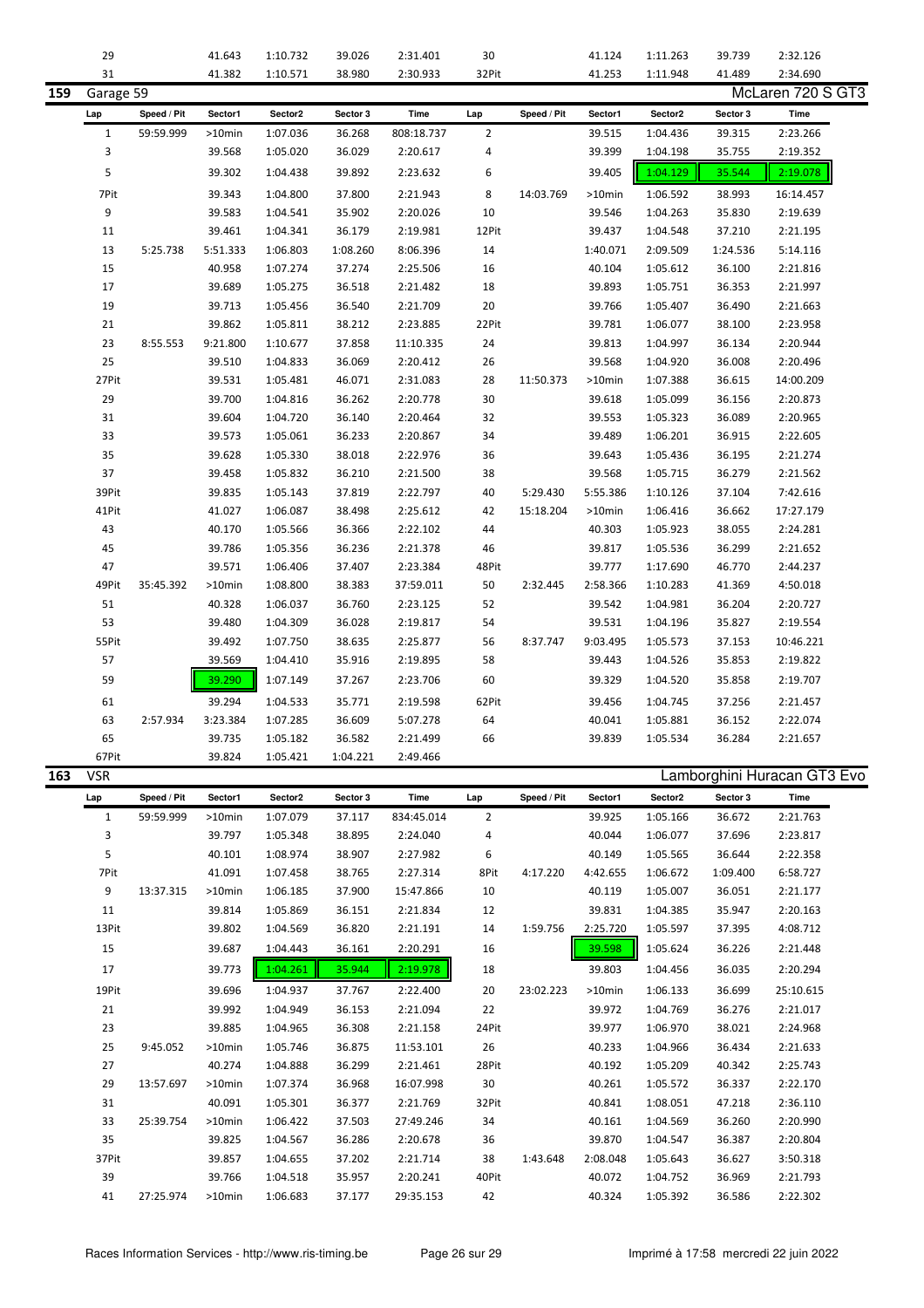|     | 43             |                           | 39.959           | 1:04.955             | 36.374           | 2:21.288             | 44             |             | 39.845           | 1:04.992             | 36.452           | 2:21.289                    |  |
|-----|----------------|---------------------------|------------------|----------------------|------------------|----------------------|----------------|-------------|------------------|----------------------|------------------|-----------------------------|--|
|     | 45             |                           | 39.876           | 1:05.090             | 36.598           | 2:21.564             | 46             |             | 40.092           | 1:06.591             | 36.925           | 2:23.608                    |  |
|     | 47             |                           | 39.940           | 1:05.204             | 36.401           | 2:21.545             | 48             |             | 39.899           | 1:05.330             | 36.378           | 2:21.607                    |  |
|     | 49             |                           | 40.116           | 1:05.052             | 36.436           | 2:21.604             | 50Pit          |             | 40.013           | 1:05.708             | 37.824           | 2:23.545                    |  |
| 188 | Garage 59      |                           |                  |                      |                  |                      |                |             |                  |                      |                  | McLaren 720 S GT3           |  |
|     | Lap            | Speed / Pit               | Sector1          | Sector2              | Sector 3         | <b>Time</b>          | Lap            | Speed / Pit | Sector1          | Sector2              | Sector 3         | <b>Time</b>                 |  |
|     | $\mathbf{1}$   | 59:59.999                 | >10min           | 1:10.669             | 38.457           | 799:18.475           | 2              |             | 40.505           | 1:08.629             | 37.484           | 2:26.618                    |  |
|     | 3              |                           | 40.046           | 1:06.516             | 36.953           | 2:23.515             | 4              |             | 39.947           | 1:06.068             | 36.846           | 2:22.861                    |  |
|     | 5              |                           | 40.348           | 1:06.348             | 36.957           | 2:23.653             | 6              |             | 39.961           | 1:06.097             | 36.837           | 2:22.895                    |  |
|     | $\overline{7}$ |                           | 40.977           | 1:06.550             | 36.772           | 2:24.299             | 8              |             | 39.897           | 1:06.869             | 38.559           | 2:25.325                    |  |
|     | 9Pit           |                           | 41.417           | 1:07.905             | 39.541           | 2:28.863             | 10             | 15:40.459   | >10min           | 1:09.467             | 37.109           | 17:53.071                   |  |
|     |                |                           |                  | 1:07.276             | 37.784           |                      |                |             |                  |                      |                  |                             |  |
|     | 11             |                           | 39.987           |                      |                  | 2:25.047             | 12             |             | 39.807           | 1:05.537             | 36.381           | 2:21.725                    |  |
|     | 13             |                           | 39.790           | 1:05.568             | 36.294           | 2:21.652             | 14             |             | 39.526           | 1:05.367             | 36.265           | 2:21.158                    |  |
|     | 15             |                           | 40.298           | 1:06.115             | 36.686           | 2:23.099             | 16             |             | 39.722           | 1:05.387             | 36.397           | 2:21.506                    |  |
|     | 17Pit          |                           | 39.432           | 1:06.819             | 39.453           | 2:25.704             | 18             | 9:40.812    | >10min           | 1:05.796             | 36.769           | 11:49.455                   |  |
|     | 19             |                           | 39.630           | 1:04.522             | 35.794           | 2:19.946             | 20             |             | 39.564           | 1:05.340             | 36.840           | 2:21.744                    |  |
|     | 21             |                           | 39.452           | 1:04.568             | 36.364           | 2:20.384             | 22             |             | 39.469           | 1:04.648             | 36.897           | 2:21.014                    |  |
|     | 23             |                           | 40.955           | 1:05.776             | 37.492           | 2:24.223             | 24Pit          |             | 39.298           | 1:05.128             | 38.047           | 2:22.473                    |  |
|     | 25             | 44:40.319                 | >10min           | 1:06.296             | 36.365           | 46:48.238            | 26             |             | 39.893           | 1:05.369             | 36.053           | 2:21.315                    |  |
|     | 27             |                           | 39.870           | 1:04.979             | 36.102           | 2:20.951             | 28             |             | 39.667           | 1:05.819             | 36.370           | 2:21.856                    |  |
|     | 29             |                           | 39.788           | 1:05.198             | 36.880           | 2:21.866             | 30Pit          |             | 39.719           | 1:05.645             | 37.857           | 2:23.221                    |  |
|     | 31             | 10:26.545                 | >10min           | 1:06.059             | 36.393           | 12:34.277            | 32             |             | 40.161           | 1:05.481             | 36.429           | 2:22.071                    |  |
|     | 33Pit          |                           | 45.886           | 1:28.814             | 1:13.089         | 3:27.789             | 34             | 9:50.018    | >10min           | 1:06.304             | 36.800           | 11:58.154                   |  |
|     | 35Pit          |                           | 40.121           | 1:05.445             | 37.519           | 2:23.085             | 36             | 2:24.639    | 2:49.226         | 1:05.068             | 36.201           | 4:30.495                    |  |
|     | 37             |                           | 39.525           | 1:03.863             | 35.845           | 2:19.233             | 38             |             | 39.459           | 1:03.904             | 35.611           | 2:18.974                    |  |
|     | 39Pit          |                           | 39.496           | 1:08.605             | 42.128           | 2:30.229             | 40Pit          | 31:29.744   | >10min           | 1:07.064             | 39.274           | 33:41.772                   |  |
|     | 41             | 4:15.818                  | 4:40.958         | 1:06.016             | 40.176           | 6:27.150             | 42             |             | 39.731           | 1:04.922             | 35.880           | 2:20.533                    |  |
|     | 43             |                           | 39.528           | 1:04.680             | 35.953           | 2:20.161             | 44             |             | 39.418           | 1:04.487             | 35.771           | 2:19.676                    |  |
|     | 45             |                           | 39.305           | 1:04.933             | 36.074           | 2:20.312             | 46Pit          |             | 39.175           | 1:05.119             | 39.952           | 2:24.246                    |  |
|     | 47             | 13:03.977                 | >10min           | 1:04.800             | 36.414           | 15:10.214            | 48             |             | 39.375           | 1:04.444             | 35.886           | 2:19.705                    |  |
|     | 49             |                           | 39.159           | 1:04.318             | 35.751           | 2:19.228             | 50             |             | 39.241           | 1:04.399             | 35.751           | 2:19.391                    |  |
|     |                |                           |                  |                      |                  |                      |                |             |                  |                      |                  |                             |  |
|     |                |                           |                  |                      |                  |                      |                |             |                  |                      |                  |                             |  |
|     | 51Pit          |                           | 39.126           | 1:04.624             | 39.866           | 2:23.616             | 52             | 7:25.882    | 7:52.283         | 1:07.116             | 36.914           | 9:36.313                    |  |
|     | 53             |                           | 39.712           | 1:04.820             | 37.717           | 2:22.249             | 54             |             | 39.290           | 1:03.628             | 35.940           | 2:18.858                    |  |
|     | 55             |                           | 39.245           | 1:04.084             | 35.727           | 2:19.056             | 56Pit          |             | 39.306           | 1:06.234             | 56.236           | 2:41.776                    |  |
| 221 |                | <b>GPX Martini Racing</b> |                  |                      |                  |                      |                |             |                  |                      |                  | Porsche 911 GT3-R (991.II)  |  |
|     | Lap            | Speed / Pit               | Sector1          | Sector2              | Sector 3         | Time                 | Lap            | Speed / Pit | Sector1          | Sector2              | Sector 3         | Time                        |  |
|     | 1              | 59:59.999                 | >10min           | 1:06.302             | 36.832           | 921:22.315           | 2              |             | 39.876           | 1:05.839             | 36.125           | 2:21.840                    |  |
|     | 3              |                           | 39.624           | 1:04.087             | 35.657           | 2:19.368             | 4              |             | 39.533           | 1:04.583             | 35.864           | 2:19.980                    |  |
|     |                |                           |                  |                      |                  |                      |                |             |                  |                      |                  |                             |  |
|     | 5              |                           | 39.633           | 1:04.362             | 35.841           | 2:19.836             | 6              |             | 39.574           | 1:04.971             | 35.898           | 2:20.443                    |  |
|     | 7Pit           |                           | 39.567           | 1:06.636             | 37.520           | 2:23.723             |                |             |                  |                      |                  |                             |  |
| 563 | <b>VSR</b>     |                           |                  |                      |                  |                      |                |             |                  |                      |                  | Lamborghini Huracan GT3 Evo |  |
|     | Lap            | Speed / Pit               | Sector1          | Sector2              | Sector 3         | Time                 | Lap            | Speed / Pit | Sector1          | Sector2              | Sector 3         | <b>Time</b>                 |  |
|     | $\mathbf{1}$   | 59:59.999                 | >10min           | 1:07.135             | 36.488           | 809:43.393           | $\overline{2}$ |             | 40.127           | 1:04.298             | 36.155           | 2:20.580                    |  |
|     | 3              |                           | 40.070           | 1:10.587             | 37.284           | 2:27.941             | 4              |             | 39.929           | 1:04.307             | 35.858           | 2:20.094                    |  |
|     | 5Pit           |                           | 44.418           | 1:13.258             | 40.003           | 2:37.679             | 6              | 19:21.006   | $>10$ min        | 1:09.506             | 39.081           | 21:35.777                   |  |
|     | $\overline{7}$ |                           | 40.981           | 1:05.811             | 38.167           | 2:24.959             | 8              |             | 42.078           | 1:05.788             | 37.280           | 2:25.146                    |  |
|     | 9Pit           |                           | 40.241           | 1:06.197             | 38.119           | 2:24.557             | 10             | 2:39.395    | 3:05.020         | 1:08.064             | 37.807           | 4:50.891                    |  |
|     | 11             |                           | 40.317           | 1:05.738             | 1:07.204         | 2:53.259             | 12Pit          |             | 1:39.129         | 2:08.621             | 1:23.762         | 5:11.512                    |  |
|     | 13             | 2:48.516                  | 3:13.926         | 1:06.649             | 37.284           | 4:57.859             | 14             |             | 40.558           | 1:06.025             | 36.390           | 2:22.973                    |  |
|     | 15             |                           | 40.030           | 1:05.701             | 37.462           | 2:23.193             | 16             |             | 39.861           | 1:05.743             | 36.449           | 2:22.053                    |  |
|     |                |                           |                  |                      |                  |                      |                |             |                  |                      |                  |                             |  |
|     | 17             |                           | 40.001           | 1:05.130             | 36.198           | 2:21.329             | 18Pit          |             | 40.066           | 1:05.131             | 37.470           | 2:22.667                    |  |
|     | 19             | 53:35.438                 | >10min           | 1:06.979             | 36.807           | 55:44.698            | 20             |             | 40.009           | 1:05.806             | 36.394           | 2:22.209                    |  |
|     | 21             |                           | 40.093           | 1:04.901             | 36.300           | 2:21.294             | 22             |             | 40.010           | 1:04.915             | 36.157           | 2:21.082                    |  |
|     | 23Pit          |                           | 39.987           | 1:05.089             | 37.218           | 2:22.294             | 24             | 5:38.372    | 6:03.684         | 1:05.660             | 36.945           | 7:46.289                    |  |
|     | 25Pit          |                           | 40.310           | 1:06.017             | 48.358           | 2:34.685             | 26             | 21:48.652   | >10min           | 1:05.268             | 36.532           | 23:55.730                   |  |
|     | 27             |                           | 40.291           | 1:04.554             | 36.205           | 2:21.050             | 28             |             | 40.125           | 1:04.441             | 36.003           | 2:20.569                    |  |
|     | 29             |                           | 40.080           | 1:04.647             | 36.136           | 2:20.863             | 30             |             | 40.063           | 1:05.694             | 36.213           | 2:21.970                    |  |
|     | 31             |                           | 40.080           | 1:05.200             | 36.230           | 2:21.510             | 32             |             | 39.964           | 1:04.808             | 36.242           | 2:21.014                    |  |
|     | 33Pit          |                           | 40.102           | 1:05.667             | 39.521           | 2:25.290             | 34             | 2:12.552    | 2:37.601         | 1:05.699             | 36.392           | 4:19.692                    |  |
|     | 35<br>37       |                           | 40.269<br>40.160 | 1:05.108<br>1:04.819 | 36.326<br>36.439 | 2:21.703<br>2:21.418 | 36<br>38       |             | 40.184<br>40.181 | 1:05.084<br>1:06.193 | 36.456<br>36.706 | 2:21.724<br>2:23.080        |  |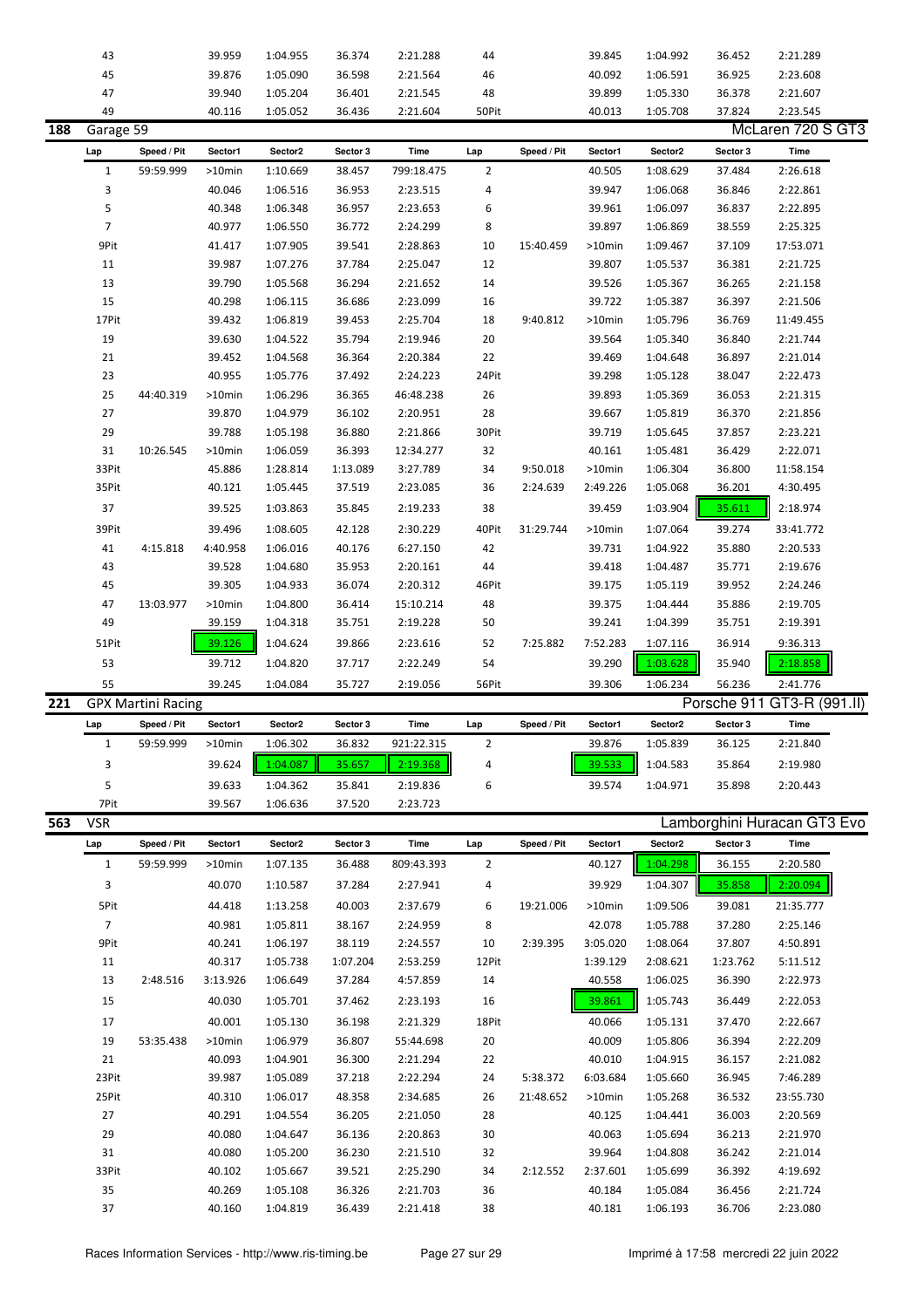| 39    |          | 40.080   | 1:04.915 | 36.424 | 2:21.419 | 40    | 40.219 | 1:09.011 | 42.984 | 2:32.214 |  |
|-------|----------|----------|----------|--------|----------|-------|--------|----------|--------|----------|--|
| 41    |          | 40.199   | 1:05.273 | 36.453 | 2:21.925 | 42Pit | 40.083 | 1:05.338 | 39.988 | 2:25.409 |  |
| 43    | 2:05.112 | 2:29.861 | 1:05.761 | 36.826 | 4:12.448 | 44    | 40.108 | 1:05.098 | 36.364 | 2:21.570 |  |
| 45    |          | 40.129   | 1:05.498 | 36.499 | 2:22.126 | 46    | 40.200 | 1:05.041 | 36.340 | 2:21.581 |  |
| 47    |          | 40.065   | 1:05.045 | 36.190 | 2:21.300 | 48    | 40.100 | 1:04.955 | 36.341 | 2:21.396 |  |
| 49Pit |          | 40.134   | 1:04.975 | 40.159 | 2:25.268 |       |        |          |        |          |  |

| 777 |              | Al Manar Racing by HRT    |                  |                      |                  |                      |                |             |          |          |          | Mercedes-AMG GT3           |
|-----|--------------|---------------------------|------------------|----------------------|------------------|----------------------|----------------|-------------|----------|----------|----------|----------------------------|
|     | Lap          | Speed / Pit               | Sector1          | Sector2              | Sector 3         | Time                 | Lap            | Speed / Pit | Sector1  | Sector2  | Sector 3 | Time                       |
|     | $\mathbf{1}$ | 59:59.999                 | >10min           | 1:05.892             | 36.204           | 791:15.809           | $\overline{2}$ |             | 39.697   | 1:04.109 | 36.650   | 2:20.456                   |
|     | 3            |                           | 39.623           | 1:03.930             | 36.031           | 2:19.584             | 4              |             | 39.751   | 1:04.030 | 35.791   | 2:19.572                   |
|     | 5            |                           | 39.651           | 1:04.133             | 36.273           | 2:20.057             | 6Pit           |             | 39.503   | 1:04.804 | 37.638   | 2:21.945                   |
|     | 7            | 5:39.257                  | 6:06.170         | 1:07.012             | 38.721           | 7:51.903             | 8              |             | 39.665   | 1:03.515 | 35.495   | 2:18.675                   |
|     | 9            |                           | 39.415           | 1:04.106             | 43.928           | 2:27.449             | 10             |             | 39.482   | 1:03.562 | 35.623   | 2:18.667                   |
|     | 11           |                           | 39.470           | 1:03.616             | 35.730           | 2:18.816             | 12Pit          |             | 39.501   | 1:04.347 | 38.543   | 2:22.391                   |
|     | 13           | 7:15.916                  | 7:41.620         | 1:06.667             | 37.067           | 9:25.354             | 14             |             | 40.056   | 1:04.788 | 36.272   | 2:21.116                   |
|     | 15           |                           | 39.927           | 1:04.813             | 36.197           | 2:20.937             | 16             |             | 39.582   | 1:04.819 | 37.296   | 2:21.697                   |
|     | 17           |                           | 39.674           | 1:04.923             | 35.873           | 2:20.470             | 18             |             | 39.716   | 1:04.736 | 35.999   | 2:20.451                   |
|     | 19           |                           | 39.684           | 1:04.804             | 35.818           | 2:20.306             | 20             |             | 39.554   | 1:04.964 | 35.954   | 2:20.472                   |
|     | 21           |                           | 39.507           | 1:04.736             | 36.090           | 2:20.333             | 22Pit          |             | 39.670   | 1:07.590 | 38.006   | 2:25.266                   |
|     | 23           | 9:13.666                  | 9:38.422         | 1:06.465             | 37.022           | 11:21.909            | 24             |             | 39.630   | 1:06.422 | 36.986   | 2:23.038                   |
|     | 25           |                           | 39.514           | 1:04.608             | 37.226           | 2:21.348             | 26             |             | 39.371   | 1:03.777 | 35.647   | 2:18.795                   |
|     | 27           |                           | 39.358           | 1:03.562             | 35.471           | 2:18.391             | 28             |             | 39.422   | 1:03.651 | 35.511   | 2:18.584                   |
|     | 29Pit        |                           | 39.397           | 1:04.141             | 37.135           | 2:20.673             | 30             | 5:40.839    | 6:05.937 | 1:06.482 | 38.928   | 7:51.347                   |
|     | 31           |                           | 39.790           | 1:04.444             | 35.986           | 2:20.220             | 32             |             | 39.453   | 1:04.186 | 35.722   | 2:19.361                   |
|     | 33           |                           | 39.381           | 1:04.444             | 36.540           | 2:20.365             | 34             |             | 39.170   | 1:04.733 | 35.822   | 2:19.725                   |
|     | 35           |                           | 39.444           | 1:04.766             | 35.830           | 2:20.040             | 36Pit          |             | 39.412   | 1:04.775 | 37.821   | 2:22.008                   |
|     | 37           | 9:59.958                  | >10min           | 1:07.790             | 36.806           | 12:10.067            | 38             |             | 39.753   | 1:04.793 | 36.070   | 2:20.616                   |
|     | 39           |                           | 39.845           | 1:04.546             | 36.116           | 2:20.507             | 40             |             | 39.720   | 1:05.362 | 35.987   | 2:21.069                   |
|     | 41           |                           | 39.618           | 1:04.967             | 37.080           | 2:21.665             | 42             |             | 39.657   | 1:04.495 | 36.005   | 2:20.157                   |
|     | 43           |                           | 39.850           | 1:05.084             | 36.065           | 2:20.999             | 44             |             | 39.796   | 1:05.136 | 36.066   | 2:20.998                   |
|     | 45           |                           | 39.690           | 1:04.863             | 36.642           | 2:21.195             | 46             |             | 39.817   | 1:05.582 | 36.272   | 2:21.671                   |
|     | 47           |                           | 39.688           | 1:05.023             | 36.232           | 2:20.943             | 48             |             | 39.752   | 1:04.883 | 36.007   | 2:20.642                   |
|     | 49           |                           | 39.790           | 1:04.673             | 36.196           | 2:20.659             | 50             |             | 39.831   | 1:04.969 | 36.274   | 2:21.074                   |
|     | 51           |                           | 39.826           | 1:04.715             | 36.027           | 2:20.568             | 52             |             | 39.769   | 1:04.991 | 36.021   | 2:20.781                   |
|     | 53           |                           | 39.823           | 1:04.930             | 36.188           | 2:20.941             | 54Pit          |             | 40.096   | 1:05.380 | 37.089   | 2:22.565                   |
|     | 55           | 12:26.310                 | >10min           | 1:06.073             | 36.467           | 14:34.215            | 56             |             | 39.728   | 1:04.428 | 36.358   | 2:20.514                   |
|     | 57           |                           | 39.811           | 1:04.231             | 35.968           | 2:20.010             | 58             |             | 39.695   | 1:03.982 | 35.784   | 2:19.461                   |
|     | 59           |                           | 39.870           | 1:07.014             | 36.770           | 2:23.654             | 60             |             | 39.730   | 1:04.188 | 35.932   | 2:19.850                   |
|     | 61           |                           | 39.670           | 1:04.287             | 35.838           | 2:19.795             | 62             |             | 39.524   | 1:04.354 | 35.692   | 2:19.570                   |
|     | 63Pit        |                           | 39.632           | 1:04.358             | 36.838           | 2:20.828             | 64             | 3:35.651    | 4:00.683 | 1:05.611 | 37.054   | 5:43.348                   |
|     | 65           |                           | 39.984           | 1:04.126             | 36.469           | 2:20.579             | 66             |             | 40.006   | 1:04.357 | 36.094   | 2:20.457                   |
|     | 67           |                           | 39.780           | 1:04.468             | 35.967           | 2:20.215             | 68             |             | 39.860   | 1:04.435 | 36.272   | 2:20.567                   |
|     | 69           |                           | 39.743           | 1:04.770             | 36.168           | 2:20.681             | 70             |             | 39.787   | 1:05.168 | 35.923   | 2:20.878                   |
|     | 71           |                           | 39.750           | 1:04.462             | 36.323           | 2:20.535             | 72             |             | 40.289   | 1:04.777 | 36.072   | 2:21.138                   |
|     | 73           |                           | 39.858           | 1:05.067             | 36.381           | 2:21.306             | 74             |             | 39.859   | 1:05.540 | 36.098   | 2:21.497                   |
|     | 75           |                           | 39.880           | 1:04.749             | 35.993           | 2:20.622             | 76             |             | 39.898   | 1:04.999 | 36.192   | 2:21.089                   |
|     | 77           |                           | 39.842           | 1:05.073             | 36.601           | 2:21.516             | 78             |             | 39.838   | 1:05.001 | 36.061   | 2:20.900                   |
|     | 79           |                           | 39.808           | 1:05.085             | 36.089           | 2:20.982             | 80Pit          |             | 41.729   | 1:11.844 | 40.962   | 2:34.535                   |
|     | 81Pit        | 4:12.939                  | 4:39.100         | 1:13.179             | 40.098           | 6:32.377             | 82             | 13:05.092   | >10min   | 1:05.276 | 37.921   | 15:12.970                  |
|     | 83           |                           | 39.553           | 1:03.932             | 35.557           | 2:19.042             | 84             |             | 39.572   | 1:03.856 | 35.729   | 2:19.157                   |
|     | 85           |                           | 39.516           | 1:03.995             | 35.715           | 2:19.226             | 86             |             | 39.408   | 1:04.357 | 35.886   | 2:19.651                   |
|     | 87           |                           | 39.611           | 1:04.700             | 35.841           | 2:20.152             | 88             |             | 39.495   | 1:04.249 | 35.823   | 2:19.567                   |
|     | 89<br>91     |                           | 39.537<br>39.497 | 1:04.385             | 35.711<br>36.010 | 2:19.633             | 90             |             | 39.523   | 1:05.317 | 35.902   | 2:20.742                   |
|     | 93Pit        |                           | 39.610           | 1:04.405<br>1:04.391 | 1:18.793         | 2:19.912<br>3:02.794 | 92             |             | 39.569   | 1:04.787 | 35.859   | 2:20.215                   |
| 911 |              | <b>Heberth Motorsport</b> |                  |                      |                  |                      |                |             |          |          |          | Porsche 911 GT3-R (991.II) |
|     |              |                           |                  |                      |                  |                      |                |             |          |          |          |                            |

| Lap |      | Speed / Pit | Sector1   | Sector2  | Sector 3 | Time       | Lap | Speed / Pit | Sector1  | Sector2  | Sector 3 | Time     |
|-----|------|-------------|-----------|----------|----------|------------|-----|-------------|----------|----------|----------|----------|
|     |      | 59:59.999   | $>10$ min | 1:09.712 | 37.220   | 791:13.632 |     |             | 42.081   | 1:05.847 | 36.246   | 2:24.174 |
|     |      |             | 40.317    | 1:05.101 | 36.192   | 2:21.610   |     |             | 40.110   | 1:05.423 | 36.185   | 2:21.718 |
|     |      |             | 39.767    | 1:04.639 | 35.943   | 2:20.349   | 6   |             | 39.663   | 1:04.683 | 35.973   | 2:20.319 |
|     | 7Pit |             | 42.302    | 1:09.484 | 42.966   | 2:34.752   | 8   | 4:41.958    | 5:12.843 | 1:07.004 | 37.198   | 6:57.045 |